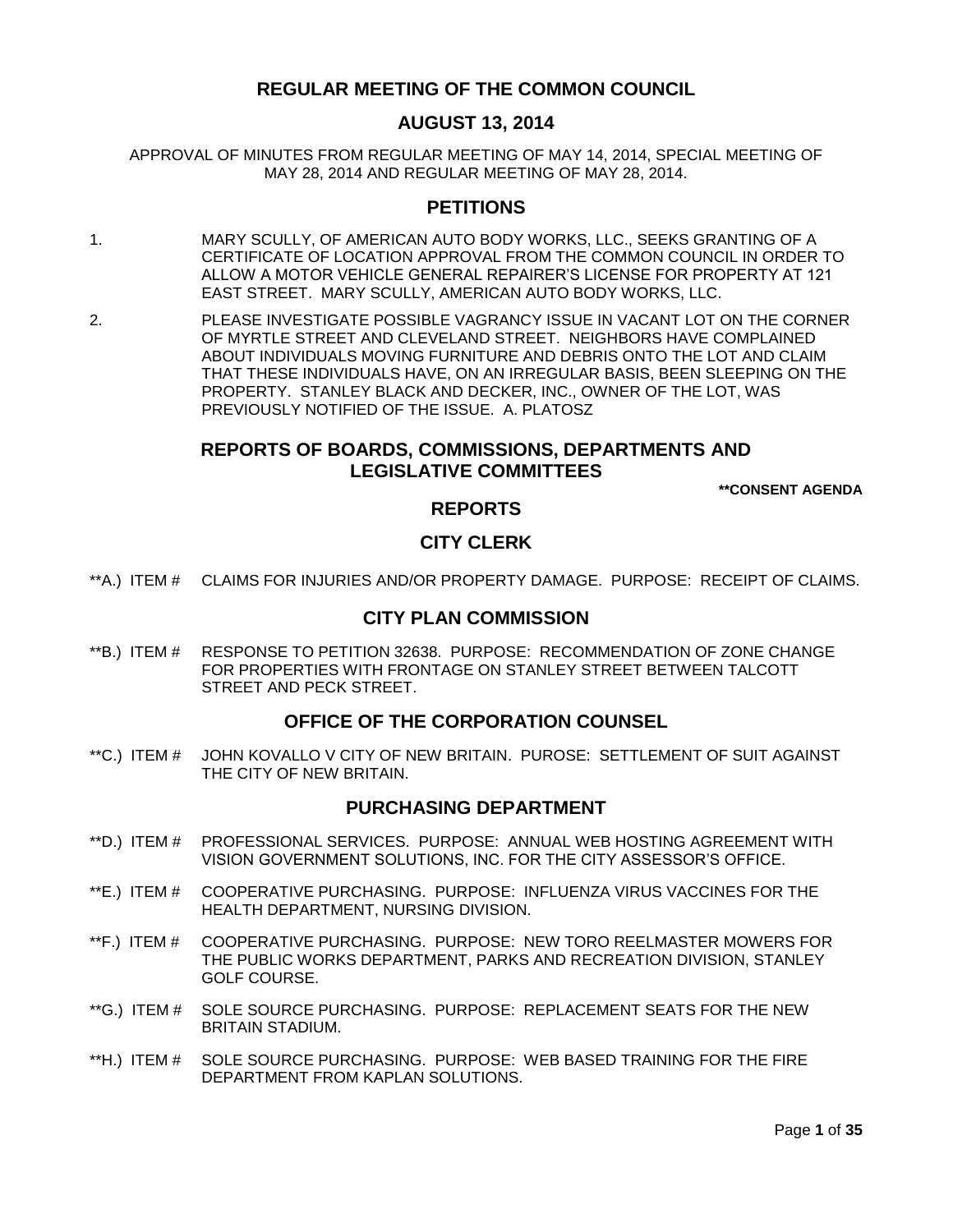- \*\*I.) ITEM # [PUBLIC BID 3794. PURPOSE: ULTRA LOW SULFER DIESEL FUEL FOR THE PUBLIC](#page-10-0)  [WORKS DEPARTMENT.](#page-10-0)
- \*\*J.) ITEM # [PUBLIC WORKS DEPARTMENT/UTILITIES DIVISION. PURPOSE: SALE OF SAW TIMBER](#page-10-1)  [AND CORDWOOD ON THE SHUTTLE MEADOW PROPERTY OF THE NEW BRITAIN](#page-10-1)  [PUBLIC WORKS DEPARTMENT.](#page-10-1)

# **DEPARTMENT OF PUBLIC WORKS**

\*\*K.) ITEM # [RESPONSE TO PETITION 32803. PURPOSE: REMOVAL OF DEBRIS ON CORNER OF](#page-11-0)  [DUDLEY AND ALLEN STREET.](#page-11-0)

# **TAX DEPARTMENT**

\*\*L.) ITEM # [TAX ABATEMENTS, CORRECTIONS AND REFUNDS](#page-11-1)

## **REPORTS RETURNED FROM COMMITTEE**

## **ADMINISTRATION, FINANCE AND LAW**

- \*\*M.) ITEM # [AMEND CODE OF ORDINANCES. PURPOSE: AMEND SEC. 1-17,](#page-11-2) ANTI-BLIGHT [PROGRAM, TO BE IN COMPLIANCE WITH CITY OF NEW BRITAIN POLICY AND](#page-11-2)  [STATE LAW.](#page-11-2)
- \*\*N.) ITEM # [AMEND CODE OF ORDINANCES. PURPOSE: AMEND SEC. 2-911, REORGANIZATION OF](#page-12-0)  [THE DEPARTMENTS AND OFFICES OF THE CITY OF NEW BRITAIN.](#page-12-0)
- \*\*O.) ITEM # [CLAIMS SUBCOMMITTEE. PURPOSE: SETTLEMENT OF CLAIMS.](#page-12-1)

# **CONSOLIDATED SUBCOMMITTEE**

\*\*P.) ITEM # [SALE OF WATERSHED PROPERTY. PURPOSE: SALE OF PATTON BROOK WELL TO THE](#page-13-0)  [BOARD OF WATER COMMISSIONERS OF THE TOWN OF SOUTHINGTON.](#page-13-0) 

# **COMMITTEE ON LICENSES**

\*\*Q.) ITEM # [PLANS SO GRAND, LLC. PURPOSE: LICENSE TO BE ISSUED FOR PURPOSE OF](#page-13-1)  [CONDUCTING OKTOBERFEST.](#page-13-1)

# **PLANNING, ZONING AND HOUSING**

\*\*R.) ITEM # [AMENDMENT TO ZONING MAP. PURPOSE: ZONE CHANGE FOR PROPERTIES HAVING](#page-13-2)  [FRONTAGE ON STANLEY STREET, BETWEEN TALCOTT STREET AND PECK STREET,](#page-13-2)  [FROM T \(TWO-FAMILY\) TO B-3 \(SECONDARY BUSINESS\).](#page-13-2)

# **RESOLUTIONS RETURNED FROM COMMITTEE**

- 1.) ITEM # [AMEND CODE OF ORDINANCES. PURPOSE: AMEND SEC. 1-17, ANTI-BLIGHT](#page-14-0)  [PROGRAM, TO BE IN COMPLIANCE WITH CITY OF NEW BRITAIN POLICY AND STATE](#page-14-0)  [LAW. J. GIANTONIO, D. NAPLES, W. PABON, D. SALERNO, L. SALVIO](#page-14-0)
- 2.) ITEM # [AMEND CODE OF ORDINANCES. PURPOSE: AMEND SEC. 2-911, REORGANIZATION OF](#page-16-0)  [THE DEPARTMENTS AND OFFICES OF THE CITY OF NEW BRITAIN. W. PABON](#page-16-0)
- 3.) ITEM # [SALE OF WATERSHED PROPERTY. PURPOSE: SALE OF PATTON BROOK WELL TO THE](#page-18-0)  [BOARD OF WATER COMMISSIONERS OF THE TOWN OF SOUTHINGTON.](#page-18-0)  [A. PLATOSZ](#page-18-0)
- 4.) ITEM # [PLANS SO GRAND, LLC. PURPOSE: LICENSE TO BE ISSUED FOR PURPOSE OF](#page-19-0)  [CONDUCTING OKTOBERFEST. A. PLATOSZ](#page-19-0)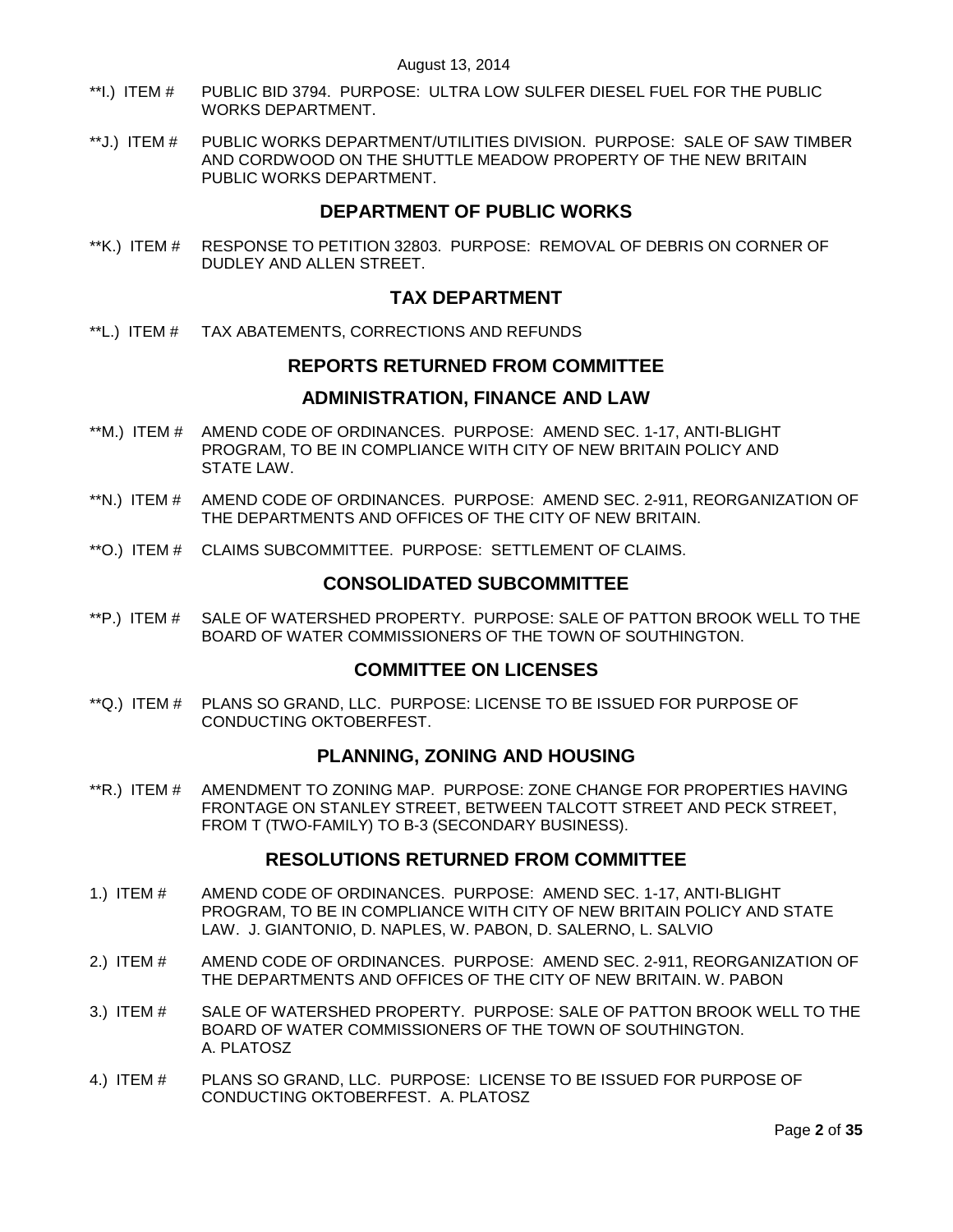# **NEW RESOLUTIONS**

- 5.) ITEM # [SAINT MARY ROMAN CATHOLIC CHURCH, PATRONAL FEAST OF OUR LADY OF THE](#page-19-1)  [ASSUMPTION. PURPOSE: LICENSE TO BE ISSUED FOR PURPOSE OF CONDUCTING](#page-19-1)  [ANNUAL FESTIVAL. D. DEFRONZO](#page-19-1)
- 6.) ITEM # [CONVEYANCE OF PROPERTY. PURPOSE: PURCHASE AND SALE AGREEMENT FOR 56](#page-20-0)  [HOWARD STREET. M. TRUEWORTHY](#page-20-0)
- 7.) ITEM # [CONVEYANCE OF PROPERTY. PURPOSE: PURCHASE AND SALE AGREEMENT FOR 66](#page-20-1)  [WINTHROP STREET. M. TRUEWORTHY](#page-20-1)
- 8.) ITEM # BUDGET APPROPRIATIONS [FIRE DEPARTMENT. PURPOSE: FIRE PREVENTION](#page-21-0)  [GRANT FUNDING FOR PURCHASE OF IPADs FOR FIRE MARSHAL"S OFFICE.](#page-21-0) [S. BIELINSKI, J. GIANTONIO](#page-21-0)
- 9.) ITEM # [CAPITAL REGION COUNCIL OF GOVERNMENTS. PURPOSE: INENT TO WITHDRAW](#page-21-1)  [FROM THE CENTRAL CONNECTICUT REGIONAL PLANNING ASSOCIATION AND JOIN](#page-21-1)  [THE CAPITOL REGION COUNCIL OF GOVERNMENTS. M. TRUEWORTHY, S. BIELINSKI,](#page-21-1)  [W. PABON, J. GIANTONIO](#page-21-1)
- 10.) ITEM # [LEAD POISONING AND PREVENTION BUDGET APPROPRIATIONS –](#page-22-0) HEALTH [DEPARTMENT. PURPOSE: RECEIPT OF ADDITIONAL FUNDING FROM THE STATE OF](#page-22-0)  [CONNECTICUT DEPARTMENT OF PUBLIC HEALTH. A. PLATOSZ](#page-22-0)
- 11.) ITEM # [MENTAL HEALTH AND JUVENILE JUSTICE SERVICES](#page-23-0) WITHIN THE NEW BRITAIN [JUVENILE COURT DISTRICT. PURPOSE: RECEIPT OF LOCAL INTERAGENCY SERVICE](#page-23-0)  [TEAM \(LIST\) FUNDING FROM THE CONNECTICUT YOUTH SERVICES ASSOCIATION.](#page-23-0) [E. SANCHEZ](#page-23-0)
- 12.) ITEM # BROWNFIELD ASSESSMENT GRANT [\\$200,000.00. PURPOSE: ASSISTANCE](#page-24-0)  [AGREEMENT FOR PROPERTY AT 1 BOSCO DRIVE AND ADDITIONAL PROPERTIES ON](#page-24-0)  [BADOLATO DRIVE. M. TRUEWORTHY, S. BIELINSKI, W. PABON, J. GIANTONIO](#page-24-0)
- 13.) ITEM # BROWNFIELD ASSESSMENT GRANT [\\$500,000.00. PURPOSE: ASSISTANCE](#page-24-1)  [AGREEMENT FOR PROPERTY AT 1 BOSCO DRIVE AND ADDITIONAL PROPERTIES ON](#page-24-1)  [BADOLATO DRIVE. M. TRUEWORTHY, S. BIELINSKI, W. PABON, J. GIANTONIO](#page-24-1)
- 14.) ITEM # [BIOTERRORISM/EMERGENCY PREPAREDNESS PLANNING PROGRAM. PURPOSE:](#page-25-0)  [HIRING OF NEW BRITAIN EMERGENCY MEDICAL SERVICES TO ASSIST WITH](#page-25-0)  [EMERGENCY PLANNING FOR THE HEALTH DEPARTMENT. A. PLATOSZ](#page-25-0)
- 15.) ITEM # [EMERGENCY MANAGEMENT AND HOMELAND SECURITY. PURPOSE: APPROVAL OF](#page-26-0)  [ALLOCATION FUNDING FOR GRANT FUNDS. S. BIELINSKI, J. GIANTONIO](#page-26-0)
- 16.) ITEM # [STATE DEPARTMENT OF TRANSPORTATION. PURPOSE: MASTER MUNICIPAL](#page-27-0)  [AGREEMENT FOR RIGHTS OF WAY PROJECTS. W. PABON](#page-27-0)
- 17.) ITEM # [BUDGET APPROPRIATIONS. PURPOSE: GRANT FUNDING FROM THE STATE OF](#page-27-1)  CONNECTICUT – [HEALTH PER CAPITA. A. PLATOSZ](#page-27-1)
- 18.) ITEM # [LISTING AND MARKETING COMMISSION AGREEMENT. PURPOSE: COMMISSION](#page-28-0)  [AGREEMENT TO LIST AND MARKET SURPLUS FIRE RESCUE TRUCK.](#page-28-0)  [S. BIELINSKI, J. GIANTONIO](#page-28-0)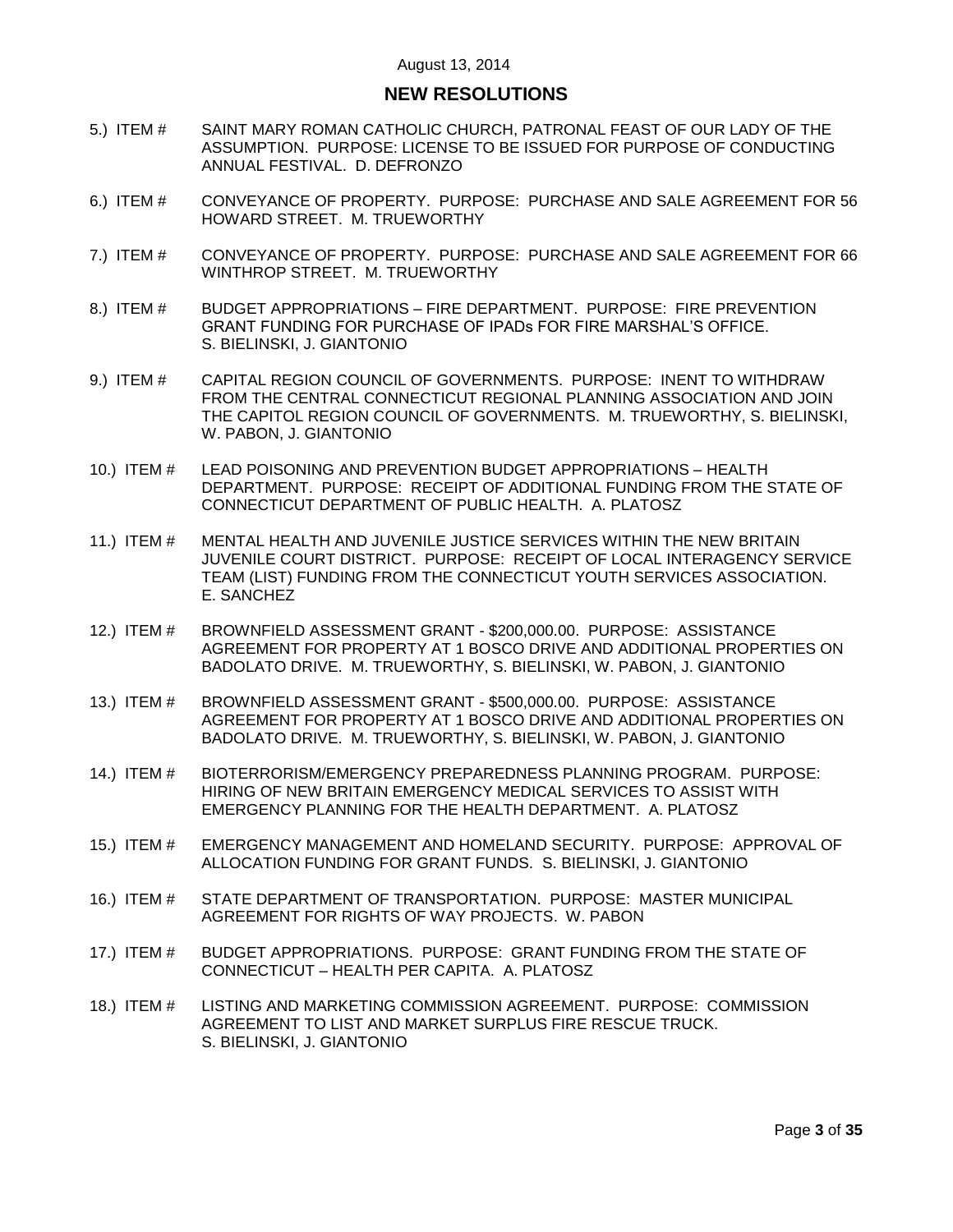- 19.) ITEM # [SOLE SOURCE PROCUREMENT. PURPOSE: MAINTENANCE AND TECHNICAL](#page-29-0)  SUPPORT OF THE AVAYA [ENTERPRISE TELEPHONE SYSTEMS AND RELATED ITEMS](#page-29-0)  [OPERATED BY THE CITY. S. BIELINSKI](#page-29-0)
- 20.) ITEM # [SOLE SOURCE PROCUREMENT. PURPOSE: MAINTENANCE AND TECHNICAL](#page-30-0)  [SUPPORT OF THE GENETEC VIDEO SURVEILLANCE AND ACCESS CONTROL](#page-30-0)  [SOFTWARE. S. BIELINSKI](#page-30-0)
- 21.) ITEM # [SOLE SOURCE PROCUREMENT. PURPOSE: MAINTENANCE AND TECHNICAL](#page-31-0)  [SUPPORT OF THE GIGABIT PASSIVE OPTICAL NETWORK. S. BIELINSKI](#page-31-0)
- 22.) ITEM # [SOLE SOURCE PROCUREMENT. PURPOSE: MAINTENANCE AND TECHNICAL](#page-32-0)  [SUPPORT OF SELECTED AUDIO VISUAL EQUIPMENT AND SYSTEMS OPERATED BY](#page-32-0)  [THE CITY"S POLICE AND PUBLIC SAFETY TELECOMMUNICATIONS DEPARTMENTS.](#page-32-0) [S. BIELINSKI](#page-32-0)
- 23.) ITEM # [SOLE SOURCE PROCUREMENT. PURPOSE: MAINTENANCE OF FIRE DEPARTMENT](#page-33-0)  [RECORDS MANAGEMENT SYSTEM SOFTWARE PROVIDED BY XEROX GOVERNMENT](#page-33-0)  [SYSTEMS AND HOSTED BY THE PUBLIC SAFETY TELECOMMUNICATIONS](#page-33-0)  [DEPARTMENT. S. BIELINSKI](#page-33-0)
- 24.) ITEM # [SOLE SOURCE PROCUREMENT. PURPOSE: MAINTENANCE OF THE PUBLIC SAFETY](#page-33-1)  [TELECOMMUNICATIONS CENTER HIGH AVAILABILITY SERVER SYSTEM PROVIDED BY](#page-33-1)  [STRATUS TECHNOLOGIES, INC. S. BIELINSKI](#page-33-1)

## **UNFINISHED BUSINESS**

- 32554 RESOLUTION RE: APPROVAL OF AGREEMENT BETWEEN THE CITY OF NEW BRITAIN AND LOCAL 1186. TABLED 11/13/2013
- 32697 REPORT OF PURCHASING DEPT. RE: ON CALL ENGINEERING SERVICES LANDFILL AND RECYCLING CENTER COMPLIANCE MONITORING – PUBLIC WORKS DEPT. TABLED 04/23/2014
- 32676 RESOLUTION RE: FISCAL YEAR 2015 COMMUNITY SERVICES BUDGET AMENDMENTS. TABLED 06/11/2014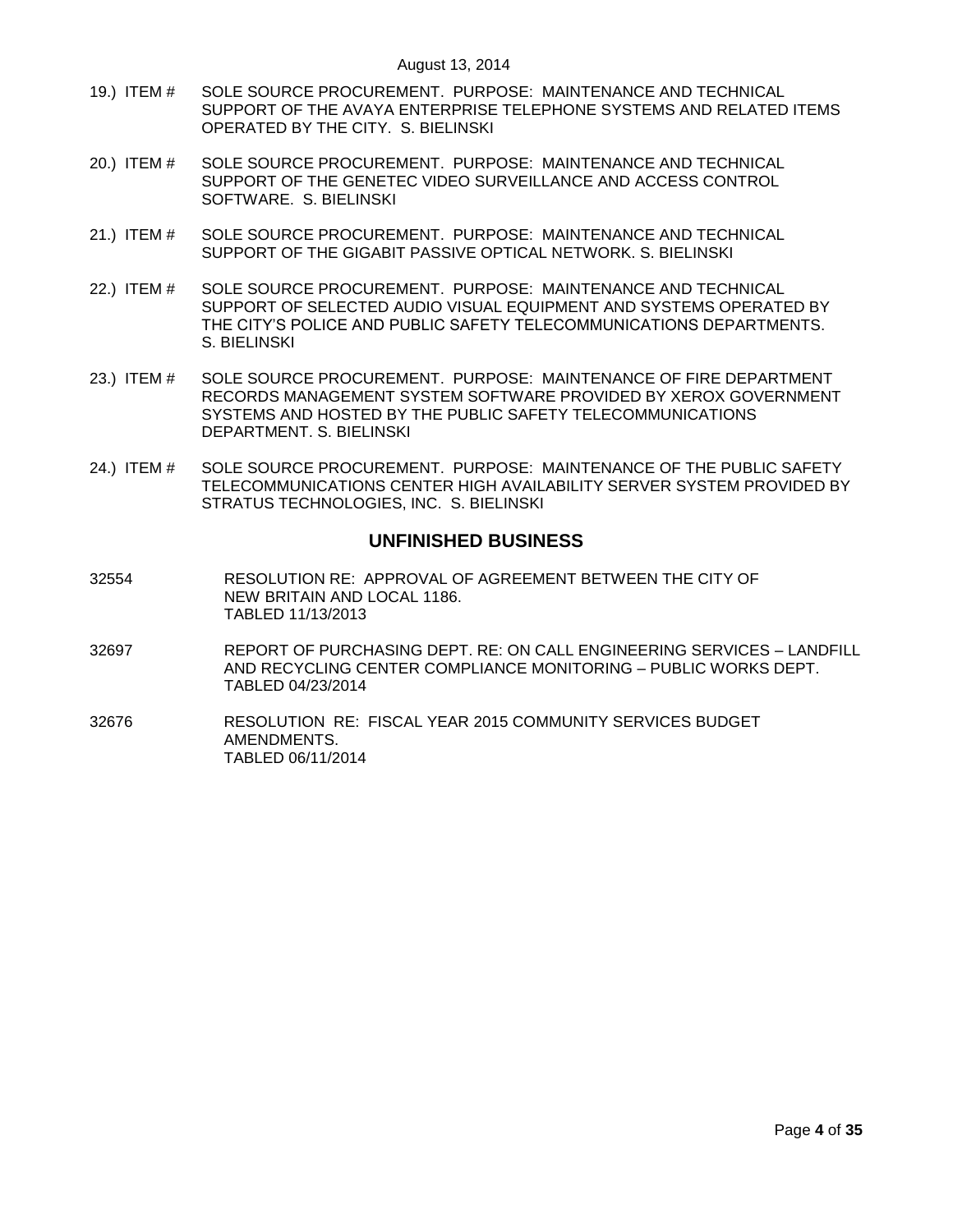# **REGULAR MEETING OF THE COMMON COUNCIL**

# **AUGUST 13, 2014**

APPROVAL OF MINUTES FROM REGULAR MEETING OF MAY 14, 2014, SPECIAL MEETING OF MAY 28, 2014 AND REGULAR MEETING OF MAY 28, 2014.

# **PETITIONS**

- 1. MARY SCULLY, OF AMERICAN AUTO BODY WORKS, LLC., SEEKS GRANTING OF A CERTIFICATE OF LOCATION APPROVAL FROM THE COMMON COUNCIL IN ORDER TO ALLOW A MOTOR VEHICLE GENERAL REPAIRER"S LICENSE FOR PROPERTY AT 121 EAST STREET. MARY SCULLY, AMERICAN AUTO BODY WORKS, LLC.
- 2. PLEASE INVESTIGATE POSSIBLE VAGRANCY ISSUE IN VACANT LOT ON THE CORNER OF MYRTLE STREET AND CLEVELAND STREET. NEIGHBORS HAVE COMPLAINED ABOUT INDIVIDUALS MOVING FURNITURE AND DEBRIS ONTO THE LOT AND CLAIM THAT THESE INDIVIDUALS HAVE, ON AN IRREGULAR BASIS, BEEN SLEEPING ON THE PROPERTY. STANLEY BLACK AND DECKER, INC., OWNER OF THE LOT, WAS PREVIOUSLY NOTIFIED OF THE ISSUE. A. PLATOSZ

# **REPORTS OF BOARDS, COMMISSIONS, DEPARTMENTS AND LEGISLATIVE COMMITTEES**

**\*\*CONSENT AGENDA**

# **REPORTS**

# **CITY CLERK**

<span id="page-4-0"></span>\*\*A.) ITEM # CLAIMS FOR INJURIES AND/OR PROPERTY DAMAGE. PURPOSE: RECEIPT OF CLAIMS.

REPORT OF: CITY CLERK

To Her Honor, the Mayor, and the Common Council of the City of New Britain: the undersigned beg leave to report the following:

ITEM #: RE: CLAIMS FOR INJURIES AND/OR PROPERTY DAMAGE

CLAIMANTS NAME DiBattista, Kimberly Janowski, Thomas E. Levesque, David Lozowska, Stanislawa by Atty. Podorowsky, Thompson & Baron Papiernik, Henry Sanchez, Josette by Atty. Stephanie A. Wainwright Santos, Elizabeth by Atty Michael C. Jainchill

> Mark H. Bernacki City Clerk

# **CITY PLAN COMMISSION**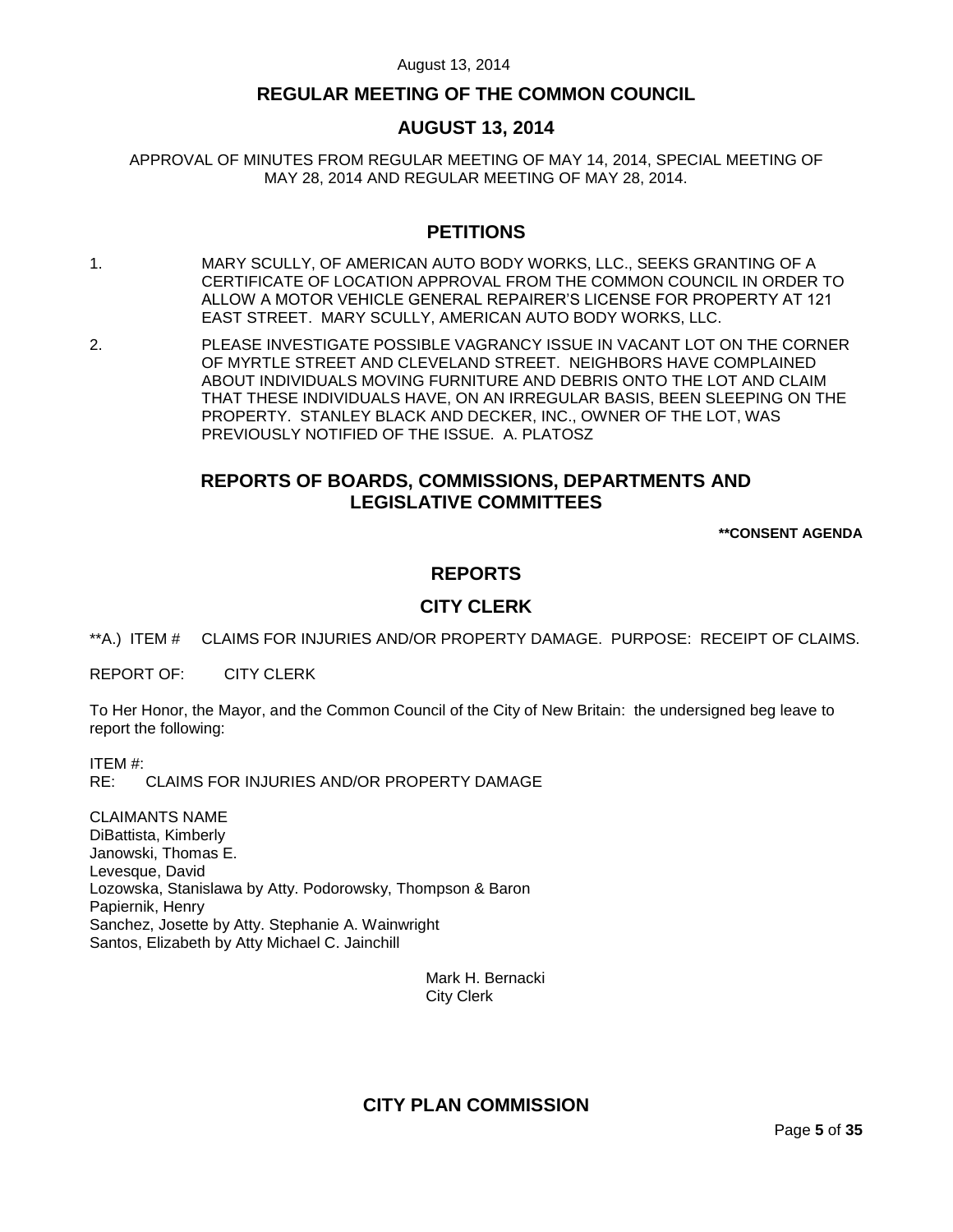### <span id="page-5-0"></span>\*\*B.) ITEM # RESPONSE TO PETITION 32638. PURPOSE: RECOMMENDATION OF ZONE CHANGE FOR PROPERTIES WITH FRONTAGE ON STANLEY STREET BETWEEN TALCOTT STREET AND PECK STREET.

### REPORT OF: CITY PLAN COMMISSION

To Her Honor, the Mayor, and the Common Council of the City of New Britain: the undersigned beg leave to report the following:

#### ITEM #:32638

An amendment to the zoning map to change the zoning of properties having frontage on Stanley Street, between Talcott Street and Peck Street, from T (Two-Family) to B-3 (Secondary Business).

The City Plan Commission, at its regular meeting held on July 14, 2014, voted  $\overline{I}$  to 0 to recommend that this zone change be adopted.

BACKGROUND: This proposed zone change encompasses land areas along both sides of Stanley Street, between Peck Street and Talcott Street. These properties are currently zoned T, Two-Family, and would be changed to B-3, Secondary Business. This would serve to link the B-1, Neighborhood Business, zone near the intersection with North Street to the existing B-3 zoned business properties north of Peck Street.

PLANNING CONSIDERATIONS: None of the involved land to the southern side of Stanley Street in this zone change area is developable. It is all either State highway right-of-way or City-owned land, including the Martin Luther King Memorial Park at the southeastern corner of Stanley Street and Martin Luther King Drive. On the northern side, there are two affected properties, 1044 and 1104 Stanley Street. 1104 Stanley Street is a sizeable piece at the corner of Peck Street that is roughly 1.45 acres in area, with a frontage of 635 feet along Stanley Street and a depth of almost 200 feet. On the south, 1044 Stanley Street is roughly 1.45 acres in area, with a frontage of over 700 feet along Stanley Street, but with a much narrower depth, particularly near the middle sections where it is approximately 50 feet more or less between the front and the rear property lines. Aside from the narrowness of the parcel, the development potential for much of 1044 Stanley Street is also constrained by a substantial amount of bedrock outcropping and extremely steep topography.

The proposed zone change area is bordered on the southeastern side by the Route 9 corridor, which is mostly zoned S-3, Single Family; and at the western end by the CBD, Central Business District, zoned senior apartment buildings on Martin Luther King Drive and the B-1 zoned business properties between North Street and Talcott Street. The northern boundary of the zone change area abuts the existing B-3 business properties near Peck Street, including a carwash, auto repair shop, package store and gasoline station. The properties bordering along the north side of this zone change area are zoned T, Two-Family, and consist of several residential properties and a public elementary school, Smalley Academy.

## ZONE CHANGE PETITION #32638

ZONING CONSIDERATIONS: The B-3 zoning district permits a wide variety of business uses ranging from retail stores, to restaurants and office buildings, and also including, subject to special exception approval, auto repairs and sales, gasoline stations and alcohol permit licenses. The zoning district also permits mixed-use buildings with residential apartments on the upper floors over first floor business uses.

The City Plan Commission has reviewed conceptual plans that depict reasonably sizeable business development that would be possible under the proposed B-3 zoning on the northern and southern portions of the zone change area. The involved properties are clearly not reasonably useable for residential development under the current T zoning.

RECOMMENDATION: City Plan Commission is of the opinion that this zone change encompasses a substantial amount of frontage on Stanley Street that is not reasonably developable under the existing T zoning district. The lot coverage, yard setbacks and the uses permitted under the proposed B-3 zoning would potentially make at least portions of the zone change area attractive for mixed-use business development that would be compatible and complement existing businesses near the corner of North Street and on Stanley Street in the vicinity of Peck and Long Streets.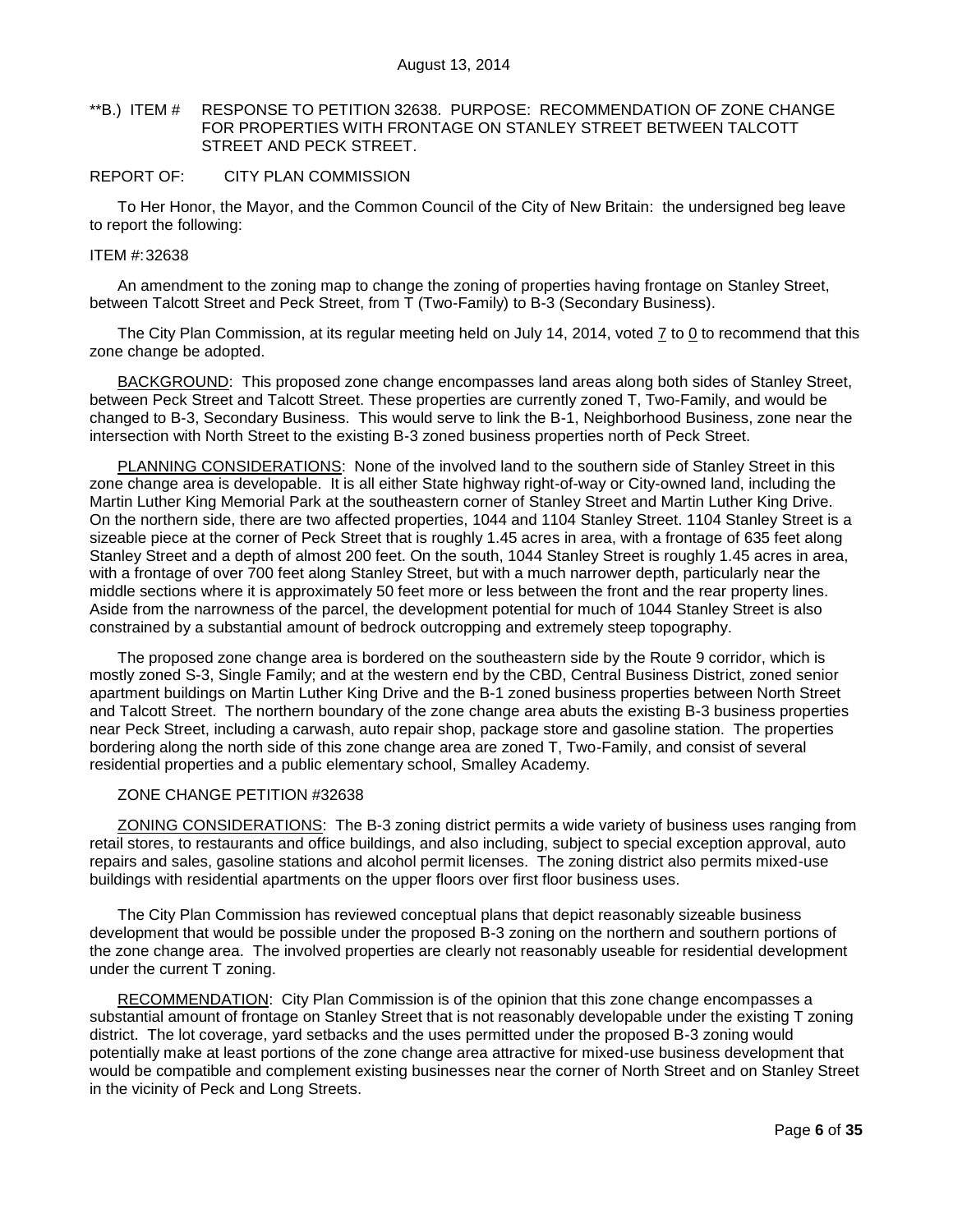The City Plan Commission is supportive of businesses and mixed-use development that is appropriately located, properly scaled and designed to the location, as this is the primary means of adding tax base and job opportunities. The proposed B-3 zoning would help facilitate this type of development; therefore, the City Plan Commission recommends adoption of this zone change.

> Louis G. Amodio, Chairman City Plan Commission

# **OFFICE OF THE CORPORATION COUNSEL**

<span id="page-6-0"></span>\*\*C.) ITEM # JOHN KOVALLO V CITY OF NEW BRITAIN. PUROSE: SETTLEMENT OF SUIT AGAINST THE CITY OF NEW BRITAIN.

REPORT OF: Office of Corporation Counsel

To Her Honor, the Mayor, and the Common Council of the City of New Britain: the undersigned beg leave to report the following:

ITEM #:

RE: JOHN KOVALLO v. CITY OF NEW BRITAIN

RESOLVED, By the Common Council of the City of New Britain that the sum of FIVE THOUSAND FIVE HUNDRED DOLLARS (\$5,500) be paid to John Kovallo and Max Zayas, Esq., his attorney, in full settlement of his suit against the City of New Britain, now pending in Superior Court, Judicial District of New Britain, at New Britain, for bodily injuries he allegedly sustained on February 17, 2011 when he was crossing the intersection of Bradley Street and West Main Street. He claims to have stepped on a broken water department cover which allegedly caused him to fall. As a result of the incident, plaintiff alleges that he has suffered injury to his back and shoulders. In medical specials, the plaintiff has incurred \$7974.67. There is a lien for the medical bills.

This recommendation is made upon the advice of City Attorney Irena J. Urbaniak, after settlement negotiations between Honorable Judge Abrams, City Attorney Irena J. Urbaniak and Max Zayas, Esq., with the approval and consent of Gennaro Bizzarro, Esq.

This suit is to be withdrawn by the plaintiff without costs to the City of New Britain and settlement is to be made without admission of any liability.

Irena J. Urbaniak City Attorney

# **PURCHASING DEPARTMENT**

<span id="page-6-1"></span>\*\*D.) ITEM # PROFESSIONAL SERVICES. PURPOSE: ANNUAL WEB HOSTING AGREEMENT WITH VISION GOVERNMENT SOLUTIONS, INC. FOR THE CITY ASSESSOR"S OFFICE.

REPORT OF: Finance Dept., Purchasing Division

To Her Honor, the Mayor, and the Common Council of the City of New Britain: the undersigned beg leave to report the following:

ITEM #:

RE: Professional Services – Annual Web Hosting Agreement for the City Assessor"s Office DATE: August 13, 2014

In accordance with City Code of Ordinances, Chapter 2, Article VIII, Division 1, Section 2-531 a purchase order was requested by the City Assessor"s Office for the annual renewal of their Web Hosting Agreement.

| Supplier                          | Services                     | Amount     |
|-----------------------------------|------------------------------|------------|
| Vision Government Solutions, Inc. | Annual Web Hosting Agreement | \$3,200.00 |
| Northborough, MA.                 |                              |            |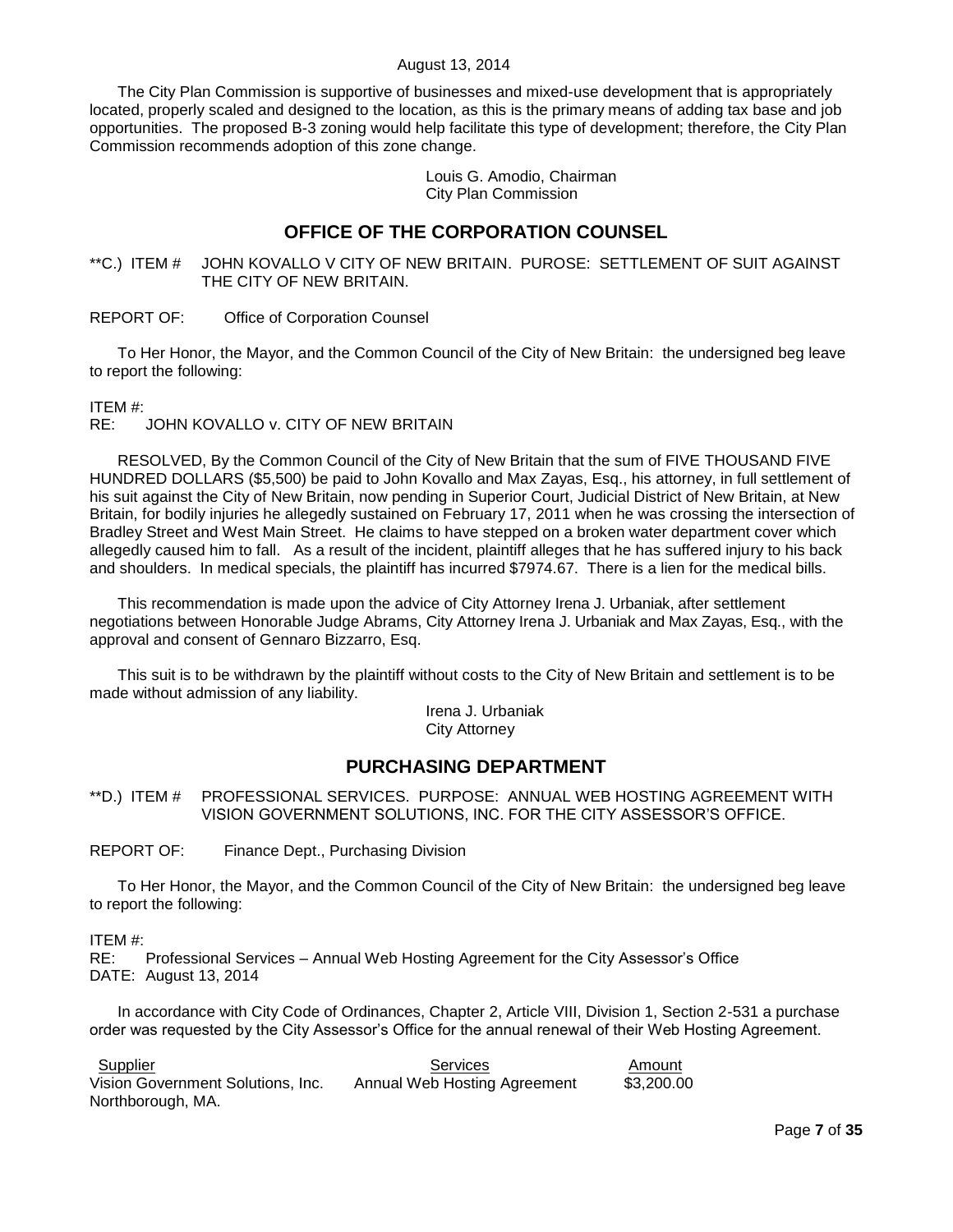The City Assessor"s Office has requested an annual renewal of their Web Hosting Agreement that they have with Vision Government Solutions, Inc. Vision maintains the data of approximately 17,000 City properties which includes ownership, information, sketches and photos of them. Vision Appraisal uploads new information provided by the Assessor"s Office monthly. Vision hosts this data for use by all taxpayers, lawyers, and title searchers. It allows them to obtain information regarding the property as conduct sales searches for all types of City property. Vision has been providing this service and well as technical support to the City Assessor"s office since 2002. The software that is utilized for the storage of this information is owned by Vision. Therefore it would be very difficult to find another local software company to provide a competitive bid for annual web hosting and technical support of this software. Bid solicitation for the annual renewal of this web hosting agreement and technical support would not be beneficial to the City. Funding for this annual web hosting agreement renewal and technical support is available in the City Assessor"s account number 001107001-5352, Data Processing Account.

RESOLVED: The Purchasing Agent is hereby authorized to issue a purchase order for \$3,200.00 Vision Government Solutions, Inc. of Northborough. MA. for the renewal of the Annual Web Hosting Agreement and Technical Support for City Assessor"s Office.

## Jack Pieper Purchasing Agent

## <span id="page-7-0"></span>\*\*E.) ITEM # COOPERATIVE PURCHASING. PURPOSE: INFLUENZA VIRUS VACCINES FOR THE HEALTH DEPARTMENT, NURSING DIVISION.

REPORT OF: Finance Dept., Purchasing Division

To Her Honor, the Mayor, and the Common Council of the City of New Britain: the undersigned beg leave to report the following:

## ITEM #:

RE: Cooperative Purchasing, Influenza Virus Vaccines for the Health Department, Nursing Division DATE: August 13, 2014

In accordance with City Code of Ordinances, Chapter 2, Article VIII, Division 1, Section 2-538 (a), a purchase order was requested for the following under the State of Connecticut cooperative purchasing plan:

| <b>Supplier</b>                         | Description        | <b>Quantity</b> | Unit Price | <b>Total Price</b> |
|-----------------------------------------|--------------------|-----------------|------------|--------------------|
| <b>FFF Enterprises</b><br>Temecula, CA. | Influenza Vaccines | 900 Doses       | \$15.88    | \$14.292.00        |

The New Britain Health Department, Nursing Division requested the purchase of 900 Doses of Influenza Virus Vaccine utilizing the State of Connecticut Contract Award, 13PSX0043. The Health Department"s primary objective is to promote good health and prevent disease. The Health Department does this by providing influenza vaccinations to all individuals interested in receiving this service. FFF Enterprises requests that a purchase order be issued to them prior to August 31, 2014 for the upcoming flu season. This will enable FFF Enterprises to produce an adequate supply of influenza vaccinations and have them delivered to the Health Department prior to the commencement of the inoculation program, October through mid-November. Funding is available for this purchase within the Health Department"s Account Number, 001522002-5336, Nursing, Other Purchasing Services.

RESOLVED: That the Purchasing Agent is hereby authorized to issue a purchase order for \$14,292.00 to FFF Enterprises of Temecula, CA for the purchase of 900 Doses of Influenza Vaccines for the Health Department, Nursing Division, utilizing the State of Connecticut"s Cooperative Purchasing Plan, Contract Award # 13PSX0043.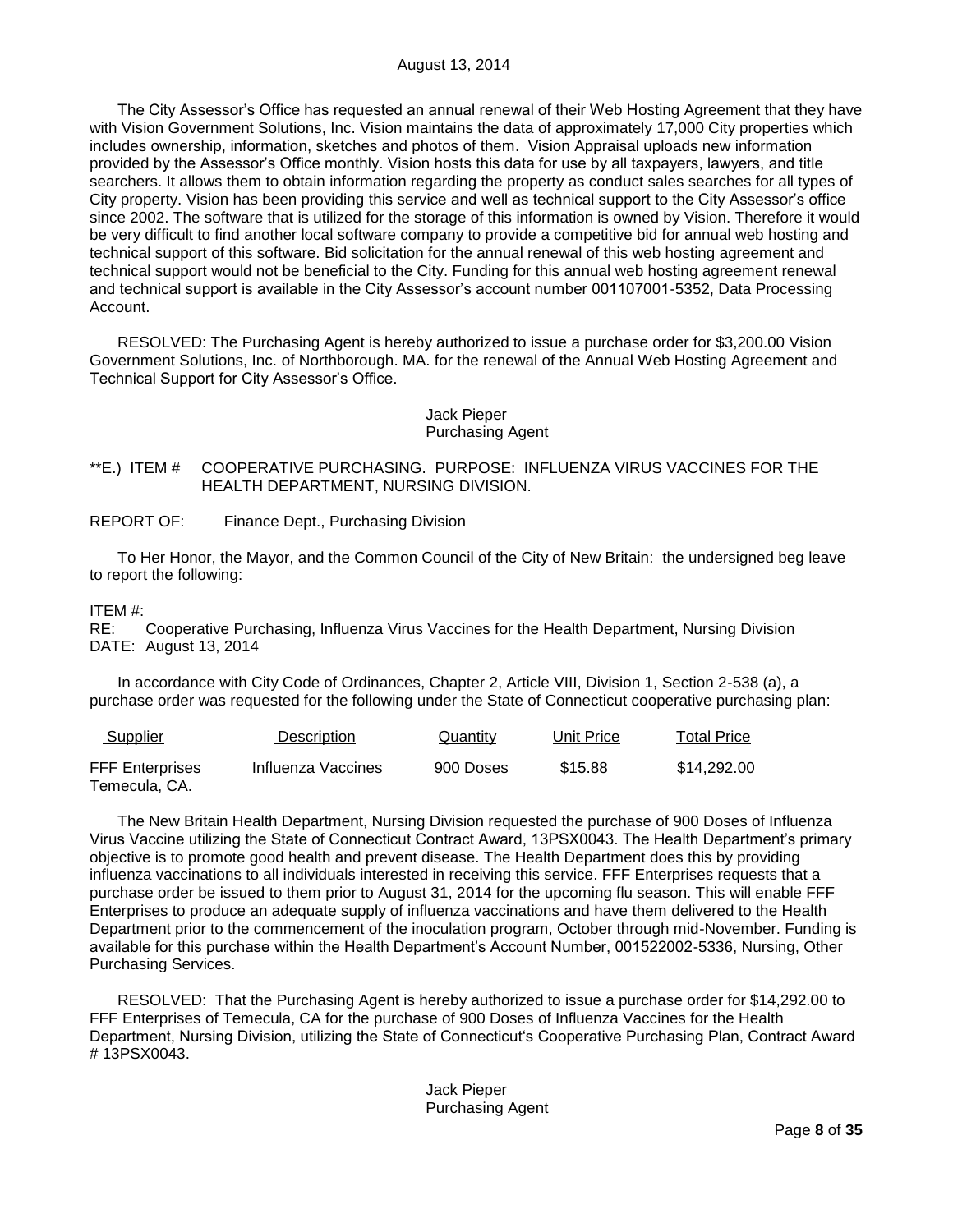<span id="page-8-0"></span>\*\*F.) ITEM # COOPERATIVE PURCHASING. PURPOSE: NEW TORO REELMASTER MOWERS FOR THE PUBLIC WORKS DEPARTMENT, PARKS AND RECREATION DIVISION, STANLEY GOLF COURSE.

## REPORT OF: Finance Dept., Purchasing Division

To Her Honor, the Mayor, and the Common Council of the City of New Britain: the undersigned beg leave to report the following:

#### ITEM #:

RE: Cooperative Purchasing, New Commercial Mowers, Public Works Department, Parks and Recreation Division, Stanley Golf Course.

DATE: August 13, 2014

In accordance with City Code of Ordinances, Chapter 2, Article VIII, Division 1, Section 2-538 (a), a purchase order was requested for the following under the State of Connecticut's Cooperative Purchasing Plan for the Public Works Department, Parks and Recreation Division, Stanley Golf Course.

| Supplier                                  | Item                         | Quantity | Each/Price  |
|-------------------------------------------|------------------------------|----------|-------------|
| Turf Products Corporation<br>Enfield, CT. | <b>Toro Reelmaster Mower</b> |          | \$44,327.51 |
|                                           |                              | Total    | \$88,655.02 |

The Parks and Recreation Division, Stanley Golf Course, requested the purchase of two (2) new Toro Reelmaster Mowers utilizing the State of Connecticut"s Contract Award #13PSX0321. The new Toro Reelmaster Mowers will replace existing Commercial Mowers that the Stanley Golf Course has been utilizing since 1999. The reels on the existing Commercial Mowers are deteriorating and need replacement. Because these existing Commercial Mowers are old, parts are becoming obsolete and no longer available causing the Commercial Mowers to become unrepairable. Funding is available for this purchase in the Public Works Department, Park and Recreation Division"s Stanley Golf Course account numbers 0042010114-56044, Fiscal Year 2014 Capital Equipment Stanley Golf Course Mower and 201420101-5740, Stanley Golf Course, Other Miscellaneous Equipment.

RESOLVED: That the Purchasing Agent is hereby authorized to issue a purchase order for \$88,655.02 to Turf Products Corporation of Enfield, CT for the purchase of two (2) Toro Reelmaster Mowers for the Public Works Department, Parks and Recreation Division, Stanley Golf Course utilizing the State of Connecticut"s Cooperative Purchasing Plan, Contract Award #13PSX0321.

## Jack Pieper Purchasing Agent

## <span id="page-8-1"></span>\*\*G.) ITEM # SOLE SOURCE PURCHASING. PURPOSE: REPLACEMENT SEATS FOR THE NEW BRITAIN STADIUM.

## REPORT OF: Finance Dept., Purchasing Division

To Her Honor, the Mayor, and the Common Council of the City of New Britain: the undersigned beg leave to report the following:

### ITEM #:

RE: New Britain Stadium Seats for the Public Works Department, Park and Recreation Division DATE: August 13, 2014

In accordance with City Code of Ordinances, Chapter 2, Article VIII, Division 1, Section 2-538 (a), a purchase order was requested by the New Britain Public Works Department, Park and Recreation Division for the purchase of New Britain Stadium Seats.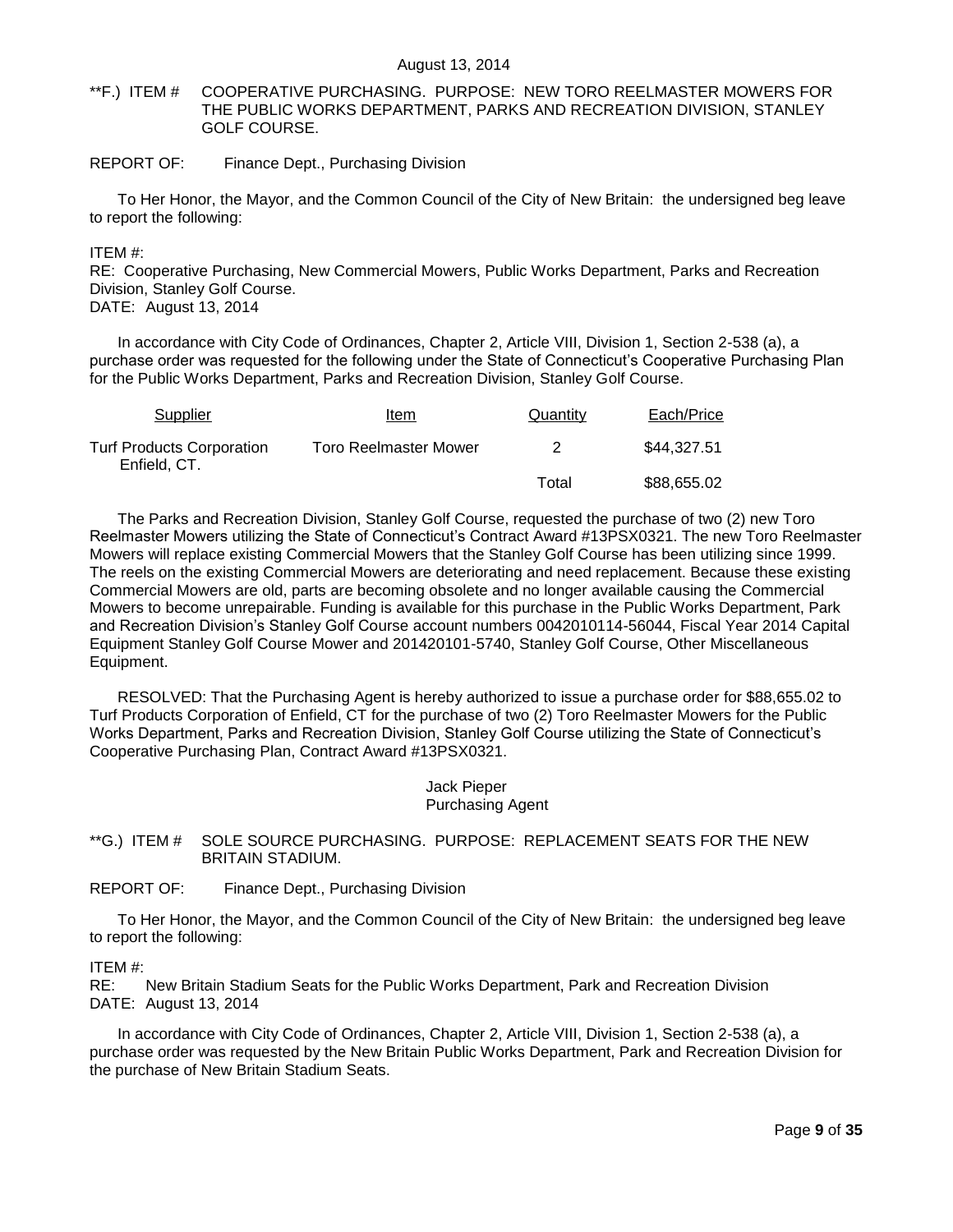| Supplier              | Need Seats       | Quantity | Unit Price                 | <b>Total Price</b> |
|-----------------------|------------------|----------|----------------------------|--------------------|
| <b>Hussey Seating</b> | 19" Plastic Seat | 65       | \$61.00                    | \$3,965.00         |
| Company               | 20" Plastic Seat | 50       | \$61.00                    | \$3,050.00         |
| North Berwick, ME.    | 21" Plastic Seat | 230      | \$63.00                    | \$14,490.00        |
|                       |                  |          | Manufacturing set up fees: | \$1,500.00         |
|                       |                  |          | Shipping fees:             | \$1,400.00         |
|                       |                  |          | Total Cost:                | \$24,405.00        |

The New Britain Public Works Department, Park and Recreation Division has requested the purchase of replacement seats for the New Britain Stadium. The seating was manufactured by the Hussey Seating Company and installed at the stadium in 1996. There are three hundred and forty-five (345) seats that are broken and cannot be sat on by the public attending games at the stadium. The broken seats need to be replaced so that attendees of the games can sit in the seats they have a ticket for. There are three different size seats that coincide with the dimensions of the rows and isles that they are located in. The Hussy Seating Company still has the molds to manufacturer the needed replacement seats. They are the sole provider of these seats. Funding is available for this purchase in the Public Works Department, Park and Recreation Division"s account number 0083237601-5659, Citywide Park Improvements, Operating Material and Supplies.

RESOLVED: That the Purchasing Agent is hereby authorized to issue a purchase order for \$24,405.00 to Hussey Seating Company pf North Berwick, ME for the purchase of replacement seats for the New Britain Stadium for the Public Works Department, Park and Recreation Division.

#### Jack Pieper Purchasing Agent

## <span id="page-9-0"></span>\*\*H.) ITEM # SOLE SOURCE PURCHASING. PURPOSE: WEB BASED TRAINING FOR THE FIRE DEPARTMENT FROM KAPLAN SOLUTIONS.

### REPORT OF: Finance Dept., Purchasing Division

To Her Honor, the Mayor, and the Common Council of the City of New Britain: the undersigned beg leave to report the following:

ITEM #:

RE: Web Based Training for the Fire Department DATE: August 13, 2014

In accordance with City Code of Ordinances, Chapter 2, Article VIII, Division 1, Section 2-541 a purchase order has been requested by the Fire Department for the continuation of their web based training for their firefighters. The company is the sole source supplier of this type of web based training.

| Supplier                | Services           | Price      |
|-------------------------|--------------------|------------|
| <b>Kaplan Solutions</b> | Web Based Training | \$8,500.00 |
| Fort Lauderdale, FL.    |                    |            |

Kaplan Solutions has provided this web based training to the Fire Department for the last two (2) years. Kaplan Solutions is a qualified company that provides web based training for firefighters and other first responders. Kaplan Solutions is still the only company able to provide EMS-physician directed Medic Monthly courses and the only provider of nationally renowned EMS training featuring Bloodborne Pathogens and HIV/AIDS coursework. Kaplan Solutions is the only educational source that is a part of an accredited university offering Fire and EMS continuing education courses. The Purchasing Agent has documentation from the vendor verifying that Kaplan Solutions is the sole source company authorized to provide this type of web based training. Bid solicitation for the purchase of this web based training would not be beneficial to the City. Funding for the purchase of this web based training is available in the Fire Department"s account 001212002-5337, Fire Operations, Training and Conferences.

Resolved: that the Purchasing Agent is hereby authorized to issue a Purchase Order for \$8,500.00 to Kaplan Solutions to continue providing Web Based Fire and EMS Training for the Fire Department.

> Jack Pieper Purchasing Agent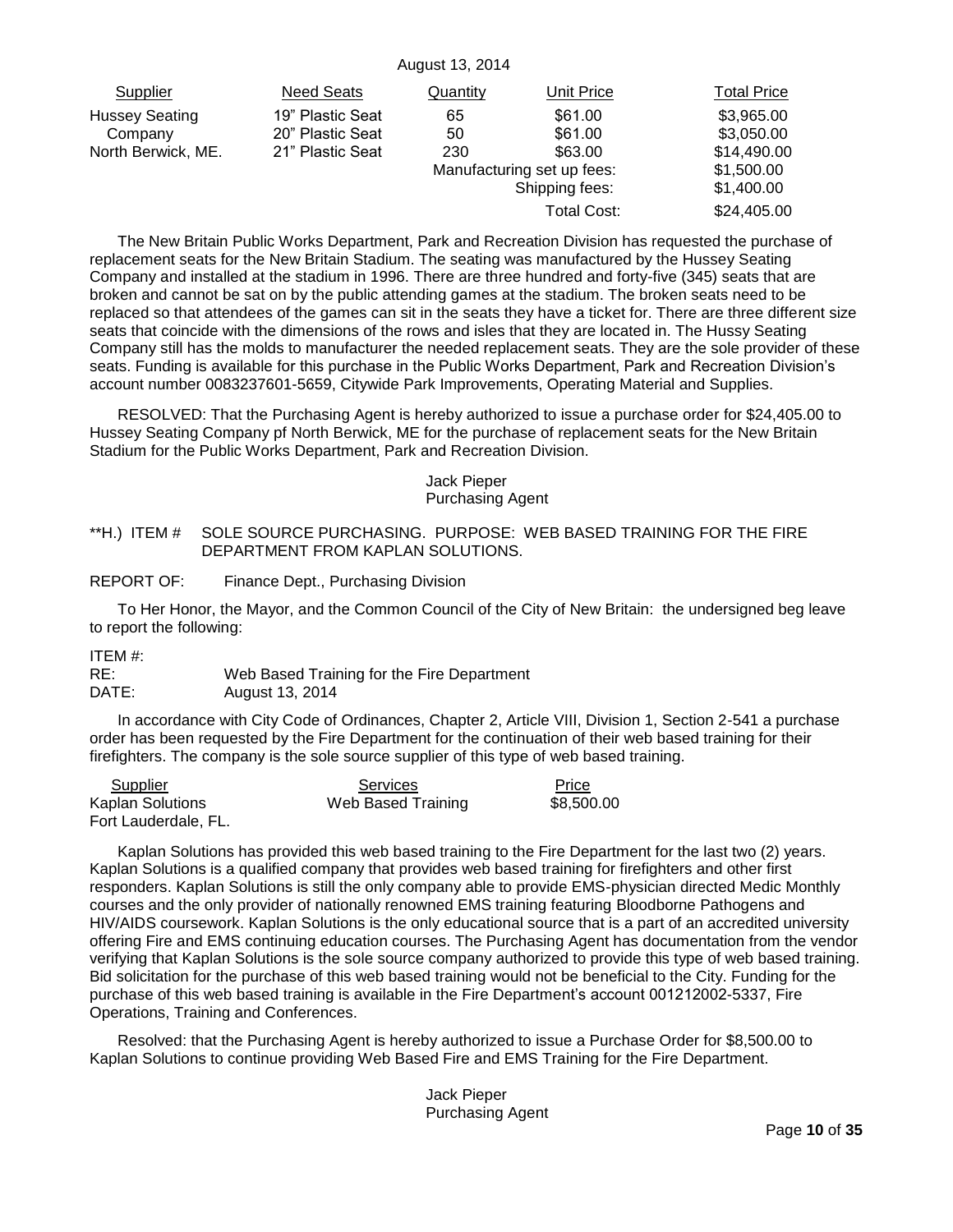## <span id="page-10-0"></span>\*\*I.) ITEM # PUBLIC BID 3794. PURPOSE: ULTRA LOW SULFER DIESEL FUEL FOR THE PUBLIC WORKS DEPARTMENT.

## REPORT OF: Finance Dept., Purchasing Division

To Her Honor, the Mayor, and the Common Council of the City of New Britain: the undersigned beg leave to report the following:

ITEM #:

RE: Public Bid No. 3794 Ultra Low Sulfur Diesel Fuel for the Public Works Department DATE: August 14, 2013

Public Bid No. 3794 was solicited and received in accordance with the Purchasing Ordinances of the City of New Britain for the purchase of Low Sulfur Diesel Fuel for the Public Works Department. Funding is available for the purchase of Low Sulfur Diesel Fuel from the Public Works Department"s account, 001315006-5624, Fleet Services, Gas, Oil and Grease.

Invitations to bid were solicited and the bid was duly advertised in the New Britain Herald Newspaper, the City and State of Connecticut"s Department of Administration Services websites and mailed to twenty-one (21) Suppliers of Ultra Low Sulfur Diesel Fuel. The Purchasing Agent did not receive any letters from suppliers of the Ultra Low Sulfur Diesel Fuel on the mailing list who indicated that they could not respond to the bid request. The responses were received as shown on the attachment.

The bids were reviewed for conformance to specifications by the Public Works Administration and the Purchasing Agent. Responses were stated as a differential price per gallon above the New Haven Harbor price on July 14, 2014 and a fixed price for both Ultra Low Sulfur and Ultra Low Sulfur Premium Diesel Fuel. East River Energy submitted the lowest fix price for both types of Diesel Fuel. Therefore the Director of the Public Works Department recommended that the bid be awarded at a fixed rate for Ultra-Low Premium Sulfur Diesel Fuel, to East River Energy of Guilford, CT who submitted the lowest fixed rate of \$3.0298 per gallon which includes Lust and Federal Spill Fund taxes. Because of the volatility of the energy market, per Resolution 31880, the Purchasing Agent was able to lock in the price and awarded the bid to East River Energy of Guilford, CT. at the fixed price of \$3.0298 per gallon for the Ultra Low Sulfur Premium Diesel Fuel from July 28, 2014 to July 27, 2015.

#### Jack Pieper Purchasing Agent

<span id="page-10-1"></span>\*\*J.) ITEM # PUBLIC WORKS DEPARTMENT/UTILITIES DIVISION. PURPOSE: SALE OF SAW TIMBER AND CORDWOOD ON THE SHUTTLE MEADOW PROPERTY OF THE NEW BRITAIN PUBLIC WORKS DEPARTMENT.

REPORT OF: Finance Dept., Purchasing Division

To Her Honor, the Mayor, and the Common Council of the City of New Britain: the undersigned beg leave to report the following:

ITEM #:

RE: Sale of Saw Timber and Cordwood on the Shuttle Meadow Property of the New Britain Public Works Department, Utilities Division DATE: August 13, 2014

A Public Bid was solicited by Connwood Foresters, Inc. and received in accordance with the Purchasing Ordinances of the City of New Britain for the sale of Saw Timber and Cordwood on the Property of the Utilities Division, at their Shuttle Meadow location in Southington and Berlin, CT. Connwood Foresters, Inc. has a contract with the City to provide to the Utilities Division professional forestry services, which includes the marketing and sale of timber. Connwood Foresters, Inc. through their forest inventory and management planning services determined that 356 trees on the Utilities Division"s property at Shuttle Meadow needed to be harvested.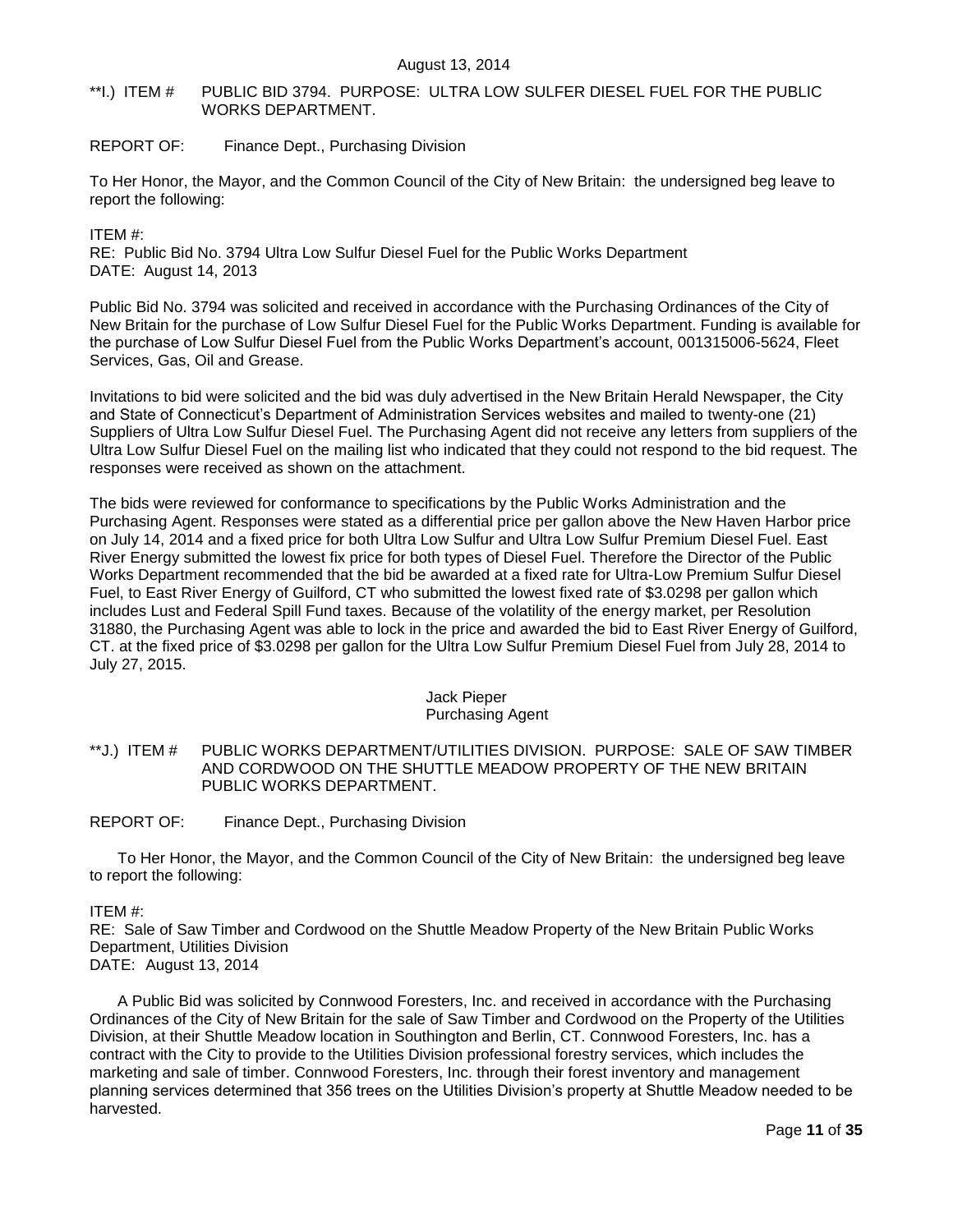Invitations to bid were solicited by Connwood Foresters, Inc. The bids when received by Connwood Foresters, Inc. were reviewed, and checked for conformance. The responses were received as shown on the attachment. The responses were also presented to the Water Commission at their August 12, 2014 meeting. The Water Commission at this meeting voted and approved that the sale of the Saw Timber and Cordwood be awarded to Clavette Logging of Burlington, CT, who was the highest bidder for the wood at the Utilities Division"s Shuttle Meadow location.

## Jack Pieper Purchasing Agent

# **DEPARTMENT OF PUBLIC WORKS**

<span id="page-11-0"></span>\*\*K.) ITEM # RESPONSE TO PETITION 32803. PURPOSE: REMOVAL OF DEBRIS ON CORNER OF DUDLEY AND ALLEN STREET.

REPORT OF: Department of Public Works

To Her Honor, the Mayor, and the Common Council of the City of New Britain: the undersigned beg leave to report the following:

ITEM #:32803

RE: Removal of debris on corner of Dudley and Allen Streets

The property owner was issued a notice from Public Works on July 11, 2014. The material was removed from the curbside by Public Works Sanitation Division on July 15, 2014 and an invoice was issued to the property owner on July 15, 2014.

Mark E. Moriarty, Director Public Works

# **TAX DEPARTMENT**

<span id="page-11-1"></span>\*\*L.) ITEM # TAX ABATEMENTS, CORRECTIONS AND REFUNDS

REPORT OF: Tax Collector

To Her Honor, the Mayor, and the Common Council of the City of New Britain: the undersigned beg leave to report the following:

ITEM #:

RE: Tax Abatements, Corrections and Refunds

The Collector of Taxes has referred a list of tax abatements, corrections and refunds. Acceptance and adoption is respectfully recommended.

> Cheryl S. Blogoslawski Tax Collector

# **REPORTS RETURNED FROM COMMITTEE**

# **ADMINISTRATION, FINANCE AND LAW**

<span id="page-11-2"></span>\*\*M.) ITEM # AMEND CODE OF ORDINANCES. PURPOSE: AMEND SEC. 1-17, ANTI-BLIGHT PROGRAM, TO BE IN COMPLIANCE WITH CITY OF NEW BRITAIN POLICY AND STATE LAW.

REPORT OF: COMMITTEE ON ADMINISTRATION, FINANCE AND LAW

To Her Honor, the Mayor, and the Common Council of the City of New Britain: the undersigned beg leave to report the following:

ITEM #: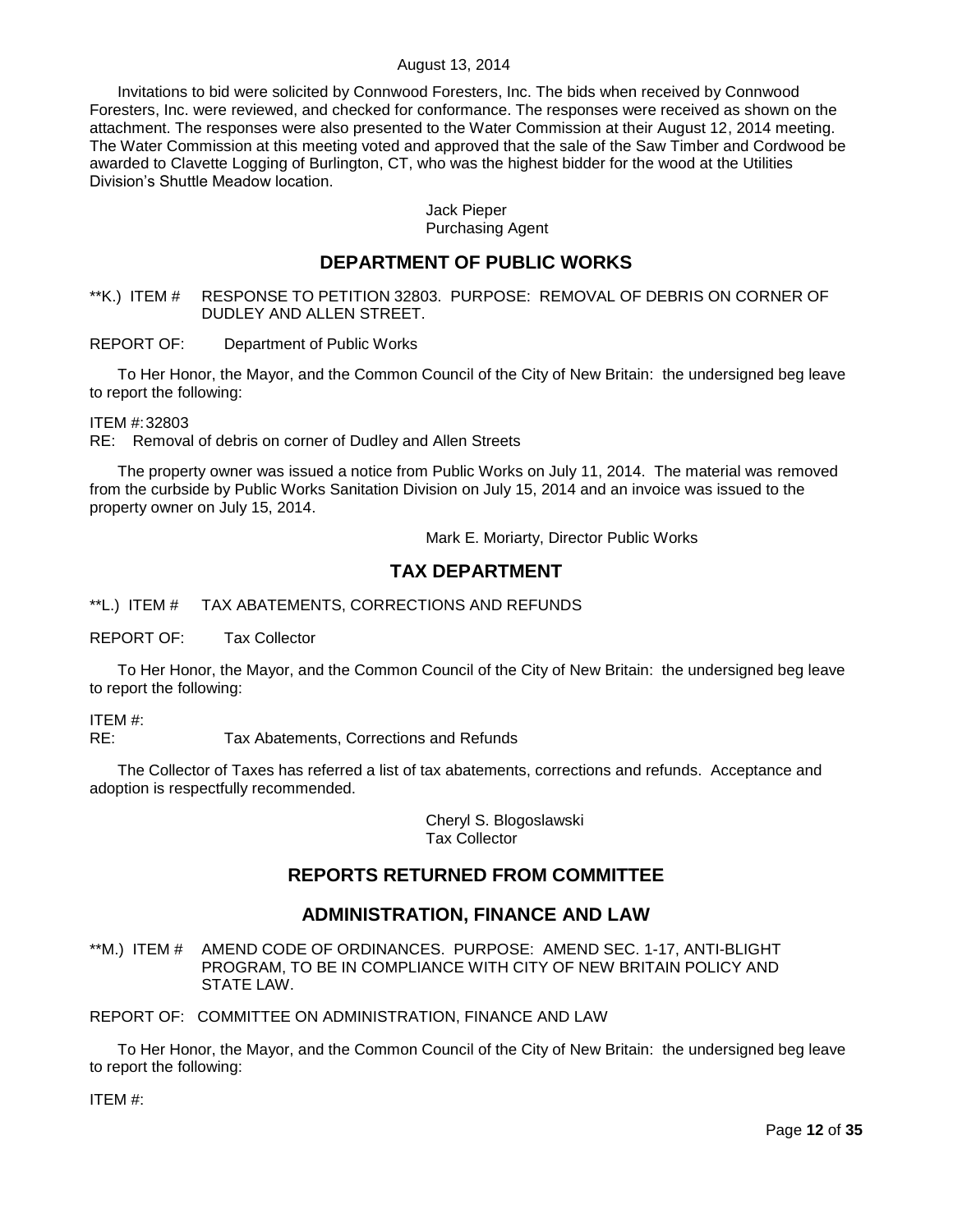RE: Amend Code of Ordinances Anti-blight Program Sec. 1-17 to be in compliance with City of New Britain Policy and State Law.

The Committee on Administration, Finance and Law at a regular meeting and public hearing held on Wednesday evening, July 2, 2014, at 7:00 PM in the Council Chambers, to which was referred the matter of resolution #32750 – Amend Code of Ordinances Anti-blight Program Sec. 1-17 to be in compliance with City of New Britain Policy and State Law, voted to accept as amended and recommend that the following amended resolution be referred back to the Common Council with a favorable recommendation.

#### Alderman David DeFronzo **Chair**

## <span id="page-12-0"></span>\*\*N.) ITEM # AMEND CODE OF ORDINANCES. PURPOSE: AMEND SEC. 2-911, REORGANIZATION OF THE DEPARTMENTS AND OFFICES OF THE CITY OF NEW BRITAIN.

## REPORT OF: COMMITTEE ON ADMINISTRATION, FINANCE AND LAW

To Her Honor, the Mayor, and the Common Council of the City of New Britain: the undersigned beg leave to report the following:

### ITEM #: 32797

RE: Amend Section 2-911 of the Code of Ordinances to reorganize the departments and offices of the City of New Britain.

The Committee on Administration, Finance and Law at a regular meeting and public hearing held on Wednesday evening, August 6, 2014, at 7:15 PM in the Council Chambers, to which was referred the matter of resolution #32797 – Amend Section 2-911 of the Code of Ordinances to reorganize the departments and offices of the City of New Britain, voted to accept and recommend that the following resolution be referred back to the Common Council with a neutral recommendation.

> Alderman David DeFronzo **Chair**

<span id="page-12-1"></span>\*\*O.) ITEM # CLAIMS SUBCOMMITTEE. PURPOSE: SETTLEMENT OF CLAIMS.

## REPORT OF: COMMITTEE ON ADMINISTRATION, FINANCE AND LAW

To Her Honor, the Mayor, and the Common Council of the City of New Britain: the undersigned beg leave to report the following:

## ITEM #:

RE: Standing Claims Subcommittee

The Committee on Administration, Finance and Law and the Standing Claims Subcommittee of the Committee on Administration, Finance and Law at a regular meeting held on Wednesday evening, August 6, 2014, at 6:00 PM in Room 201, City Hall, having held public hearings and made investigations of said claims, respectfully begs leave to recommend the following:

RESOLVED; that Mark Turek of 104 Maiden Lane, Bristol, CT, be given leave to withdraw his claim for property damages sustained on February 22, 2014.

RESOLVED; that the sum of \$41,309.46 be paid to John Hawkins IV and Lucas M. Watson, his attorney, in full settlement of his claim of property damages sustained as a result of the City's main line back up on June 14, 2013.

> Alderman Carlo Carlozzi, Jr. Chair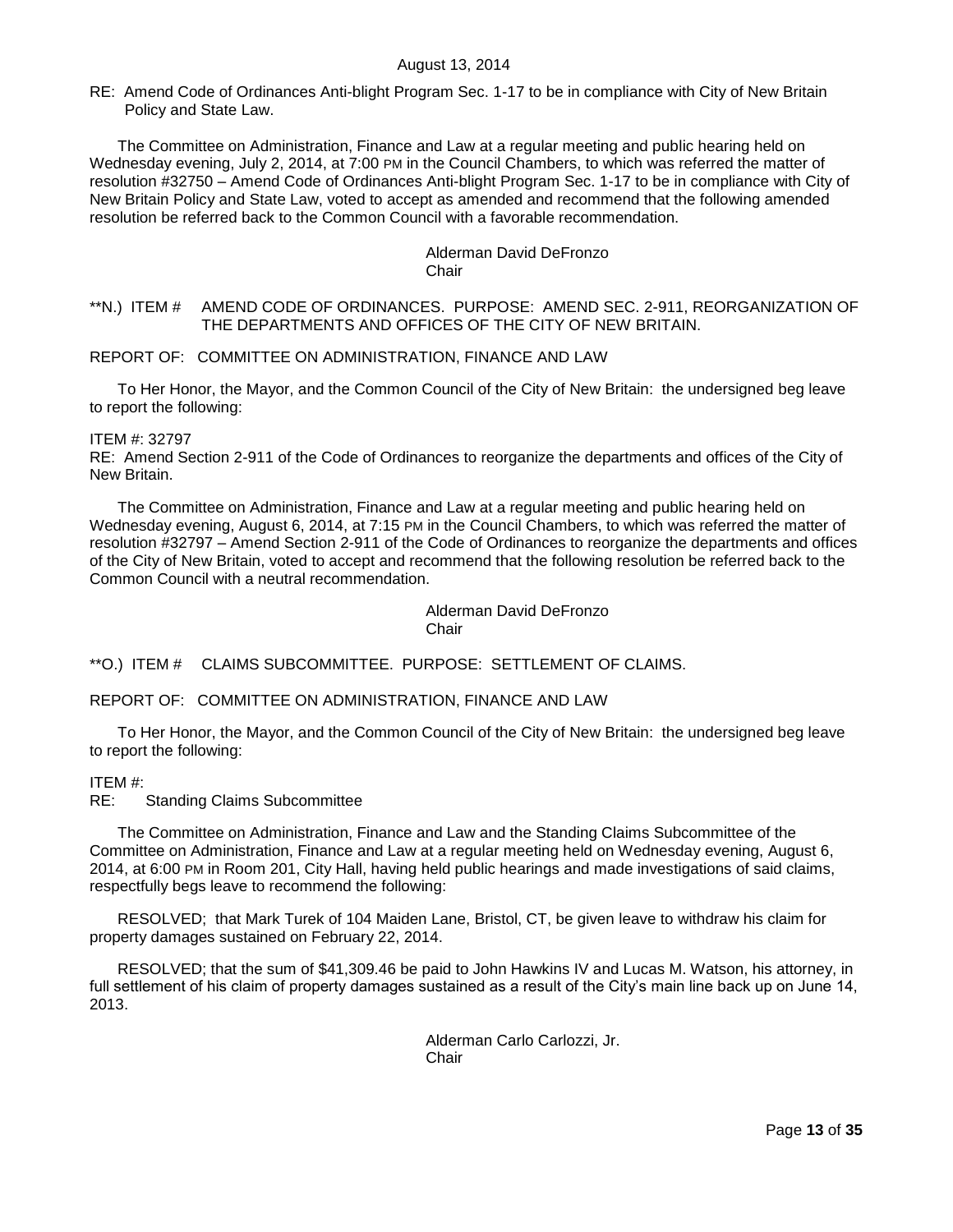# **CONSOLIDATED SUBCOMMITTEE**

## <span id="page-13-0"></span>\*\*P.) ITEM # SALE OF WATERSHED PROPERTY. PURPOSE: SALE OF PATTON BROOK WELL TO THE BOARD OF WATER COMMISSIONERS OF THE TOWN OF SOUTHINGTON.

### REPORT OF: CONSOLIDATED SUBCOMMITTEE

To Her Honor, the Mayor, and the Common Council of the City of New Britain: the undersigned beg leave to report the following:

ITEM #:

RE: Sale of Patton Brook Well

The Consolidated Subcommittee of the Common Council at a regular meeting held on Thursday evening, July 17, 2014, at 7:00 PM in the Council Chambers, to which was referred the matter of resolution #32766 – sale of Patton Brook Well to the Board of Water Commissioners of the Town of Southington for \$1,300,000, voted to accept and recommend that the following resolution be referred back to the Common Council with a neutral recommendation.

Alderman Emmanuel Sanchez

**Chair** 

# **COMMITTEE ON LICENSES**

<span id="page-13-1"></span>\*\*Q.) ITEM # PLANS SO GRAND, LLC. PURPOSE: LICENSE TO BE ISSUED FOR PURPOSE OF CONDUCTING OKTOBERFEST.

# REPORT OF: COMMITTEE ON LICENSES

To Her Honor, the Mayor, and the Common Council of the City of New Britain: the undersigned beg leave to report the following:

#### ITEM #:

RE: Oktoberfest

The Committee on Licenses, held a meeting on Monday, August 11, 2014, at 7:00 PM in the Council Chambers, voted to adopt and to refer back to the Common Council with a favorable recommendation the following:

RESOLVED; by the Common Council of the City of New Britain that the Mayor be and is hereby authorized to issue to the Plans So Grand, LLC. said licenses as may be issued under Chapter 5, Section 5-15 through 5- 22, of the Code of Ordinances for the period of Friday, September 12, 2014, from 5:00 PM – 12:00 AM, Saturday, September 13, 2014, from 10:00 AM to 12:00 AM, and Sunday, September 14, 2014, from 10:00 AM to 8:00 PM, for the purpose of conducting the Oktoberfest to be held in Downtown New Britain. Festival to take place on both sides of Main Street from the northeast corner of Chestnut Street north to the south corner of Columbus Boulevard and West Main Street from the east corner of High Street east to Scalise Drive.

> Alderman Adam Platosz **Chair**

# **PLANNING, ZONING AND HOUSING**

<span id="page-13-2"></span>\*\*R.) ITEM # AMENDMENT TO ZONING MAP. PURPOSE: ZONE CHANGE FOR PROPERTIES HAVING FRONTAGE ON STANLEY STREET, BETWEEN TALCOTT STREET AND PECK STREET, FROM T (TWO-FAMILY) TO B-3 (SECONDARY BUSINESS).

REPORT OF: Zoning Subcommittee of the Planning, Zoning and Housing Committee

To Her Honor, the Mayor, and the Common Council of the City of New Britain: the undersigned beg leave to report the following:

ITEM #:32638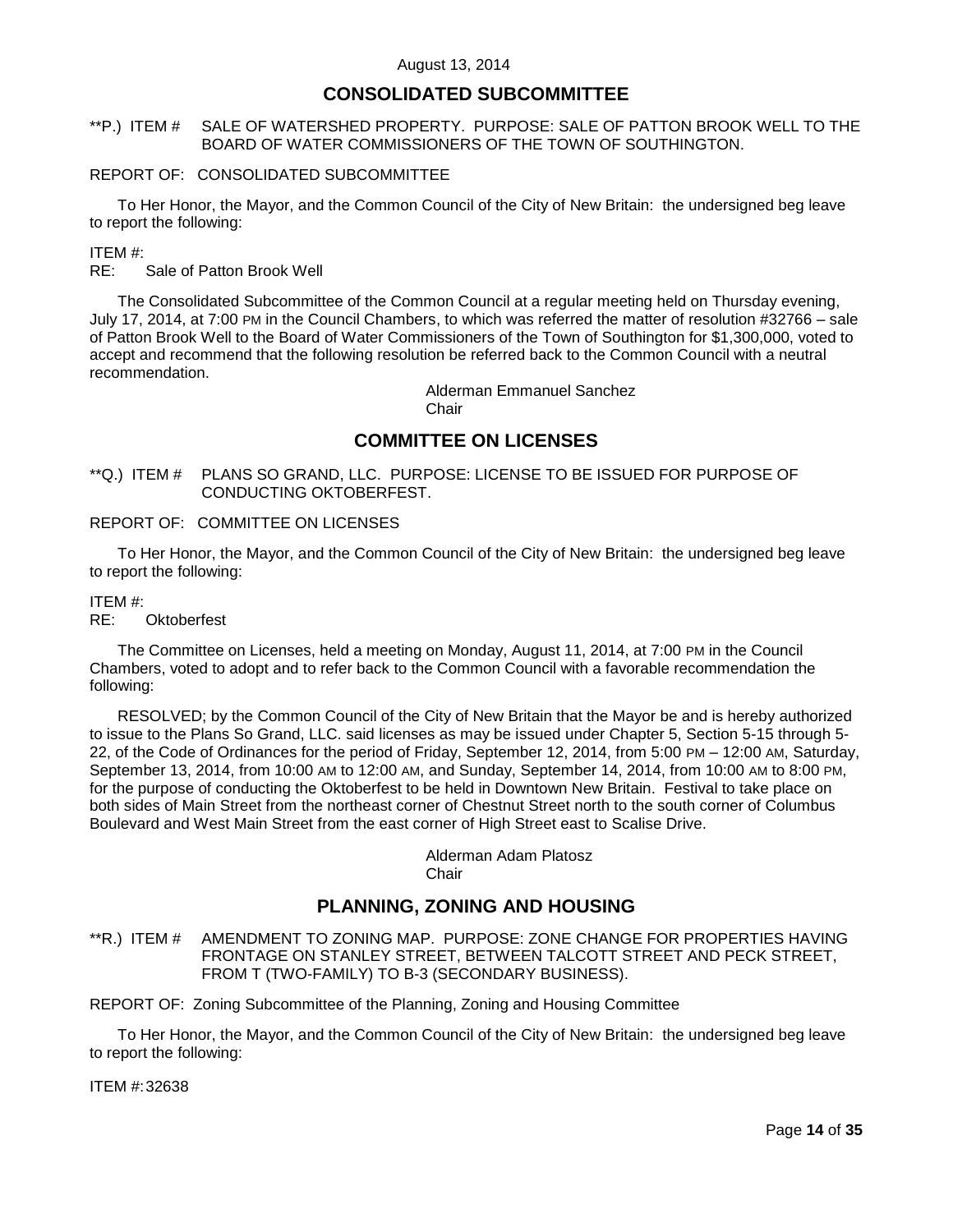RE: Amendment to the zoning map to change the zoning of properties having frontage on Stanley Street, between Talcott Street and Peck Street, from T (Two-Family) to B-3 (Secondary Business).

The Common Council as the Zoning Authority of the City of New Britain, at a regular meeting and public hearing, held on August 5, 2014, voted to accept the following proposed zone change to the zoning map and refer back to the Common Council with a favorable recommendation.

To amend the zoning map to change the zoning of properties having frontage on Stanley Street, between Talcott Street and Peck Street, from T (Two-Family) to B-3 (Secondary Business).

> Alderman Carlo Carlozzi, Jr. Chair

# **RESOLUTIONS RETURNED FROM COMMITTEE**

<span id="page-14-0"></span>1.) ITEM # AMEND CODE OF ORDINANCES. PURPOSE: AMEND SEC. 1-17, ANTI-BLIGHT PROGRAM, TO BE IN COMPLIANCE WITH CITY OF NEW BRITAIN POLICY AND STATE LAW. J. GIANTONIO, D. NAPLES, W. PABON, D. SALERNO, L. SALVIO

Item # RE:

To Her Honor, the Mayor, and the Common Council of the City of New Britain: the undersigned beg leave to recommend the adoption of the following:

### Resolution Summary: PURPOSE.

BE IT ORDAINED BY THE COMMON COUNCIL OF THE CITY OF NEW BRITAIN that Article III of the Code of Ordinances, City of New Britain, be amended by amending Article III Anti-blight Program Sec. 1-17 to be in compliance with City of New Britain Policy and State Law (inserted text appears in underline; deleted text appears in strikethrough; new sections begin with the word [new]):

Sec. 1-17. Procedure for enforcement of municipal ordinances.

(a) Appointment of hearing officers. In accordance with section 7-152c of the General Statutes the following procedure is established for the enforcement of citations for violation of the ordinances of the City of New Britain. This section shall not apply to existing sections of the Code of Ordinances which already have an appeal or hearing procedure contained therein. The mayor as the chief executive officer of the city is hereby authorized to appoint a committee of no less than three (3) hearing officers to conduct hearings as authorized by this article. No such hearing officer shall be a police officer, or employees or persons who issue citations. No such hearing officer or person working under the direction of such hearing officer may otherwise directly or indirectly engage in the private business of collecting the fines, assessments or judgments imposed hereunder. All such citation hearing officers shall serve for a term of two (2) years.

(b) Notice to persons issued citations. Within twelve (12) months from the expiration of the final period for the uncontested payment of fines, penalties, costs or fees for any citation issued under any ordinance adopted pursuant to section 7-148 of the General Statutes, the finance director director of the Department of Licenses, Permits & Inspections or his or her designee shall send notice to inform the person cited by first class mail at his address according to the registration records of the State of Connecticut Department of Motor Vehicles City of New Britain, Land Records and or Tax Records. Such notice shall inform the person cited:

(1) Of the allegation against him and the amount of the fines, penalties, and costs of fees due;

(2) That he/she may contest his/her liability before a citation hearing officer by delivering in person or by mail written notice within ten (10) days of the date thereof;

(3) That if he/she does not demand such a hearing, an assessment and judgment shall enter against him/her; and

(4) That such judgment may issue without further notice.

(c) Admission of citation violation. If the person receiving the notice required pursuant to subsection 1-17(b) hereof does not either (a) pay the full amount of the fines, penalties, costs or fees without requesting a hearing, or (b) request a hearing as provided herein, within ten (10) days after the date of such notice, such person shall be deemed to have admitted liability and the finance director mayor and his or her designee shall certify such person's failure to respond to the hearing officer. The hearing officer shall thereupon enter and assess the fines,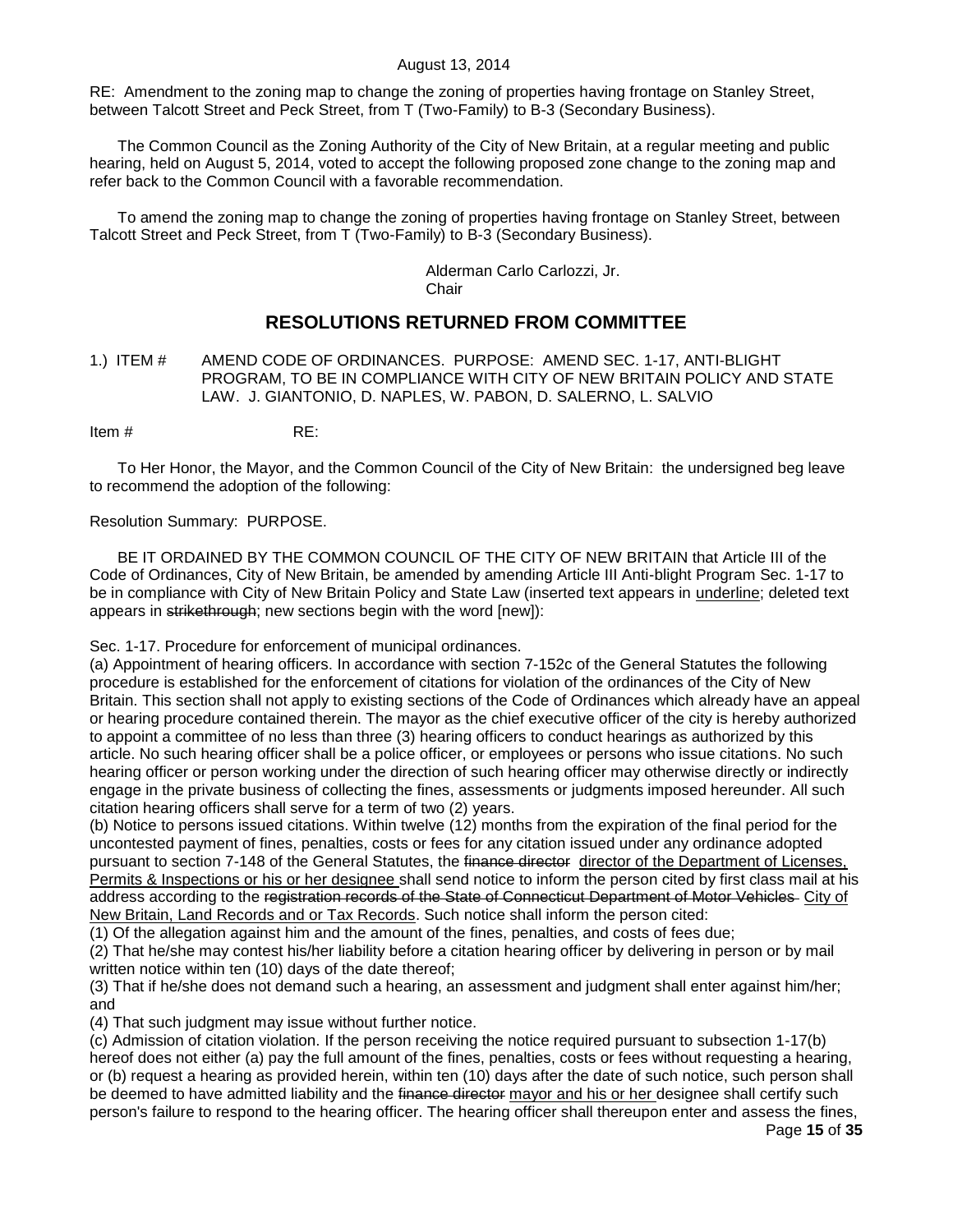penalties, costs or fees provided for by the applicable ordinance and shall follow the procedures set forth herein. If the person who is sent notice pursuant to subsection 1-17(b) wishes to admit liability for any alleged violation, he/she may, without requesting a hearing, pay the full amount of the fines, penalties, costs or fees admitted to in person or by mail to the finance director director of the Department of Licenses, Permits & Inspections or his or her designee. Such payment shall be inadmissible in any proceeding, civil or criminal, to establish the conduct of such person or other person making the payment.

(d) Appeal process. Any person receiving a notice pursuant to subsection 1-17(b) of this article may request a hearing by mailing or delivering such request in writing to the hearing officer at the place designated within ten (10) days after the date of such notice. The chair of the hearing committee shall promptly schedule a hearing and give notice of the date, time and place of such hearing to the person requesting it. Such hearing shall be held not less than fifteen (15) nor more than thirty (30) days from the date of the mailing of notice, provided the chair of the hearing committee shall grant any reasonable request by any interested party for postponement or continuance upon good cause shown. An original certified copy of the initial notice of citation issued by the police officer or other issuing officer or employee shall be filed and retained by the city, and shall be deemed to be a business record within the scope of section 52-180 [of the General Statutes]

and evidence of the facts contained therein. The presence of the policeman or issuing officer or employee shall be required at the hearing if the person requesting the hearing so requests. A designated city official or employee, other than a hearing officer, may present evidence on behalf of the city. If such person fails to appear at a hearing, the presiding hearing officer may enter an assessment of default against him/her, in the amount of the fines, penalties, costs or fees provided for by the applicable ordinance. The hearing committee may accept from such person copies of police reports, investigatory and citation reports, and other official documents by mail and may determine thereby that the appearance of such person is unnecessary. The hearing officer shall conduct the hearing in the order and form and with such methods of proof as he/she deems fair and appropriate. The rules regarding the admissibility of evidence shall not be strictly applied, but all testimony shall be given under oath or affirmation.

(e) Decision of hearing officer; failure to pay assessment. The hearing committee presiding at any hearing convened in accordance with the provisions of this article shall announce his/her decision at the end of the hearing. If the hearing committee determines the person is not liable, they shall dismiss the matter and enter their determination in writing accordingly provided however, that any decision may not provide a waiver of compliance with any municipal ordinance. If the hearing committee determines the person is liable for the violation, they shall forthwith enter and assess the fines, penalties, costs or fees against such person as provided by the applicable ordinance. If such assessment is not paid on the date of its entry, the chair of the hearing committee shall send by first class mail a notice of assessment to the person found liable and shall file, not less than thirty (30) days nor more than twelve (12) months after such mailing, a certified copy of the notice or assessment with the clerk of a superior court facility designated by the chief court administrator, together with an entry fee of eight dollars (\$8.00), or such other amount as may from time to time be required by law, and request that said clerk enter judgment against such person in favor of the City of New Britain as provided in this article. The certified copy of the notice of assessment shall constitute a record of assessment. Within such twelve-month period, assessments against the same person may be accrued and filed as one record of assessment. The clerk shall enter judgment, in the amount of such record of assessment and court costs of eight dollars (\$8.00), against such person in favor of the municipality. Notwithstanding any provision of the general statutes, the hearing committee assessment, when so entered as a judgment, shall have the effect of a civil money judgment and a levy of execution on such judgment may issue without further notice to such person. (f) Right to judicial review. The person against whom an assessment has been entered in accordance with this article is entitled to judicial review by way of appeal. An appeal shall be instituted within thirty (30) days of the mailing of notice of such assessment by filing a petition to reopen assessment, together with an entry fee for a small claims case pursuant to section 52-259 [of the General Statutes] , at the superior court facility designated by the chief court administrator, which shall entitle such person to a hearing in accordance with the rules of the judge of the superior court.

(Res. No. 29317-4, 11-8-06)

Alderman Jamie Giantonio Alderman Don Naples Alderman Wilfredo Pabon Alderman Daniel Salerno Alderman Lou Salvio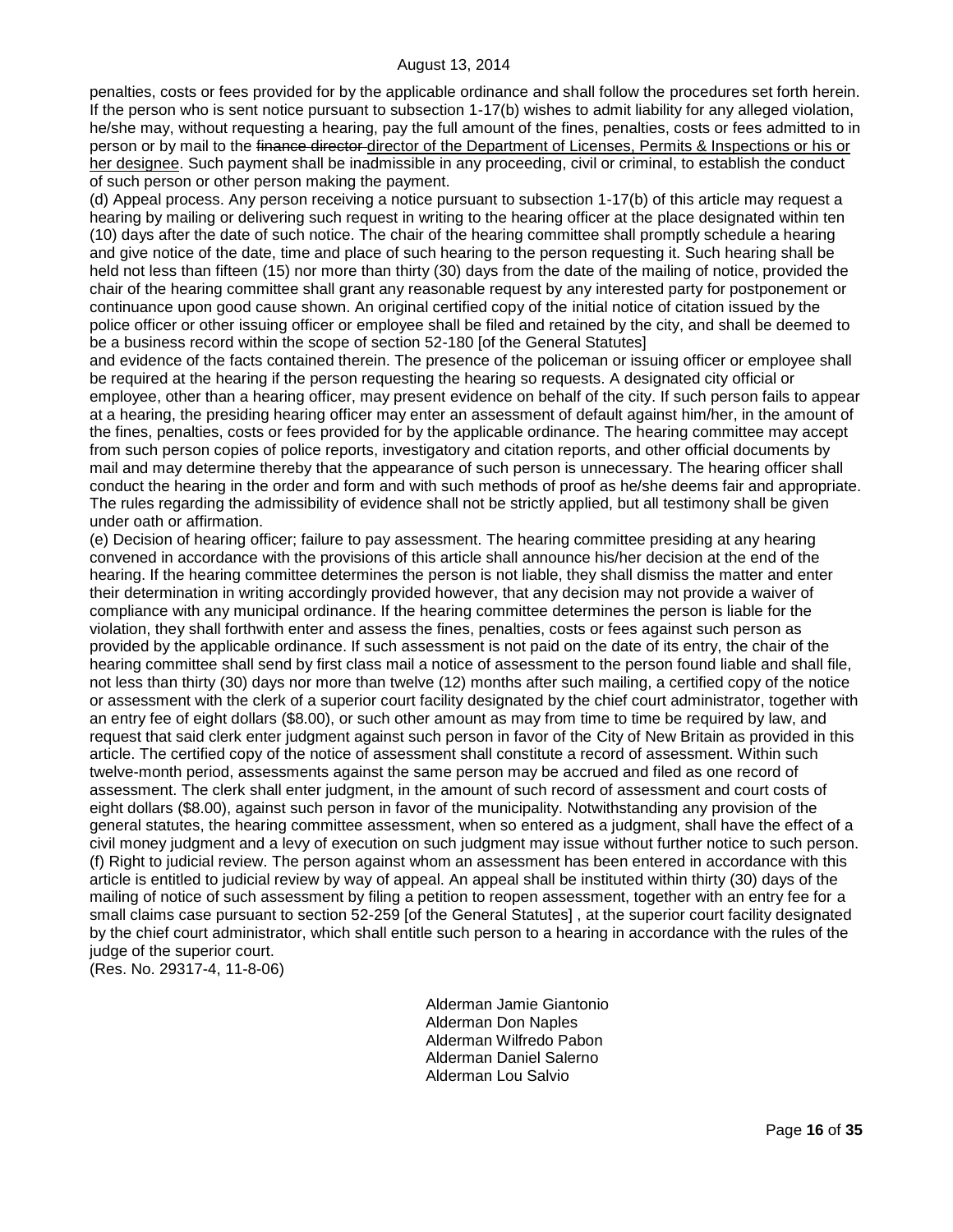## <span id="page-16-0"></span>2.) ITEM # AMEND CODE OF ORDINANCES. PURPOSE: AMEND SEC. 2-911, REORGANIZATION OF THE DEPARTMENTS AND OFFICES OF THE CITY OF NEW BRITAIN. W. PABON

Item #32801 RE:

To Her Honor, the Mayor, and the Common Council of the City of New Britain: the undersigned beg leave to recommend the adoption of the following:

Resolution Summary: PURPOSE: To reorganize the departments and offices of the City of New Britain.

BE IT ORDAINED BY THE COMMON COUNCIL OF THE CITY OF NEW BRITAIN that the Code of Ordinances be amended by amending Sec. 2-911 of Chapter 2 to read as follows (inserted text appears in underline; deleted text appears in strikethrough; new sections begin with the word [new]; amendment inserted text appears in *italic bold underline*; amendment deleted text appears in *italic bold strikethrough*):

## Sec. 2-911. REORGANIZATION PLAN

(a) Pursuant to Section 5-4 of the City Charter, there is hereby enacted an amended reorganization plan. This plan shall include the reorganization of all city departments and offices except the Common Council and Board of Education. As a result of this reorganization plan, there shall hereby be six (6) departments in the City of New Britain. Those departments shall be formed from departments existing prior to this reorganization, as follows:

1. Community Services Department which shall consist of:

- a. Health department
- b. Licenses, permits and inspections department
- c. Senior center department
- d. Parks & recreation department (persons with disabilities)
- e. Parks & recreation department (youth Services)
- f. Parks & recreation department (veterans services)
- g. Human rights and opportunities
- <del>g.</del> www.sareg.com<br>h. Welfare department
- 2. Finance administration which shall consist of:
- a.. Office of the assessor
- b. Finance department (including central administration, Information
- technology, purchasing)
- c. Property management department (parking ticket office)
- d. Tax collector's office
- e. Water department (billing and financial administrative)
- 3. Legal services department which shall consist of :
- a. Town and city clerk
- b. **Corporation counsel's office**
- c. Democratic registrar of voters
- d. Personnel department
- e. Republican registrar of voters
- 4. Economic and policy department which shall consist of:
- **Office of the Mayor**
- b. Department of municipal development (including city plan and
	- <del>exaged with the boydration</del><br>HUD funds administration)
- c. Municipal economic development authority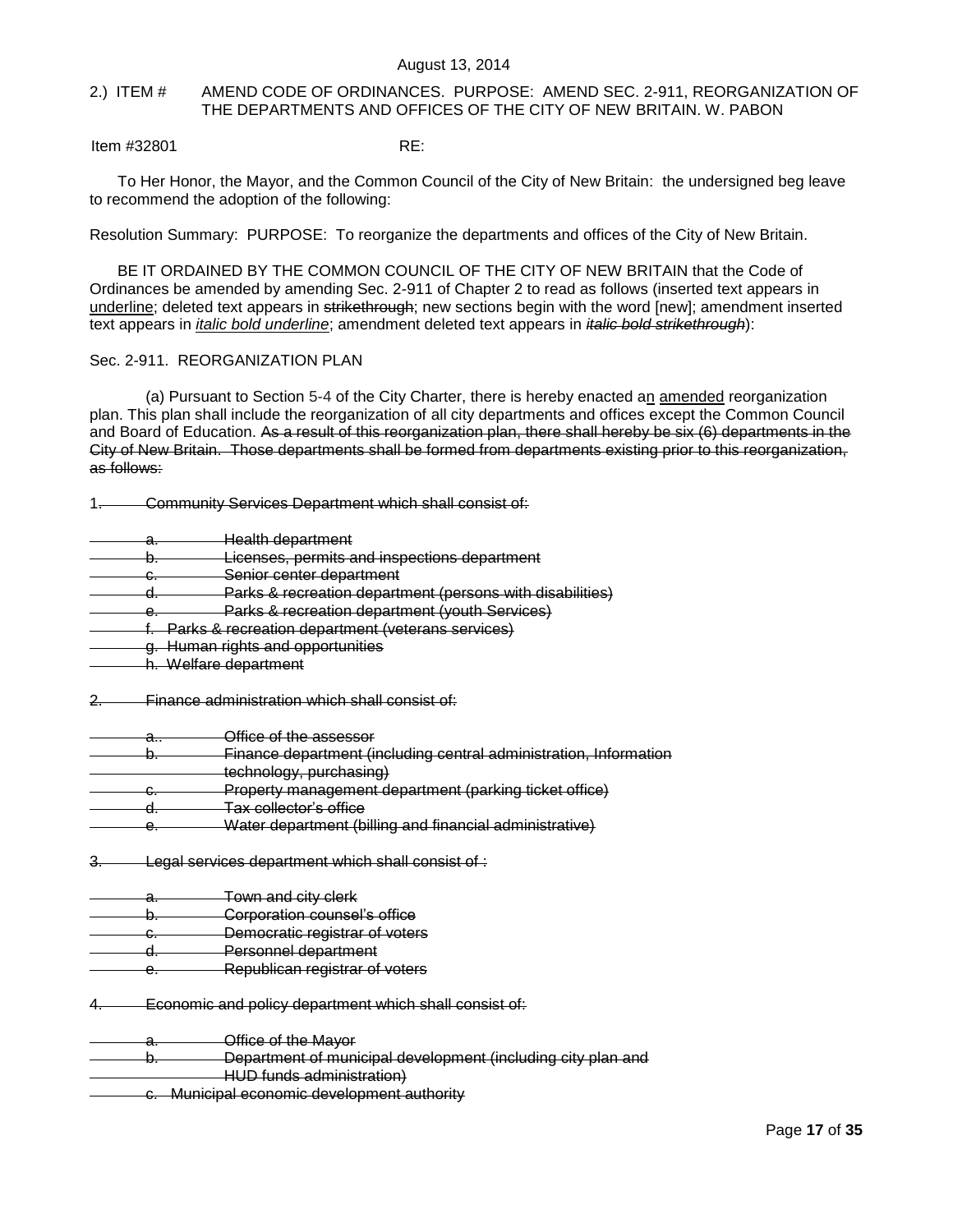5. Public safety department which shall consist of:

- a. Emergency management b. Fire department
- c. Police department
- d. Public safety telecommunications department

6. Public works department which shall consist of:

a. Park & recreation department (except persons with disabilities, youth services and veterans services and including Stanley Golf Course and Driving Range and Fairview Cemetery);

b. Property management department (except parking ticket office)

c. Public works department (including sewer operating)

d. Water department (water maintenance).

- A. Mayor
- 1. Office of the Mayor, which shall include: a. Municipal Economic Development Authority
- 2. Corporation Counsel which shall include:
	- a. Department of Human Resources and Personnel
	- b. Human Rights and Opportunities
- 3. Police Department
- 4. Fire Department
- 5. Public Safety Telecommunications Department
- 6. Public Works Department, which shall include:
	- a. Administrative Services
	- b. Field Services & Parks Division, which shall include:
		- a. Stanley Golf Course maintenance
	- b. Cemetery maintenance
	- c. Fleet and Facilities Division
	- d. Water & Sewer Division
- 7. Recreation and Community Services Department, which shall include:
	- a. Recreation Division, which shall include:
		- a. All recreation programming
		- b. Stanley Golf Course operations
		- c. Cemetery operations
	- b. Community Services Division, which shall include:
		- a. Youth & Family Services
		- b. Persons with Disabilities
		- c. Veterans Services
		- d. Fair Housing
	- c. Senior Center
- 8. Finance Department, which shall include:
	- a. Central Administration, which shall include:
		- a. Treasury & Accounting Functions
		- b. Budget & Capitol Projects
		- c. Water/Sewer Billing & Assessments
		- d. Purchasing & Risk Management
	- b. City Assessor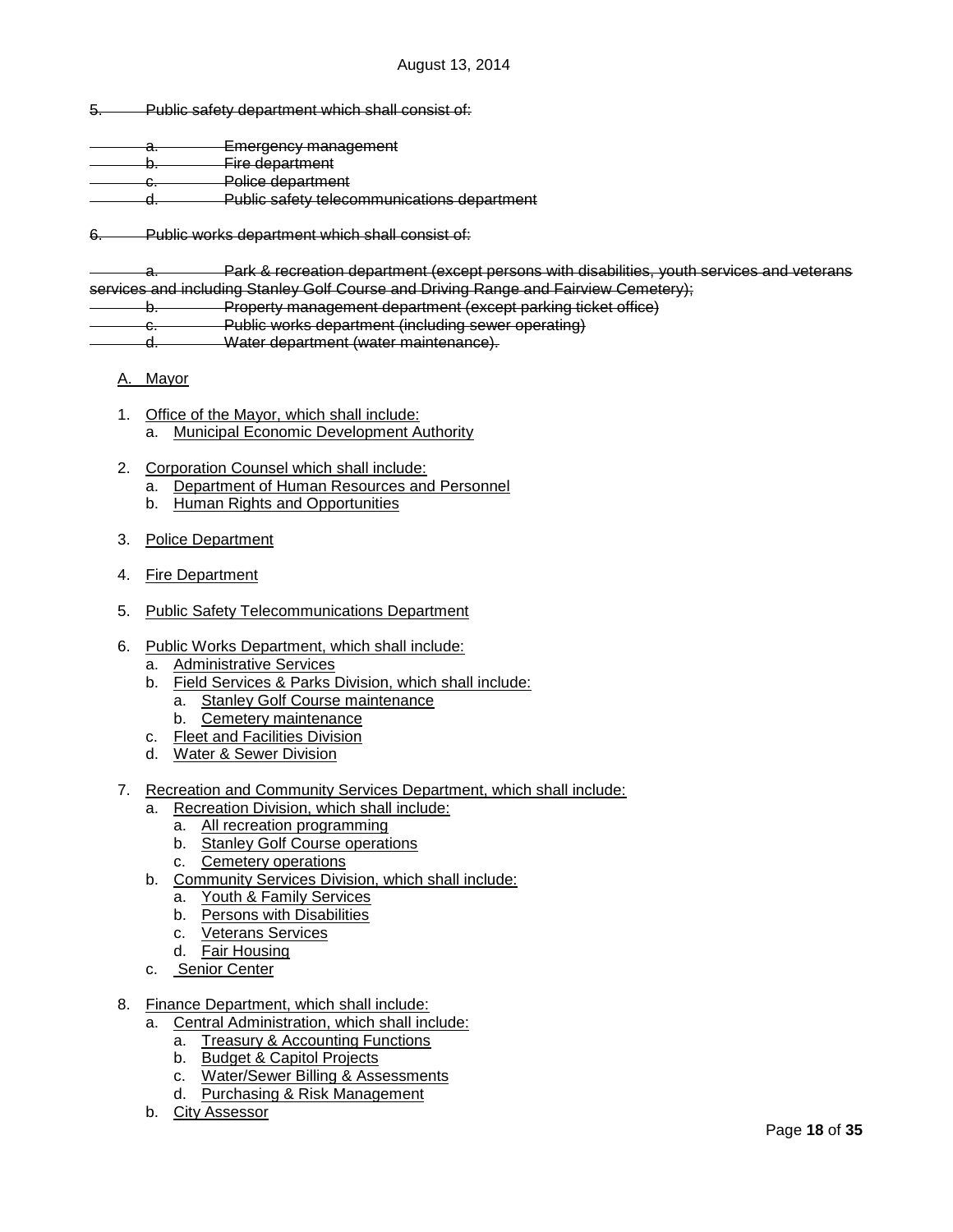- 9. Information Technology Department
- 10. Health & Building Services Department, which shall include:
	- a. Building/Housing Inspections and Permitting
	- b. Health Inspections and Permitting
	- c. Nursing Services
- 11. Department of Municipal Development, which shall include:
	- a. HUD Funds Administration
	- b. City Plan & Zoning

## B. Elected Officials

- 1. Town and City Clerk
- 2. Tax Collector
- 3. Registrars of Voters
- C. (b) Notwithstanding any provision of the Ordinances of the City of New Britain, except in the case of the fire, police and public safety telecommunications departments, whenever said Ordinances refer to any department or office, or portion, function or the department head thereof, the functions, powers and responsibilities referred to therein shall be vested in such reorganized department, or, as the case may be, in the department head of such reorganized department. When the terms used to describe the departments, department heads and offices set forth in this reorganization ordinance differ from the terms contained in other sections of the Code of Ordinances; the reorganization ordinance shall control and be applicable.

## Alderman Wilfredo Pabon

<span id="page-18-0"></span>3.) ITEM # SALE OF WATERSHED PROPERTY. PURPOSE: SALE OF PATTON BROOK WELL TO THE BOARD OF WATER COMMISSIONERS OF THE TOWN OF SOUTHINGTON. A. PLATOSZ

Item # RE: Sale of Watershed Property in Southington

To Her Honor, the Mayor, and the Common Council of the City of New Britain: the undersigned beg leave to recommend the adoption of the following:

WHEREAS, the City of New Britain and Board of Water Commissioners lease the Patton Brook Well located in Southington, Connecticut to the Board of Water Commissioners of the Town of Southington; AND

WHEREAS, Patton Brook Well has been verified to be Class I Water Company Land by the Connecticut Department of Public Health, Water Supplies Section; AND

WHEREAS, the Lease Agreement expires on June 30, 2014; AND

WHEREAS, the Board of Water Commissioners of the Town of Southington has offered to purchase the Patton Brook Well for One Million Three Hundred Thousand & 00/l00 (\$1,300,000.00) Dollars ; AND

WHEREAS, in connection with the proposed sale, the City of New Britain Board of Water Commissioners is required to relinquish its diversion registration of 1.207 million gallons per day permitted withdrawal capacity and all riparian rights for this parcel to Southington; AND

WHEREAS, the City of New Britain Board of Water Commissioners will be required to obtain the approval of the Connecticut Department of Public Health, Water Supplies Section to sell Patton Brook Well because it is Class I Water Company Land; AND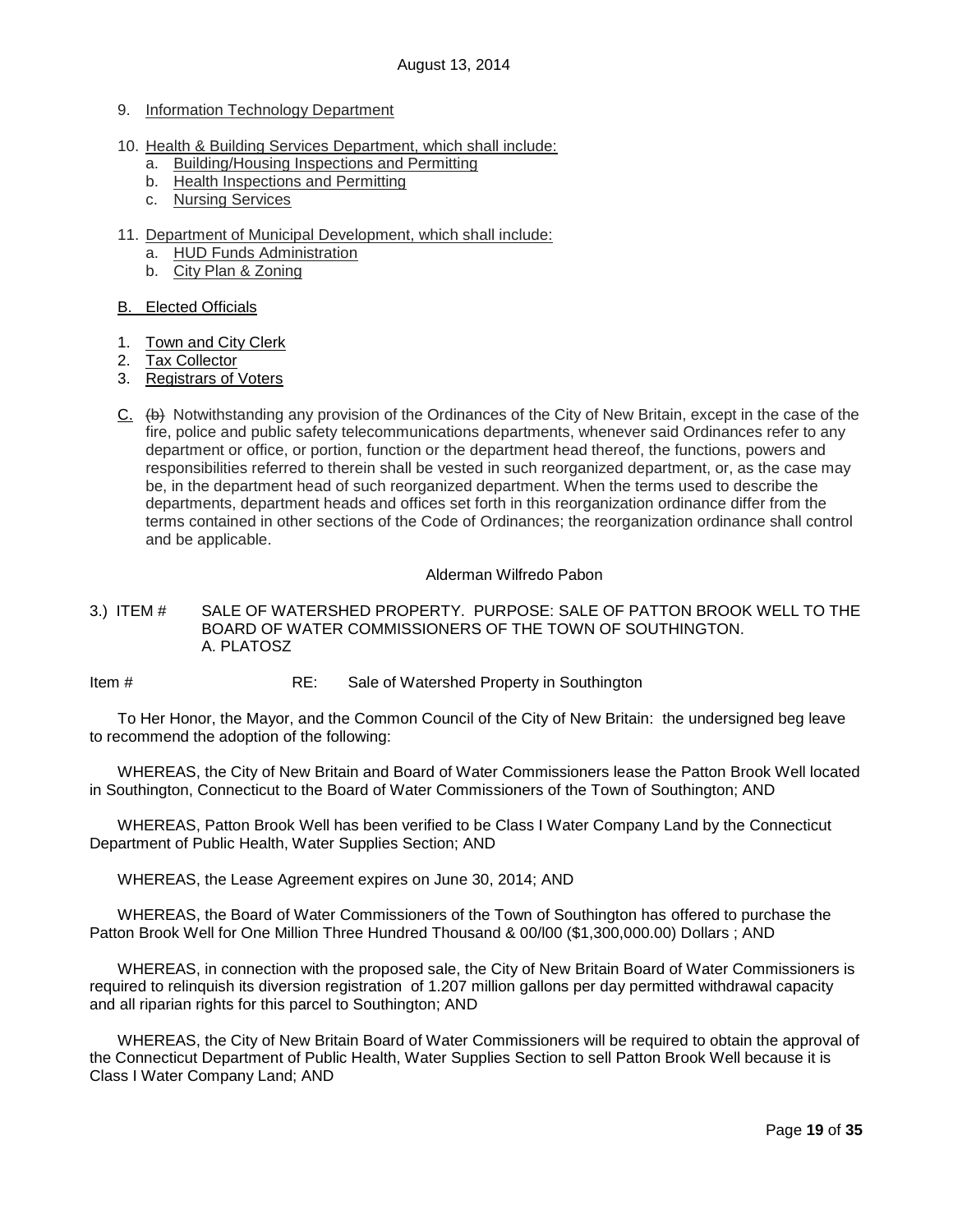WHEREAS, Section 15-4(x) authorizes the City of New Britain to sell water property it no longer needs subject to approval of the Board of Water Commissioners and Common Council; AND

WHEREAS, the City of New Britain Board of Water Commissioners voted at its Meeting of June 10, 2014 to sell the Patton Brook Well to the Board of Water Commissioners of the Town of Southington, and to forward the sale to the Mayor and Common Council with a favorable recommendation for their approval; AND

WHEREAS, Mayor Erin E. Stewart has approved the sale of Patton Brook Well and recommends it to the Common Council of the City of New Britain; therefore, be it

RESOLVED, that the Common Council of the City of New Britain hereby approves the sale of Patton Brook Well by the City of New Britain Board of Water Commissioners to the Board of Water Commissioner of the Town of Southington for a purchase price of One Million Three Hundred Thousand & 00/l00 (\$1,300,000.00) Dollars and the Mayor and the Chairman of the City of New Britain Board of Water Commissioners are hereby authorized to execute any and all documents necessary for the conveyance of said property.

#### Alderman Adam Platosz

<span id="page-19-0"></span>4.) ITEM # PLANS SO GRAND, LLC. PURPOSE: LICENSE TO BE ISSUED FOR PURPOSE OF CONDUCTING OKTOBERFEST. A. PLATOSZ

Item # RE: Oktoberfest

To Her Honor, the Mayor, and the Common Council of the City of New Britain: the undersigned beg leave to recommend the adoption of the following:

RESOLVED; by the Common Council of the City of New Britain that the Mayor be and is hereby authorized to issue to the Plans So Grand, LLC. said licenses as may be issued under Chapter 5, Section 5-15 through 5- 22, of the Code of Ordinances for the period of Friday, September 12, 2014, from 5:00 PM – 12:00 AM, Saturday, September 13, 2014, from 10:00 AM to 12:00 AM, and Sunday, September 14, 2014, from 10:00 AM to 8:00 PM, for the purpose of conducting the Oktoberfest to be held in Downtown New Britain. Festival to take place on both sides of Main Street from the northeast corner of Chestnut Street north to the south corner of Columbus Boulevard and West Main Street from the east corner of High Street east to Scalise Drive.

Alderman Adam Platosz

# **NEW RESOLUTIONS**

- <span id="page-19-1"></span>5.) ITEM # SAINT MARY ROMAN CATHOLIC CHURCH, PATRONAL FEAST OF OUR LADY OF THE ASSUMPTION. PURPOSE: LICENSE TO BE ISSUED FOR PURPOSE OF CONDUCTING ANNUAL FESTIVAL. D. DEFRONZO
- Item # RE: Saint Mary Roman Catholic Church, Patronal Feast of Our Lady of the Assumption August 15 & 16, 2014.

To Her Honor, the Mayor, and the Common Council of the City of New Britain: the undersigned beg leave to recommend the adoption of the following:

RESOLVED; by the Common Council of the City of New Britain that the Mayor be and is hereby authorized to issue to the Saint Mary Roman Catholic Church, said licenses as may be issued under Chapter 5, Section 5-15 through 5-22, of the Code of Ordinances for the period of Friday, August 15, 2014, from 5:00 PM to 10:00 PM, and Saturday, August 16, 2014, from 12:00 PM to 8:00 PM, for the purpose of conducting the 10<sup>th</sup> Annual Patronal Feast of Our Lady of the Assumption Festival, to be held in the church driveway at 544 Main Street.

Alderman David DeFronzo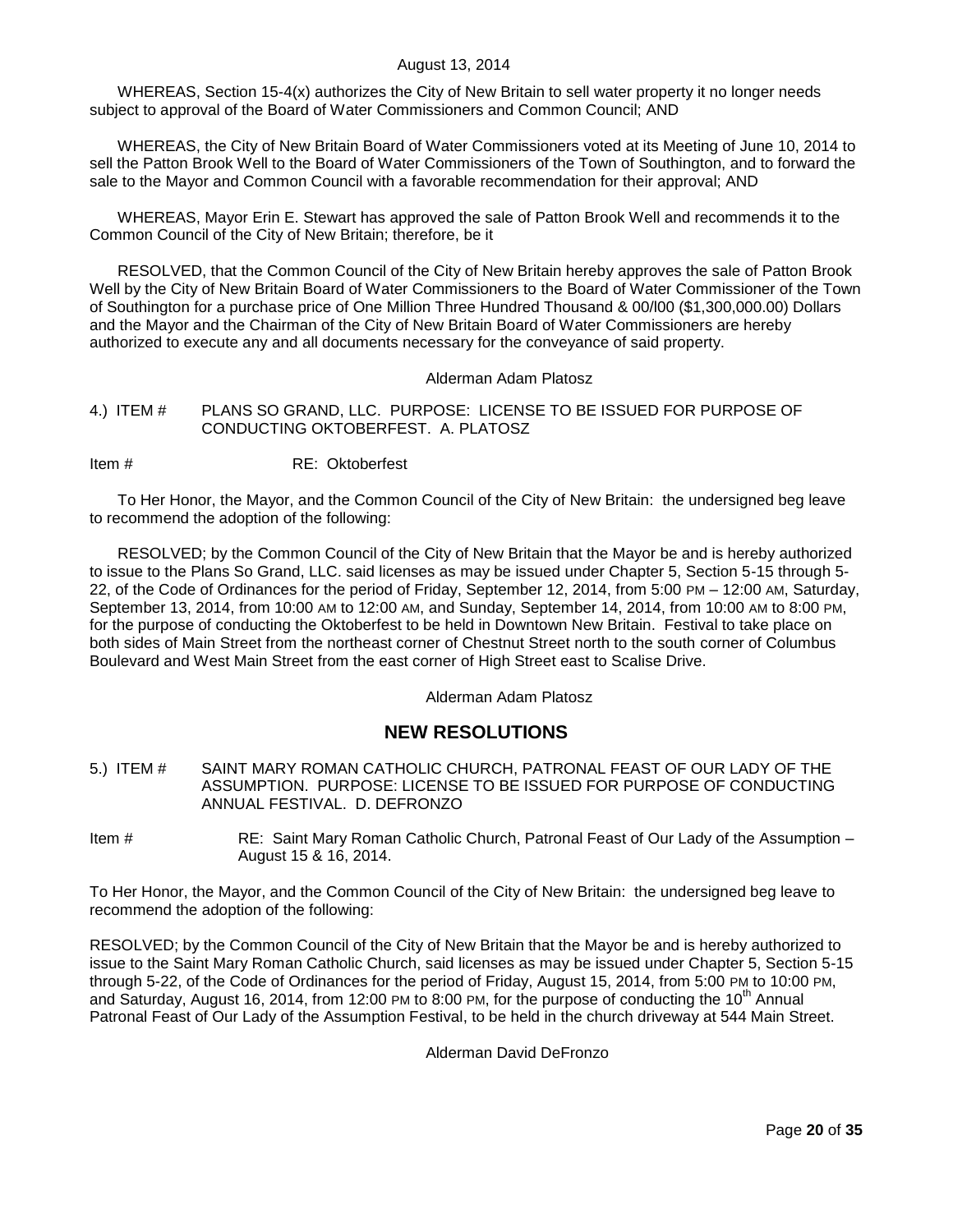<span id="page-20-0"></span>6.) ITEM # CONVEYANCE OF PROPERTY. PURPOSE: PURCHASE AND SALE AGREEMENT FOR 56 HOWARD STREET. M. TRUEWORTHY

Item # RE: Purchase and Sale Agreement with Jalldyze Shyqeriu and Ndricim Dalani for 56 Howard Street

To Her Honor, the Mayor, and the Common Council of the City of New Britain: the undersigned beg leave to recommend the adoption of the following:

Resolution Summary: PURPOSE. To convey a City of New Britain-owned property for rehabilitation and housing.

WHEREAS, the City of New Britain currently owns property known as 56 Howard Street which had been acquired through the foreclosure process and has been vacant since 2/26/13; and

WHEREAS, Jalldyze Shyqeriu and Ndricim Dalani have offered to purchase the property for Twenty Five Thousand Dollars (\$25,000.00) and will rehabilitate the condition of the building; and

WHEREAS, Jalldyze Shyqeriu and Ndricim Dalani are proposing to convert the present four family home into a two family dwelling to be used as rental property; and

WHEREAS, it is in the best interest of the City of New Britain to have this property rehabbed and restored to the grand list; now therefore, be it

RESOLVED, that Erin E. Stewart, Mayor, be and is hereby authorized to negotiate and execute on behalf of the City of New Britain a Purchase and Sales Agreement with Jalldyze Shyqeriu and Ndricim Dalani for property known as 56 Howard Street and to execute any and all documents necessary for the conveyance of said property in accordance with the terms of said agreement at a sales price not less than Twenty Five Thousand Dollars (\$25,000.00).

## Alderman Michael Trueworthy Property Management Liaison

## <span id="page-20-1"></span>7.) ITEM # CONVEYANCE OF PROPERTY. PURPOSE: PURCHASE AND SALE AGREEMENT FOR 66 WINTHROP STREET. M. TRUEWORTHY

Item # RE: Purchase and Sale Agreement with Shawnoy and Kari Henry for 66 Winthrop Street

To Her Honor, the Mayor, and the Common Council of the City of New Britain: the undersigned beg leave to recommend the adoption of the following:

Resolution Summary: PURPOSE. To convey a City of New Britain-owned property for rehabilitation and housing.

WHEREAS, the City of New Britain currently owns property known as 66 Winthrop Street which had been acquired through the foreclosure process and has been vacant since 11/18/13; and

WHEREAS, Shawnoy and Kari Henry have offered to purchase the property for Thirty Thousand Dollars (\$30,000.00) and will rehabilitate the condition of the building; and

WHEREAS, Shawnoy and Kari Henry are proposing to do extensive upgrade and modernization to meet City, State, Federal and insurance regulations such as a new roof, repairs to the foundation, upgrades to the electrical system and plumbing and heating system; and

WHEREAS, Shawnoy and Kari Henery would like to reside in and make 66 Winthrop Street their own home; and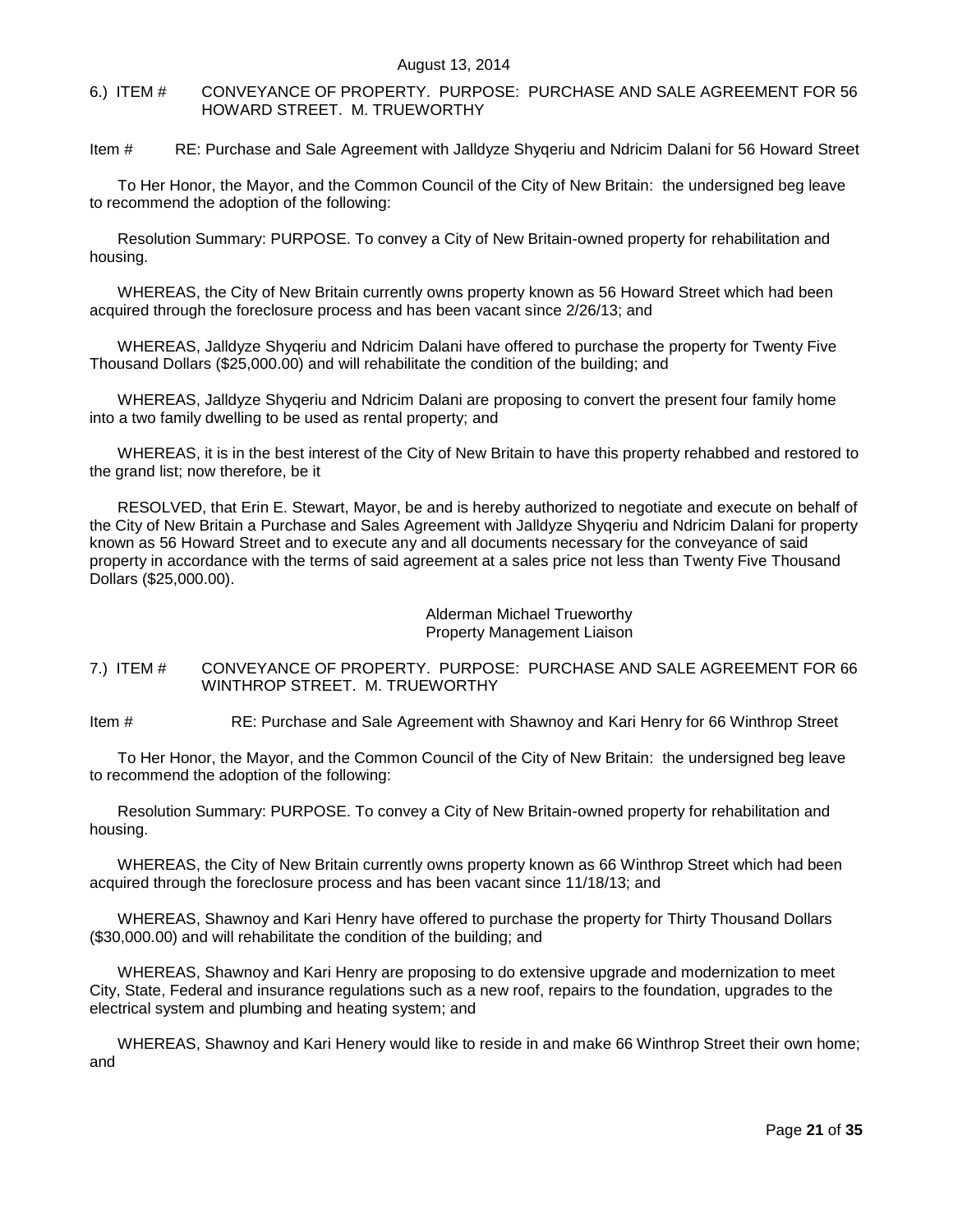WHEREAS, it is in the best interest of the City of New Britain to have this property rehabbed and restored to the grand list; now therefore, be it

RESOLVED, that Erin E. Stewart, Mayor, be and is hereby authorized to negotiate and execute on behalf of the City of New Britain a Purchase and Sales Agreement with Shawnoy and Kari Henry for property known as 66 Winthrop Street and to execute any and all documents necessary for the conveyance of said property in accordance with the terms of said agreement at a sales price not less than Thirty Thousand Dollars (\$30,000.00).

#### Alderman Michael Trueworthy Property Management Liaison

<span id="page-21-0"></span>8.) ITEM # BUDGET APPROPRIATIONS – FIRE DEPARTMENT. PURPOSE: FIRE PREVENTION GRANT FUNDING FOR PURCHASE OF IPADs FOR FIRE MARSHAL"S OFFICE. S. BIELINSKI, J. GIANTONIO

Item # RE: Budget Appropriation Fire Dept.

To Her Honor, the Mayor, and the Common Council of the City of New Britain: the undersigned beg leave to recommend the adoption of the following:

Whereas, The New Britain Fire Department has applied for a fire prevention grant from FM Global:

Whereas, the New Britain Fire Department has requested funding to purchase four iPADs for the Fire Marshal"s Office.

Whereas, the New Britain Fire Department has been awarded a total of \$2,800 for these purposes and is on a reimbursement basis.

Therefore, Be it Resolved, that a budget amendment within the Fire Department Grants Special Revenue Fund be made as follows:

| Revenue:       |                                   |         |
|----------------|-----------------------------------|---------|
| 226212110-4232 | <b>Grants &amp; Contributions</b> | \$2.800 |
| Expenditures:  |                                   |         |
| 226212110-5740 | <b>Other Misc. Equipment</b>      | \$2,800 |

Alderwoman Suzanne Bielinski Alderman Jamie Giantonio

<span id="page-21-1"></span>9.) ITEM # CAPITAL REGION COUNCIL OF GOVERNMENTS. PURPOSE: INENT TO WITHDRAW FROM THE CENTRAL CONNECTICUT REGIONAL PLANNING ASSOCIATION AND JOIN THE CAPITOL REGION COUNCIL OF GOVERNMENTS. M. TRUEWORTHY, S. BIELINSKI, W. PABON, J. GIANTONIO

Item # RE: Capital Region Council of Governments

To Her Honor, the Mayor, and the Common Council of the City of New Britain: the undersigned beg leave to recommend the adoption of the following:

Resolution Summary: PURPOSE. To withdraw from The Central Connecticut Regional Planning Agency and to join the Capitol Region Council of Governments.

BE IT HEREBY RESOLVED BY THE CITY OF NEW BRITAIN, THAT WHEREAS the City of New Britain has recently been re-designated by the State of Connecticut Office of Policy and Management as a member of the Capitol Planning Region, and is now eligible to become a member of the Capitol Region Council of Governments.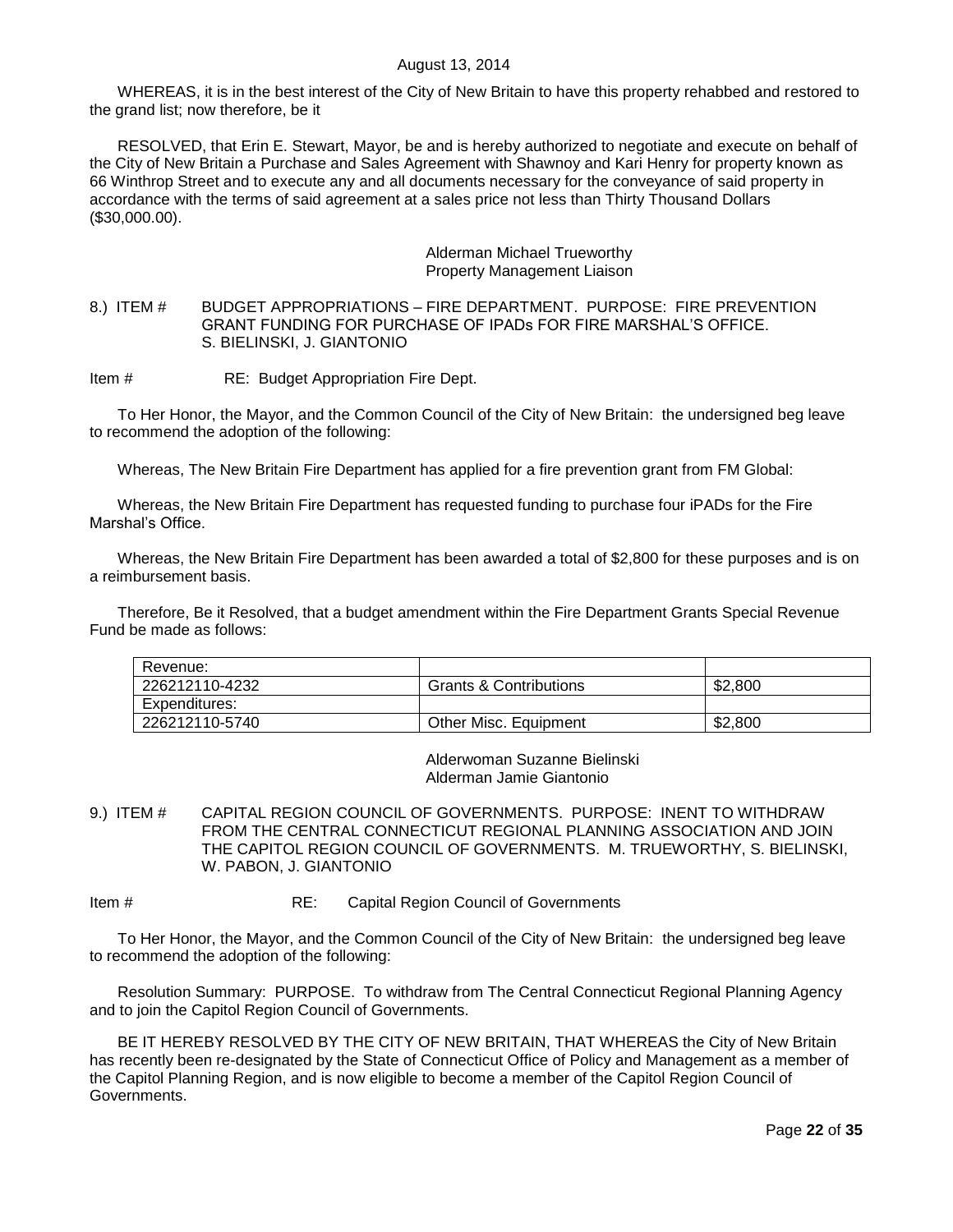NOW, THEREFORE, pursuant to authority under the City Charter, it is resolved this 13th day of August, 2014, by the Common Council that the following resolution is hereby adopted, in accordance with Section 8-36a and Section 4-124j of the Connecticut General Statutes and Section 249 of Public Act 13-247:

The City of New Britain hereby declares its intent to withdraw from the Central Connecticut Regional Planning Association on June 30, 2014, and that such withdrawal will be final six months thereafter on December 31, 2014.

Furthermore, the City of New Britain shall continue to serve as a member of a transition board for the sole purpose of assisting the executive director in dissolving the CCRPA entity and all its assets and liabilities.

Resolved: That the Common Council of the City of New Britain hereby votes to join the Capitol Region Council of Governments, effective July 1, 2014, and toward that end, formally adopts Sections 4-124i to 4-124p, inclusive, of the Connecticut General Statutes, in accordance with the procedures set forth in Section 4-124j of the Connecticut General Statutes and Section 249 of Public Act 13-247.

Dated at New Britain, CT this 13<sup>th</sup> day of August, 2014.

Alderman Michael Trueworthy Alderwoman Suzanne Bielinski Alderman Wilfredo Pabon Alderwoman Jamie Giantonio

- <span id="page-22-0"></span>10.) ITEM # LEAD POISONING AND PREVENTION BUDGET APPROPRIATIONS – HEALTH DEPARTMENT. PURPOSE: RECEIPT OF ADDITIONAL FUNDING FROM THE STATE OF CONNECTICUT DEPARTMENT OF PUBLIC HEALTH. A. PLATOSZ
- Item # RE: Budget Appropriation Health Department

To Her Honor, the Mayor, and the Common Council of the City of New Britain: the undersigned beg leave to recommend the adoption of the following:

Program Objective: To accommodate changes to the CT General Statutes related to lead poisoning and prevention that went into effect on January 1, 2009. In response, the Legislature made changes to Public Act 07-02 that include allocated funds for use by local health departments to assist in responding to an anticipated increase in case numbers and to support new lead activities. The new lead activities will include: referrals to medical providers for blood lead screening of children who are at risk for lead, environmental health casemanagement services for such children, and education for parents of these children.

Local Program Operation Department: Health, under the supervision of the Director.

Resolution Purpose: To approve the receipt of additional funding from the State of Connecticut Department of Public Health through this subcontract with the New Britain Health Department.

WHEREAS; the State Department of Public Health, through this subcontract, has notified the City that funding in the amount of \$37,085 has been awarded to the New Britain Health Department for fiscal year 7/1/14 through 6/30/15.

WHEREAS; the New Britain Health Department will utilize these funds to monitor blood lead screening of children who are at risk for lead poisoning and provide public health case-management services for such children and education to parents of such children, THEREFORE BE IT,

THEREFORE BE IT RESOLVED, that The Mayor be authorized to sign the contract agreement for this program. And

RESOLVED, that the amount of \$37,085 be appropriated into the Health Per Capita Fund, Lead Poisoning Prevention and Control Program as follows: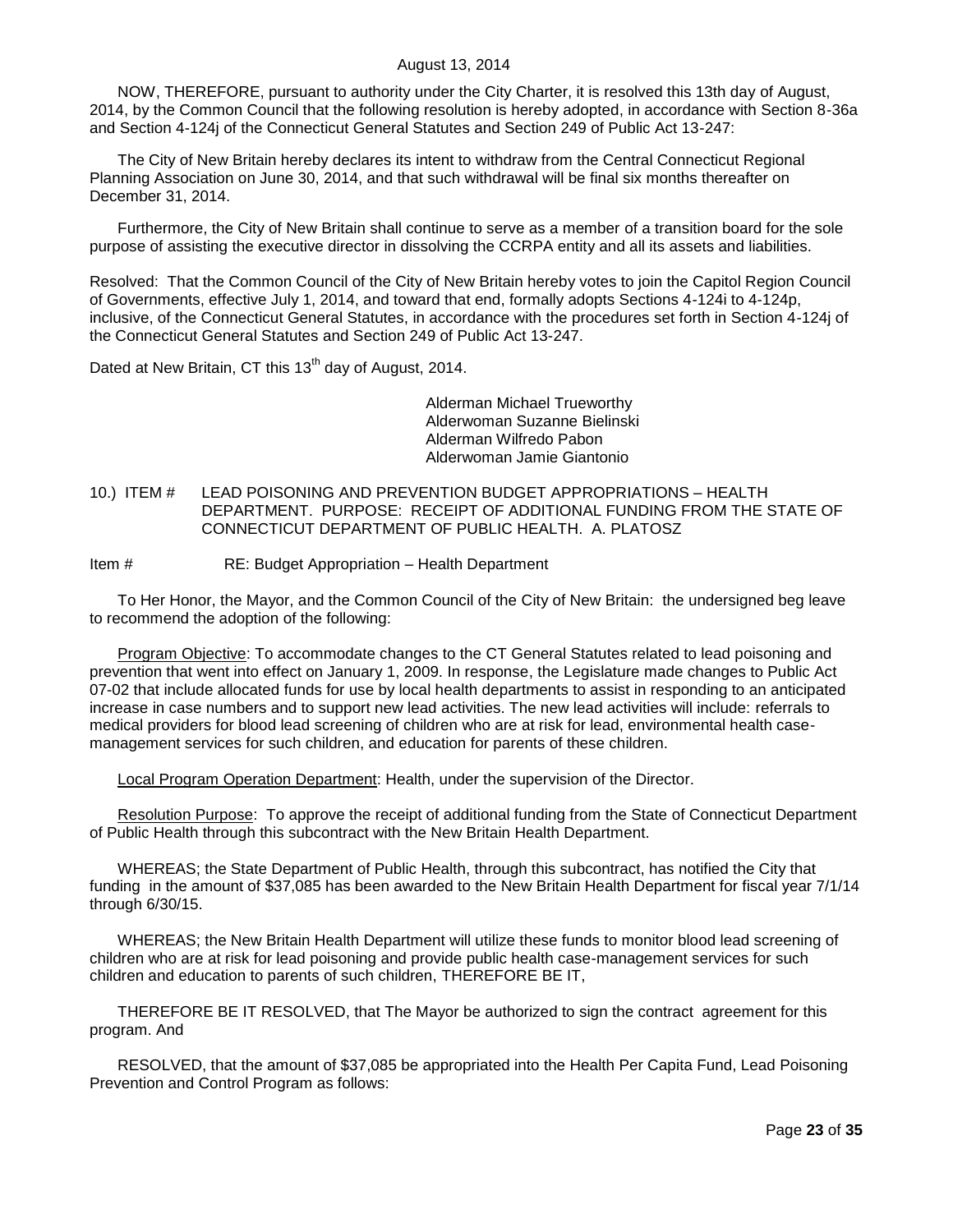| Revenue:       |                                           |          |
|----------------|-------------------------------------------|----------|
| 287522145-4222 | State of CT - CADH                        | \$37,085 |
|                |                                           |          |
| Expenditures:  |                                           |          |
| 287522145-5121 | <b>Full-Time Salaries</b>                 | \$26,179 |
| 287522145-5231 | Medicare                                  | \$380    |
| 287522145-5337 | Training                                  | \$500    |
| 287522145-5657 | Programs/Educational Materials            | \$1,318  |
| 287522145-5611 | <b>Office Supplies</b>                    | \$1,500  |
| 287522145-5331 | Contractual                               | \$2,000  |
| 287522145-5540 | Advertising                               | \$500    |
| 287522145-5652 | Program Supplies                          | \$1,000  |
| 287522145-5876 | <b>Administrative &amp; General Costs</b> | \$3,708  |
|                | <b>Total Expenditures</b>                 | \$37,085 |

### Alderman Adam Platosz

<span id="page-23-0"></span>11.) ITEM # MENTAL HEALTH AND JUVENILE JUSTICE SERVICES WITHIN THE NEW BRITAIN JUVENILE COURT DISTRICT. PURPOSE: RECEIPT OF LOCAL INTERAGENCY SERVICE TEAM (LIST) FUNDING FROM THE CONNECTICUT YOUTH SERVICES ASSOCIATION. E. SANCHEZ

Item # RE:

To Her Honor, the Mayor, and the Common Council of the City of New Britain: the undersigned beg leave to recommend the adoption of the following:

Resolution Summary: This resolution allows for Mayor Erin E. Stewart to sign an agreement for the City"s receipt of funding in the amount of \$17,000 from the Connecticut Youth Services Association and to place such funds in revenue and expenditure accounts to operate the Local Interagency Service Team (LIST) program which coordinates mental health and juvenile justice services within the New Britain Juvenile Court District catchment area. Funds will be used to hire one part time LIST coordinator and for provision of supplies set forth in the application for funding. There are no City funds used for this initiative.

WHEREAS; the City of New Britain is committed to children and youth, and desires to make the community the best place possible to educate and raise children; and

WHEREAS; the City of New Britain"s Youth Service Bureau is by state statute 10-19m-p "the coordinating unit of community-based services to provide comprehensive delivery of prevention, intervention, treatment and follow-up services;" and

WHEREAS; the City of New Britain will receive funding to operate the Local Interagency Service Team to coordinate mental health and juvenile justice services within the New Britain Juvenile Court catchment area; and

WHEREAS; there is a memorandum of agreement between the City of New Britain and the Connecticut Youth Services Association; NOW THEREFORE BE IT

RESOLVED; that Mayor Erin E. Stewart receive full authority to execute all memorandums of agreement in receipt of Local Interagency Service Team funding in the amount of \$17,000 from the Connecticut Youth Services Association; AND BE IT FURTHER

RESOLVED; that such funding, upon receipt, be placed in appropriate revenue and expenditure accounts as defined below.

| Rev. Account: | 298536103-4232 | Local Revenue/Contributions | \$17.000 |
|---------------|----------------|-----------------------------|----------|
| Exp. Account: | 298536103-5124 | <b>Part Time Salaries</b>   | \$12.000 |
|               | 298536103-5659 | <b>Supplies</b>             | \$ 5.000 |

Alderman Emmanuel Sanchez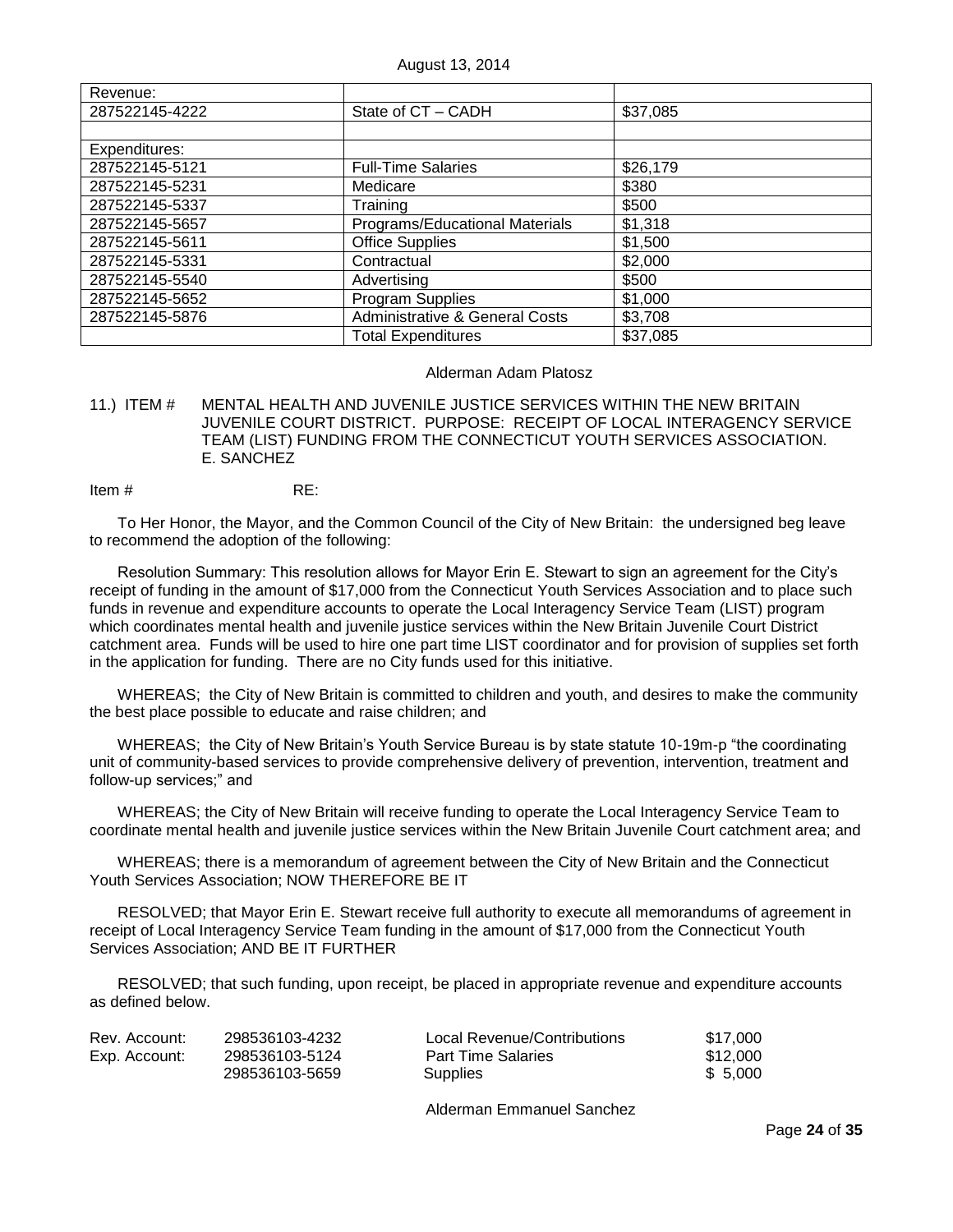## <span id="page-24-0"></span>12.) ITEM # BROWNFIELD ASSESSMENT GRANT - \$200,000.00. PURPOSE: ASSISTANCE AGREEMENT FOR PROPERTY AT 1 BOSCO DRIVE AND ADDITIONAL PROPERTIES ON BADOLATO DRIVE. M. TRUEWORTHY, S. BIELINSKI, W. PABON, J. GIANTONIO

### Item # RE: City of New Britain"s Municipal Brownfield Assessment Grant

To Her Honor, the Mayor, and the Common Council of the City of New Britain: the undersigned beg leave to recommend the adoption of the following:

Resolution Summary: PURPOSE. To authorize the City of New Britain"s Municipal Brownfield Assessment Grant from the Connecticut Department of Economic and Community Development.

## CERTIFIED RESOLUTION OF THE CITY OF NEW BRITAIN

I, Mark Bernacki, Town and City Clerk, certify that below is a true and correct copy of a resolution duly adopted by the City of New Britain at a meeting of its Common Council duly convened on August 13, 2014 and which has not been rescinded or modified in any way whatsoever and is at present in full force and effect.

| (Date)              | Mark Bernacki |
|---------------------|---------------|
| Town and City Clerk |               |
|                     |               |

WHEREAS, pursuant to Section 32-763 of the Connecticut General Statutes, the Connecticut Department of Economic and Community Development is authorized to extend financial assistance for economic development projects; and

WHEREAS, it is desirable and in the public interest that City of New Britain make an application to the State for \$200,000.00 in order to undertake and support the City of New Britain"s Municipal Brownfield Assessment Grant Application to assess property located in the New Britain"s Downtown Development District at 1 Bosco Drive and several additional properties on Badolato Drive and to execute an Assistance Agreement.

NOW THEREFORE, BE IT RESOLVED BY THE Common Council of the City of New Britain that Erin E. Stewart, Mayor of the City of New Britain, is authorized to file an application for state financial assistance in an amount not to exceed \$200,000.00 and is directed to execute and file such application with the Connecticut Department of Economic and Community Development, to provide such additional information, to execute such other documents as may be required, to execute an Assistance Agreement with the State of Connecticut for State financial assistance if such an agreement is offered, to execute any amendments and revisions thereto, and to act as the authorized representative of the City of New Britain.

> Alderman Michael Trueworthy Alderwoman Suzanne Bielinski Alderman Wilfredo Pabon Alderman Jamie Giantonio

<span id="page-24-1"></span>13.) ITEM # BROWNFIELD ASSESSMENT GRANT - \$500,000.00. PURPOSE: ASSISTANCE AGREEMENT FOR PROPERTY AT 1 BOSCO DRIVE AND ADDITIONAL PROPERTIES ON BADOLATO DRIVE. M. TRUEWORTHY, S. BIELINSKI, W. PABON, J. GIANTONIO

Item # RE: City of New Britain"s Municipal Brownfield Assessment Grant

To Her Honor, the Mayor, and the Common Council of the City of New Britain: the undersigned beg leave to recommend the adoption of the following:

Resolution Summary: PURPOSE. To authorize the City of New Britain"s Municipal Brownfield Assessment Grant from the Connecticut Department of Economic and Community Development for assessment and remediation.

SEAL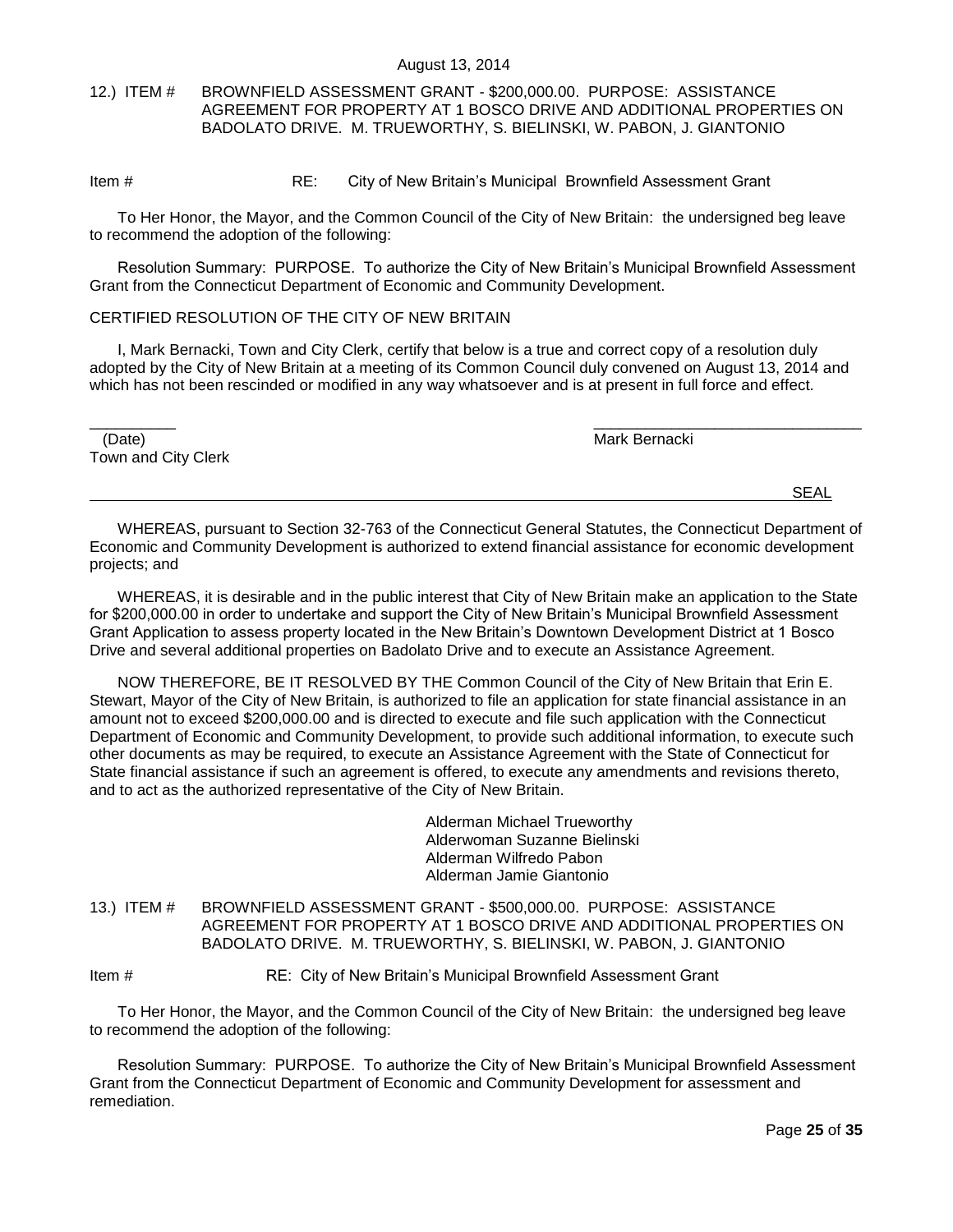### CERTIFIED RESOLUTION OF THE CITY OF NEW BRITAIN

I, Mark Bernacki, Town and City Clerk, certify that below is a true and correct copy of a resolution duly adopted by the City of New Britain at a meeting of its Common Council duly convened on August 13, 2014 and which has not been rescinded or modified in any way whatsoever and is at present in full force and effect.

| (Date)              | Mark Bernacki |
|---------------------|---------------|
| Town and City Clerk |               |
|                     | <b>SEAL</b>   |

WHEREAS, pursuant to Section 32-763 of the Connecticut General Statutes, the Connecticut Department of Economic and Community Development is authorized to extend financial assistance for economic development projects; and

WHEREAS, it is desirable and in the public interest that City of New Britain make an application to the State for \$500,000.00 in order to undertake and support the City of New Britain"s Municipal Brownfield Assessment Grant Application to assess and remediate property located in the New Britain"s Downtown Development District at 1 Bosco Drive and several additional properties on Badolato Drive and to execute an Assistance Agreement.

NOW THEREFORE, BE IT RESOLVED BY THE Common Council of the City of New Britain that Erin E. Stewart, Mayor of the City of New Britain, is authorized to file an application for state financial assistance in an amount not to exceed \$500,000.00 and is directed to execute and file such application with the Connecticut Department of Economic and Community Development, to provide such additional information, to execute such other documents as may be required, to execute an Assistance Agreement with the State of Connecticut for State financial assistance if such an agreement is offered, to execute any amendments and revisions thereto, and to act as the authorized representative of the City of New Britain.

> Alderman Michael Trueworthy Alderwoman Suzanne Bielinski Alderman Wilfredo Pabon Alderman Jamie Giantonio

<span id="page-25-0"></span>14.) ITEM # BIOTERRORISM/EMERGENCY PREPAREDNESS PLANNING PROGRAM. PURPOSE: HIRING OF NEW BRITAIN EMERGENCY MEDICAL SERVICES TO ASSIST WITH EMERGENCY PLANNING FOR THE HEALTH DEPARTMENT. A. PLATOSZ

Item # RE:

To Her Honor, the Mayor, and the Common Council of the City of New Britain: the undersigned beg leave to recommend the adoption of the following:

Whereas, a budget within special revenue fund #245 was established for the Bioterrorism/ Emergency Preparedness Planning Program, which includes available funding for an Emergency Preparedness Coordinator, and

Whereas, the monies accepted by the Health Department for the administration of the grant require us to complete the grant deliverables. These include the development, planning and exercising of local and regional emergency preparedness and response plans, and

Whereas, monies are available within this fund to cover the cost of hiring New Britain Emergency Medical Services to assist with Emergency Planning for the Health Department, and

Whereas, New Britain Emergency Medical Services, is the lead 9-1-1 response agency for the City"s comprehensive Emergency Medical Services System and has been actively involved in emergency preparedness planning on a local, regional and statewide level. New Britain Emergency Medical Services is highly qualified to perform in this role for the Health Department.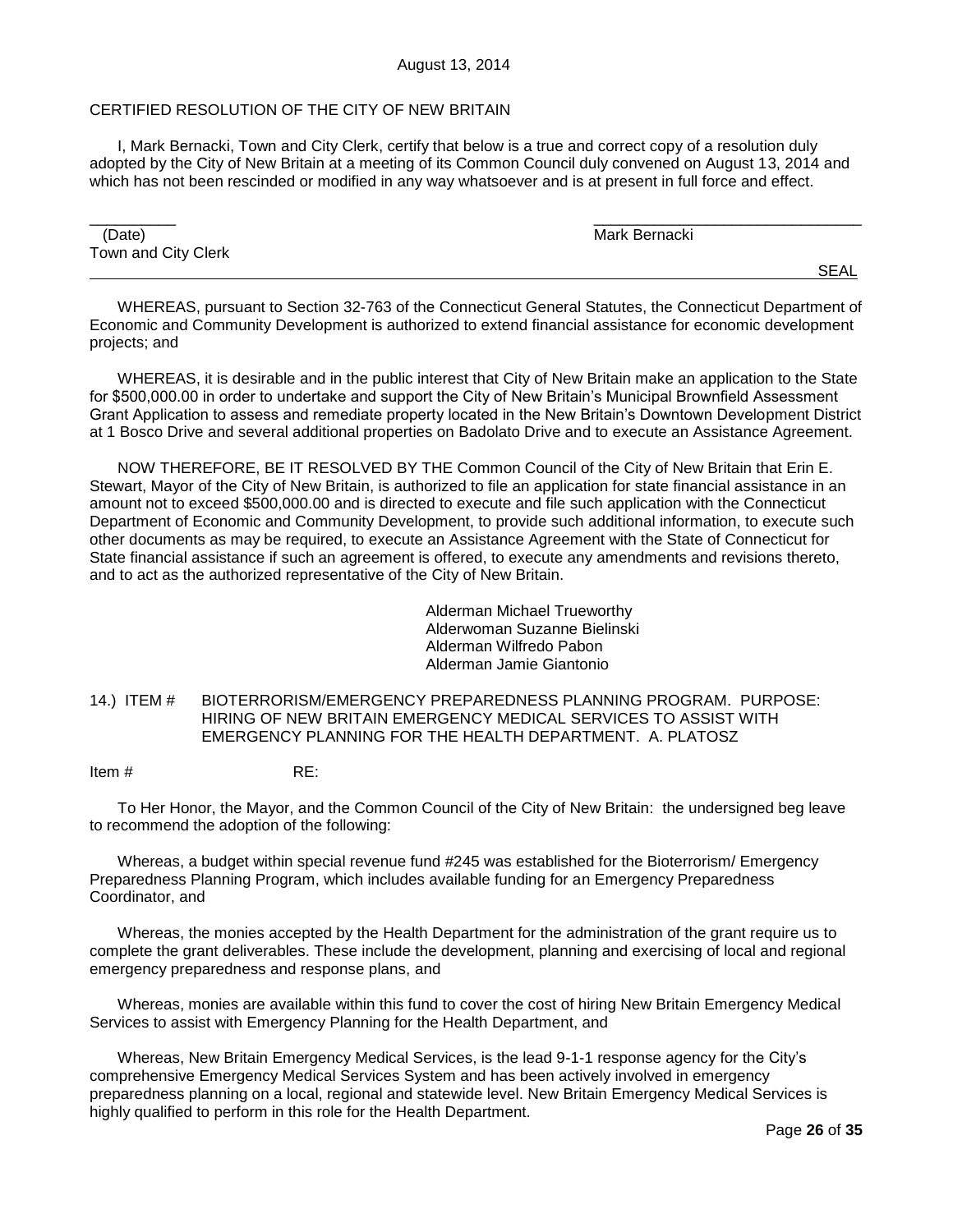THEREFORE BE IT RESOLVED that the Purchasing Agent, or his designee, is hereby authorized to execute an agreement for services with New Britain Emergency Medical Services for the above services, for the grant period (7/1/14 thru 6/30/15) at a cost of \$36,140, with the option to extend the contract for a period of one year for the above services. And, BE IT FURTHER

RESOLVED that the compensation come from special revenue fund #245 budget, Public Health Preparedness Planning.

### Alderman Adam Platosz

### <span id="page-26-0"></span>15.) ITEM # EMERGENCY MANAGEMENT AND HOMELAND SECURITY. PURPOSE: APPROVAL OF ALLOCATION FUNDING FOR GRANT FUNDS. S. BIELINSKI, J. GIANTONIO

Item # RE:

To Her Honor, the Mayor, and the Common Council of the City of New Britain: the undersigned beg leave to recommend the adoption of the following:

WHEREAS, the Connecticut Department of Emergency Management and Homeland Security (DEMHS) is the designated recipient and State Administrative Agency (SAA) of the United States Department of Homeland Security for Federal Fiscal Year 2013 State Homeland Security Grant Program (SHSGP), Grant Number EMW-2013-SS-00076-S01 including the following programs: Metropolitan Medical Response System (MMRS) and Citizen Corps Program (CCP).

WHEREAS, the Emergency Management and Homeland Security Coordinating Council has approved the allocation formula for grant funds available under such programs as the SHSGP, MMRS and CCP.

WHEREAS, DEMHS is retaining pass-through funds from SHSGP Grant in the total amount of \$1,342,087. on behalf of local units of government, for the following six regional set-aside projects designed to benefit the state's municipalities:

- a. Expanded Regional Collaboration;
- b. Connecticut Intelligence/Fusion Center/Critical Infrastructure;
- c. CBRNE Detection/IED Attack Deterrence;
- d. Medical Preparation and Response;
- e. NIMS/ICS Training and Exercise
- f. Metropolitan Medical Response System; and
- g. Citizens Corps Program

WHEREAS, DEMHS – in coordination and cooperation with the municipalities located within DEMHS Region 3, including New Britain – has created, and established bylaws for the Region 3 Regional Emergency Planning Team (REPT), a multi-disciplinary, multi-jurisdictional regional group to facilitate planning and resource coordination within DEMHS Region 3 and

WHEREAS, the City of New Britain also agrees to allow CRCOG to provide financial and programmatic oversight of the Federal Fiscal Year 2013 regional allocation not included in the six regional set-aside projects and

WHEREAS, such funds will be applied to specific projects developed and approved by the Region 3 REPT and DEMHS. New Britain also agrees to allow CRCOG to provide financial and programmatic oversight of the Federal Fiscal Year 2013 allocations targeted for municipalities in DEMHS Region 3 and

WHEREAS, the Region 3 REPT has been established to foster regional collaboration and mutual aid through, among other things, collaborative plan development, resource sharing and coordination and

WHEREAS, CRCOG has agreed to operate as the fiscal agent for the federal SHSGP grants awarded to DEMHS Region 3 for Federal Fiscal Year 2013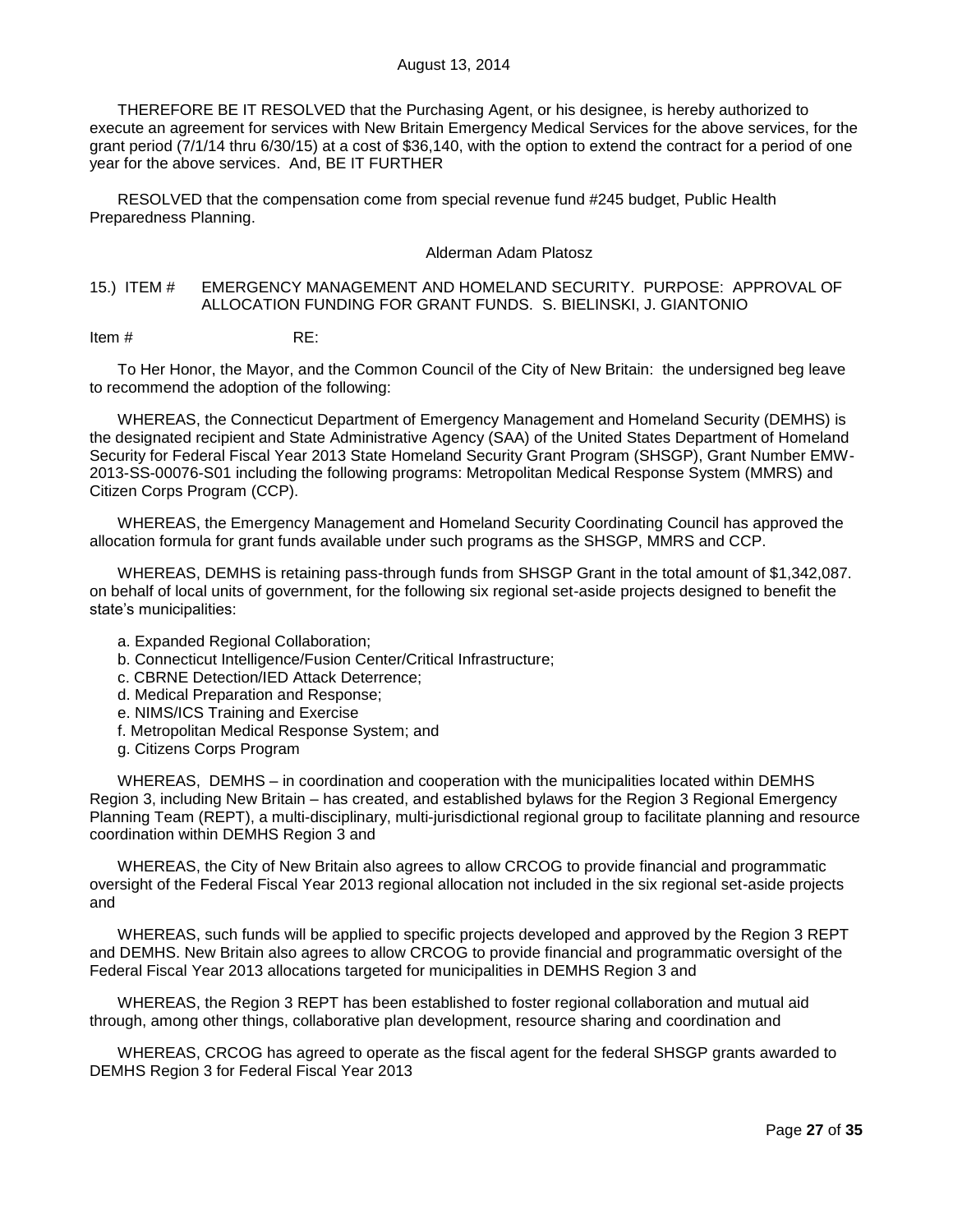RESOLVED; that the City of New Britain Common Council may enter into with and deliver to the State of Connecticut Department of Emergency Management and Homeland Security any and all documents which it deems to be necessary or appropriate; and BE IT FURTHER

RESOLVED; that Erin E. Stewart, Mayor of the City of New Britain, is authorized and directed to execute and deliver any and all documents on behalf of the City of New Britain Common Council and to do and perform all acts and things which she deems to be necessary or appropriate to carry out the terms of such documents, including, but not limited to, executing and delivering all agreements and documents contemplated by such agreements.

### Alderwoman Suzanne Bielinski Alderman Jamie Giantonio

## <span id="page-27-0"></span>16.) ITEM # STATE DEPARTMENT OF TRANSPORTATION. PURPOSE: MASTER MUNICIPAL AGREEMENT FOR RIGHTS OF WAY PROJECTS. W. PABON

Item#

RE: State of Connecticut Department of Transportation Master Municipal Agreement for Rights of Way Projects

To Her Honor, the Mayor, and the Common Council of the City of New Britain: the undersigned beg leave to recommend the adoption of the following:

WHEREAS, the State of Connecticut Department of Transportation is looking to streamline the agreement process on State and Federally funded projects which are administered by the Department, by having Municipalities execute Master Municipal Agreements for Rights of Way Projects (MMA ROW);

WHEREAS, once MMA ROW"s are executed, project-specific information and monetary terms will be set forth in a Project Authorization Letter (PAL) issued by the Department of Transportation to the municipality for individual construction projects;

WHEREAS, PAL's are expected to take only days to execute, as opposed to the numerous months currently required to execute individual project agreements;

WHEREAS, the ten-year term of the MMA ROW is designed to address both municipally-advertised construction projects and projects advertised by the Department of Transportation on behalf of the municipalities;

WHEREAS, the MMA ROW includes standard terms, conditions and contracting "boiler plate" language that should govern all municipal construction projects involving the Department of Transportation which are undertaken throughout the term;

NOW THEREFORE, BE IT RESOLVED, that the Honorable Erin E. Stewart, Mayor of the City of New Britain, is hereby authorized to sign the Agreement entitled "Master Municipal Agreement for Rights of Way Projects."

## Alderman Wilfredo Pabon

## <span id="page-27-1"></span>17.) ITEM # BUDGET APPROPRIATIONS. PURPOSE: GRANT FUNDING FROM THE STATE OF CONNECTICUT – HEALTH PER CAPITA. A. PLATOSZ

## Item # RE: Health Per Capita

To Her Honor, the Mayor, and the Common Council of the City of New Britain: the undersigned beg leave to recommend the adoption of the following:

The City of New Britain Health Department routinely receives state funding which must be utilized to augment local appropriations provided for public health purposes. These funds are appropriated in the City"s special revenue account structure under the Health Per Capita allocation.

Local Program Operation Department: Health Department, under the supervision of the director.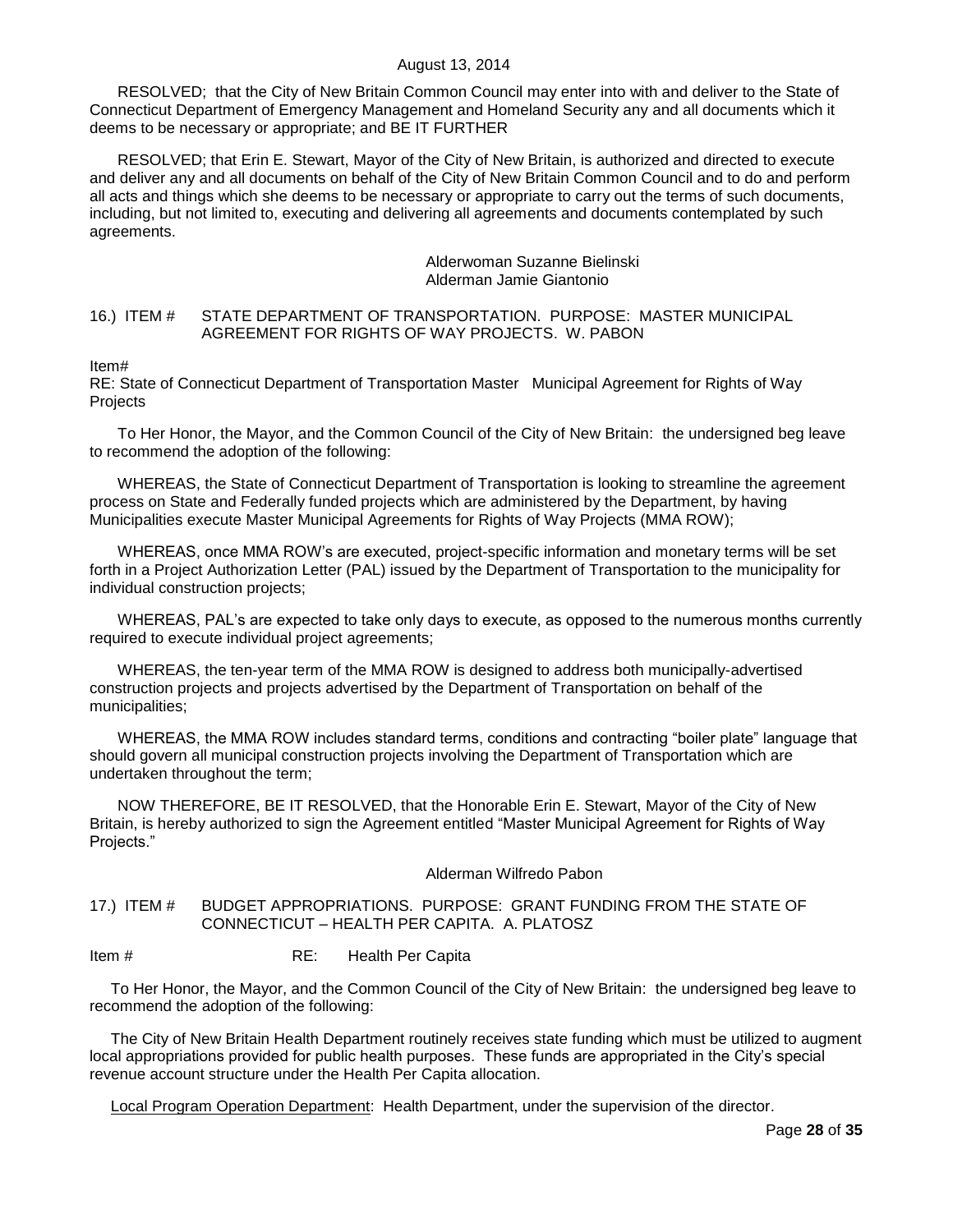Resolution Purpose: To formally accept and appropriate funding from the State of Connecticut within the City"s Health Per Capita special revenue fund account structure.

WHEREAS, the City has been allocated new funding for the period of July 1, 2014 through June 30, 2015 in the amount of \$86,320 and

WHEREAS, under the terms of the grant, the City is allowed to carryover unexhausted funds into the new fiscal year. At the end of fiscal year 2014, this amounted to \$67,110.

WHEREAS, also, under the terms of the agreement, the City is allowed to transfer monies between line items to further augment local appropriations as needed and

WHEREAS, the State of Connecticut has previously approved these line items transfers. THEREFORE BE IT,

RESOLVED, that the fund balance of \$67,110 from Fiscal Year 2014 be transferred into the Health Per Capita revenue and BE IT FURTHER

RESOLVED, that the entire amount of \$153,430 be appropriated within the City's special revenue account structure as follows:

Revenue:

| 287522146-4222<br>287522146-4571 | Revenue - State of CT<br>Revenue - Fund Balance | \$86,320<br>\$67,110 |
|----------------------------------|-------------------------------------------------|----------------------|
| <b>Total Revenue</b>             |                                                 | \$153,430            |
| Expenditures:                    |                                                 |                      |
| 287522146-5124                   | Data Entry Technician/Clerical Staff*           | \$58,290             |
| 287522146-5121                   | <b>Full Time Clerical Staff</b>                 | \$46,318             |
| 287522146-5122                   | <b>Nursing Services</b>                         | \$<br>500            |
| 287522146-5122                   | <b>Environmental Services</b>                   | \$<br>3,000          |
| 287522146-5231                   | <b>Fringe Benefits</b>                          | \$29,528             |
| 287522146-5645                   | <b>Books and Periodicals</b>                    | 250<br>S             |
| 287522146-5435                   | <b>Bldg. Rent and Utilities</b>                 | \$11,544             |
| 287522146-5740                   | Equipment                                       | 2,000<br>\$          |
| 287522146-5527                   | Malpractice Insurance                           | \$<br>500            |
| 287522146-5652                   | <b>Health Promotion Supplies</b>                | \$<br>1,000          |
| 287522146-5125                   | <b>Student Interns</b>                          | 500                  |
| <b>Total Expenditures</b>        |                                                 | \$153,430            |

Notes:

\*Existing part time temporary positions funded through Health Per Capita Grant in previous years.

#### Alderman Adam Platosz

<span id="page-28-0"></span>18.) ITEM # LISTING AND MARKETING COMMISSION AGREEMENT. PURPOSE: COMMISSION AGREEMENT TO LIST AND MARKET SURPLUS FIRE RESCUE TRUCK. S. BIELINSKI, J. GIANTONIO

Item # RE: Commission Agreement to List and Market Fire Rescue Truck

To Her Honor, the Mayor, and the Common Council of the City of New Britain: the undersigned beg leave to recommend the adoption of the following:

WHEREAS, the New Britain Fire Department has as surplus property a 2007 E-One Cyclone II Heavy Rescue fire truck; and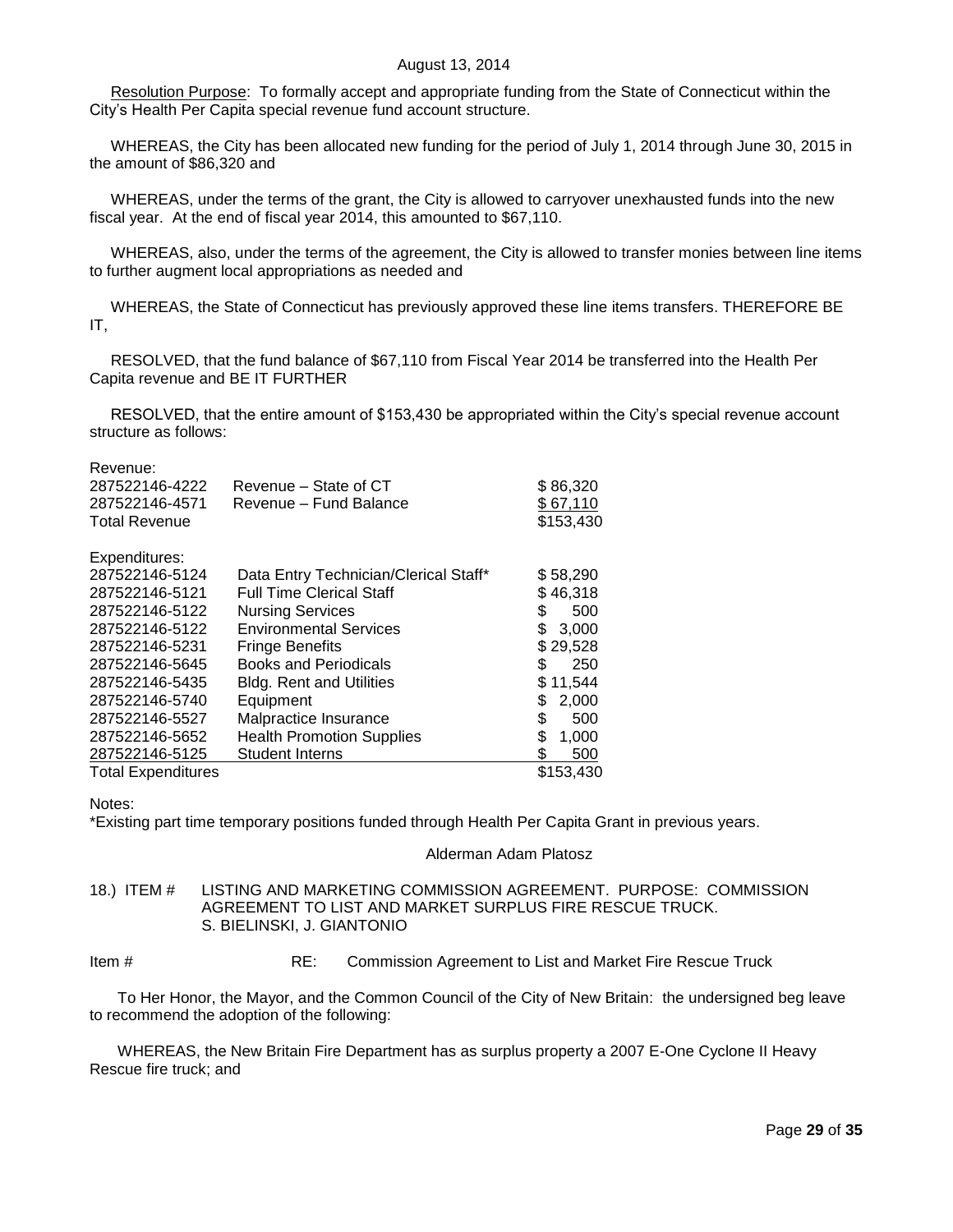WHEREAS, the Fire Department has been unable to generate any interest from fire departments with the State of Connecticut; and

WHEREAS, Sec. 2-596 of the Code of Ordinances requires surplus property to be sold via competitive bidding; and

WHEREAS, the City Purchasing Agent does not have any fire departments on his bidders' list of over 200 companies for the sale of surplus vehicles and equipment and believes it is in the City"s best interest to contract with Brindlee Fire Mountain Apparatus, Union Grove Alabama to assist in the procurement process; and

WHEREAS, Brindlee Mountain Fire Apparatus is in the business of listing and marketing surplus fire vehicles and has agreed to Market the 2007 E-One Cyclone II Heavy Rescue fire truck; and

WHEREAS, if as part of the bidding process Brindlee Mountain Fire Apparatus secures a purchaser of the 2007 E-One Cyclone II Heavy Rescue fire truck, the City of New Britain is required to pay a commission based on the following formula:

Ten (10%) percent (or a minimum of \$500.00) if the selling price is less than \$75,000.00; Seven (7%) percent if the selling prices is between \$75,000.00 and \$150,000.00; or Five (5%) percent if the selling price exceeds \$150,000.00.

RESOLVED, that Erin E. Stewart, Mayor, be and is hereby authorized to execute the attached Listing and Marketing Commission Agreement with Brindlee Mountain Fire Apparatus.

### Alderman Suzanne Bielinski Alderman Jamie Giantonio

## <span id="page-29-0"></span>19.) ITEM # SOLE SOURCE PROCUREMENT. PURPOSE: MAINTENANCE AND TECHNICAL SUPPORT OF THE AVAYA ENTERPRISE TELEPHONE SYSTEMS AND RELATED ITEMS OPERATED BY THE CITY. S. BIELINSKI

Item # RE: Authorization for the Purchasing Agent to enter into a sole source procurement for maintenance and technical support of the AVAYA enterprise telephone systems and related items operated by the City.

To Her Honor, the Mayor, and the Common Council of the City of New Britain: the undersigned beg leave to recommend the adoption of the following:

WHEREAS, as part of the development of the New Britain Police Station project, the building was outfitted with a Voice over IP telephone system; and

WHEREAS, part of the basis for this procurement was to extend it to other organizational entities in the city so as to form a unified enterprise system;

WHEREAS, the system provided the low bidder, Carousel Industries Inc. of Exeter, Rhode Island, has been extended to the New Britain EMS, Fire Department, Health Department and all departments at City Hall; and

WHEREAS, the system has sufficient capacity to be further extended to other entities of government including the Board of Education; and

WHEREAS, the recurring maintenance costs for the entire system are included in the budget for the Public Safety Telecommunications Center; and

WHEREAS, the portions of the system installed at City Hall are under maintenance warranty for nine months of the current fiscal year; and

WHEREAS, Carousel Industries, Inc. is responsible for those warranty services which must be conducted in conjunction with the objects in the system hosted by the Public Safety Telecommunications Center; and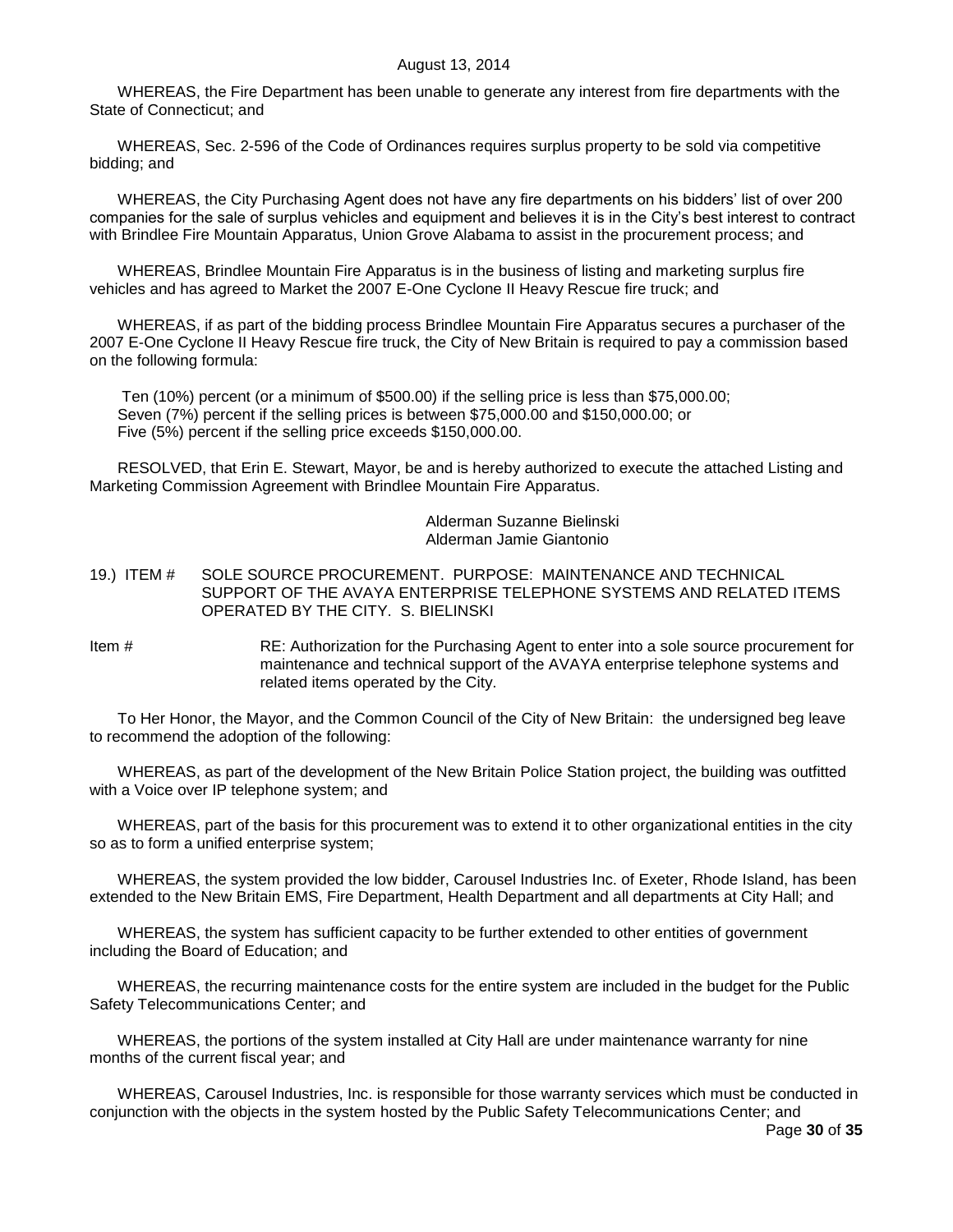WHEREAS, Carousel Industries, Inc. has provided a quote for 24/7 services at an annual cost for all items including handsets for \$34,745.00 annually; and

WHEREAS, the City does not have the technical resources to provide these services.

NOW, THEREFORE, BE IT RESOLVED, that the Purchasing Agent is hereby authorized to enter into a contract with Carousel Industries, Inc. of Exeter, Rhode Island for a period not to exceed two years; and be it further

RESOLVED, that the Purchasing Agent is hereby authorized to enter into a time and materials contract with Carousel Industries, Inc. for any unanticipated specialized changes to the system for a one year period at an hourly rate of \$190.00 per hour, and be it further

RESOLVED, that the Purchasing Agent may, at the request of the Director of the Fleet and Facilities Division of the Department of Public Works, or the Director of Public Safety Telecommunications, or the Director of Information Technology, seek lower cost alternatives to any time and materials work based on the experience of the risk managed efforts.

#### Alderwoman Suzanne Bielinski

<span id="page-30-0"></span>20.) ITEM # SOLE SOURCE PROCUREMENT. PURPOSE: MAINTENANCE AND TECHNICAL SUPPORT OF THE GENETEC VIDEO SURVEILLANCE AND ACCESS CONTROL SOFTWARE. S. BIELINSKI

Item # RE: Authorization for the Purchasing Agent to enter into a sole source procurement for maintenance and technical support of the Genetec video surveillance and access control software located at New Britain Police Headquarters and the First Sgt. Henry J. Szczesny Garage.

To Her Honor, the Mayor, and the Common Council of the City of New Britain: the undersigned beg leave to recommend the adoption of the following:

WHEREAS, as part of the development of the New Britain Police Station project, the building was outfitted with a state of the art video, audio, and security control system; and

WHEREAS, the basis of this growing enterprise system is hosted in a software package provided by Genetec S.A. of Canada and provided by Red Hawk Fire and Security, Inc. with regional offices in Orange, CT; and

WHEREAS, the Genetec system is used for video monitoring of the Szczesny garage and for prisoner booking process as well as the investigative interview rooms in the building. The system concurrently provides complete control over the doors and elevators throughout the facility; and

WHEREAS, Red Hawk Fire and Security employees and technicians have been vetted for clearance in supporting this system and it is strategically important that the Genetec operating system software be kept current in order to assure its viability and supportability going forward; and

WHEREAS, Red Hawk Fire and Security was selected via a competitive procurement to provide the system and has done a creditable job for the past twelve months in maintaining the system and responding to issues as they arose; and

WHEREAS, the Board of Finance and Taxation requested that certain maintenance contracts be renegotiated to try to lower the annual costs; and that the scope of items to be risk managed be increased; and

WHEREAS, Red Hawk Fire and Security has agreed to provide the Genetec software maintenance services at a reduced annual cost of \$9,965.00 and will hold the price firm for twenty four months; and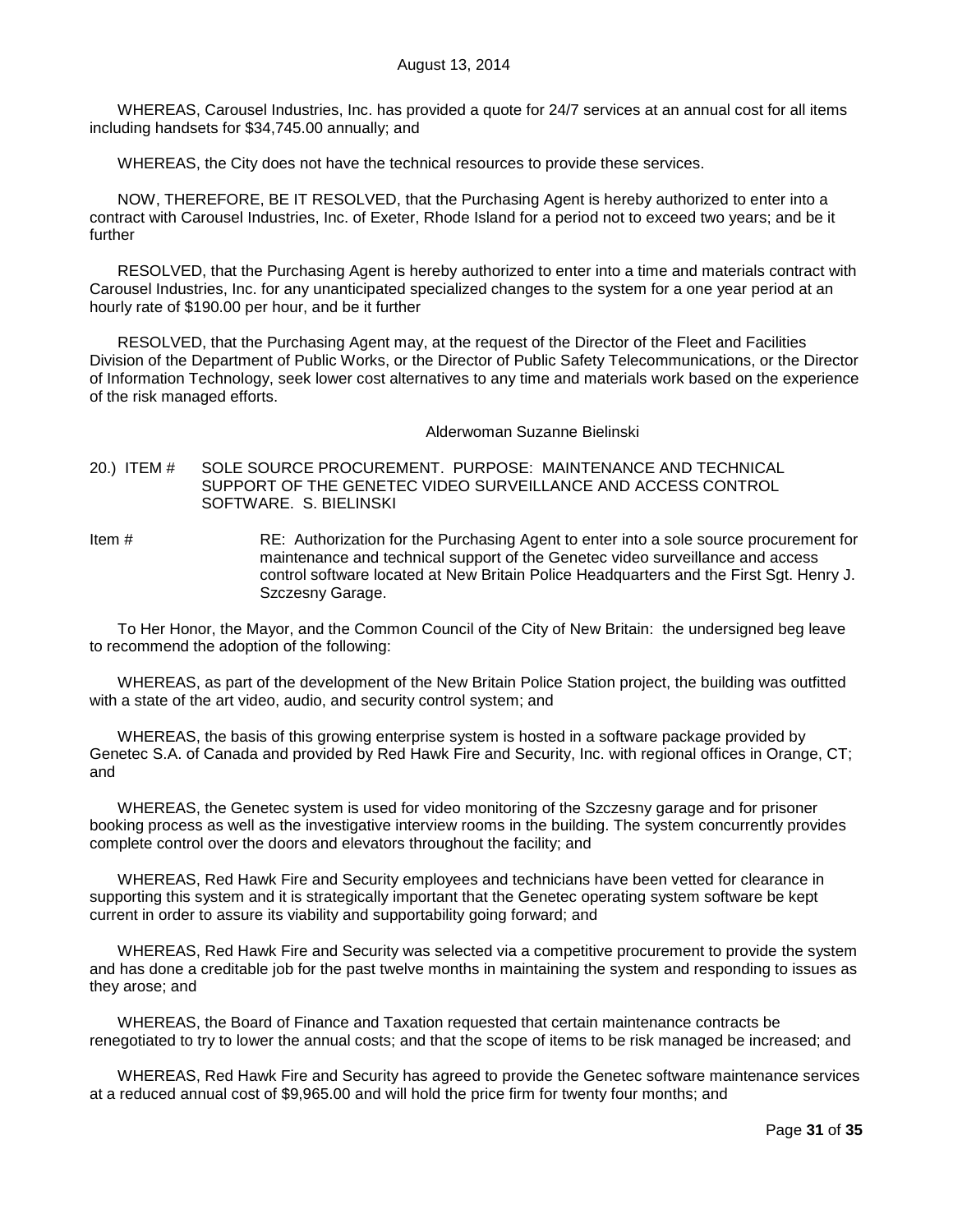WHEREAS, Red Hawk Fire and Security, Inc. has agreed to provide skilled labor at an hourly rate of \$134.55 for the repair of any cameras or door controls not otherwise covered under warranty; and

WHEREAS, the City does not have the technical resources to provide these services.

NOW, THEREFORE, BE IT RESOLVED, that the Purchasing Agent is hereby authorized to enter into a contract with Red Hawk Fire and Security, Inc. of Orange, CT to provide software support and maintenance of the Genetec security software at an annual cost of \$9,965.00 for a period not to exceed two years; and be it further

RESOLVED, that the Purchasing Agent is hereby authorized to enter into a time and materials contract with Red Hawk Fire and Security, Inc. of Orange, CT to provide camera and access control maintenance for a one year period at an hourly rate of \$134.55 per hour, and be it further

RESOLVED, that the Purchasing Agent may, at the request of the Director of the Fleet and Facilities Division of the Department of Public Works, or the Director of Public Safety Telecommunications, or the Chief of Police, seek lower cost alternatives to the time and materials work based on the experience of the risk managed efforts.

Alderwoman Suzanne Bielinski

### <span id="page-31-0"></span>21.) ITEM # SOLE SOURCE PROCUREMENT. PURPOSE: MAINTENANCE AND TECHNICAL SUPPORT OF THE GIGABIT PASSIVE OPTICAL NETWORK. S. BIELINSKI

Item # RE: Sole source authorization for the Purchasing Agent to enter into a sole source procurement for maintenance and technical support of the Gigabit Passive Optical Network located at New Britain Police Headquarters and operated by the Public Safety Telecommunications Department (PSTC).

To Her Honor, the Mayor, and the Common Council of the City of New Britain: the undersigned beg leave to recommend the adoption of the following:

WHEREAS, as part of the development of the New Britain Police Station project, the building was outfitted with a state of the art fiber optic cable communications system so as to provide high bandwidth to users and at the same time eliminate the need for specialized wiring closets; and

WHEREAS, the system was manufactured and designed by Motorola, Inc.; and

WHEREAS, Motorola Inc. decided to sell this portion of its business to Arris, Inc. in late 2013; and

WHEREAS, Arris Inc. does not directly provide technical support and maintenance to its customer base but rather does this through a single dealer, Qypsys, Inc. of Tampa, FL.; and

WHEREAS, Qypsys, Inc. provided the actual technical support for the installation and configuration of the gigabit passive optical network (GPON) for the New Britain installation and provide the maintenance and support during the warranty period; and

WHEREAS, the maintenance and support of this system is vital to the operation of the systems and technical services in Police Headquarters including the City"s 9-1-1 center and radio system controls. Moreover, the system connects to the radio site at the Hospital of Central Connecticut as well as the New Britain EMS headquarters and City Hall; and

WHEREAS, Qypsys, Inc. has agreed to provide these services directly rather than through dealers at a reduced annual cost of \$28,844.41; and

WHEREAS, Qypsys, Inc. has agreed to hold this annual price firm for the succeeding two years with a six month no cost extension at the end of the three year period.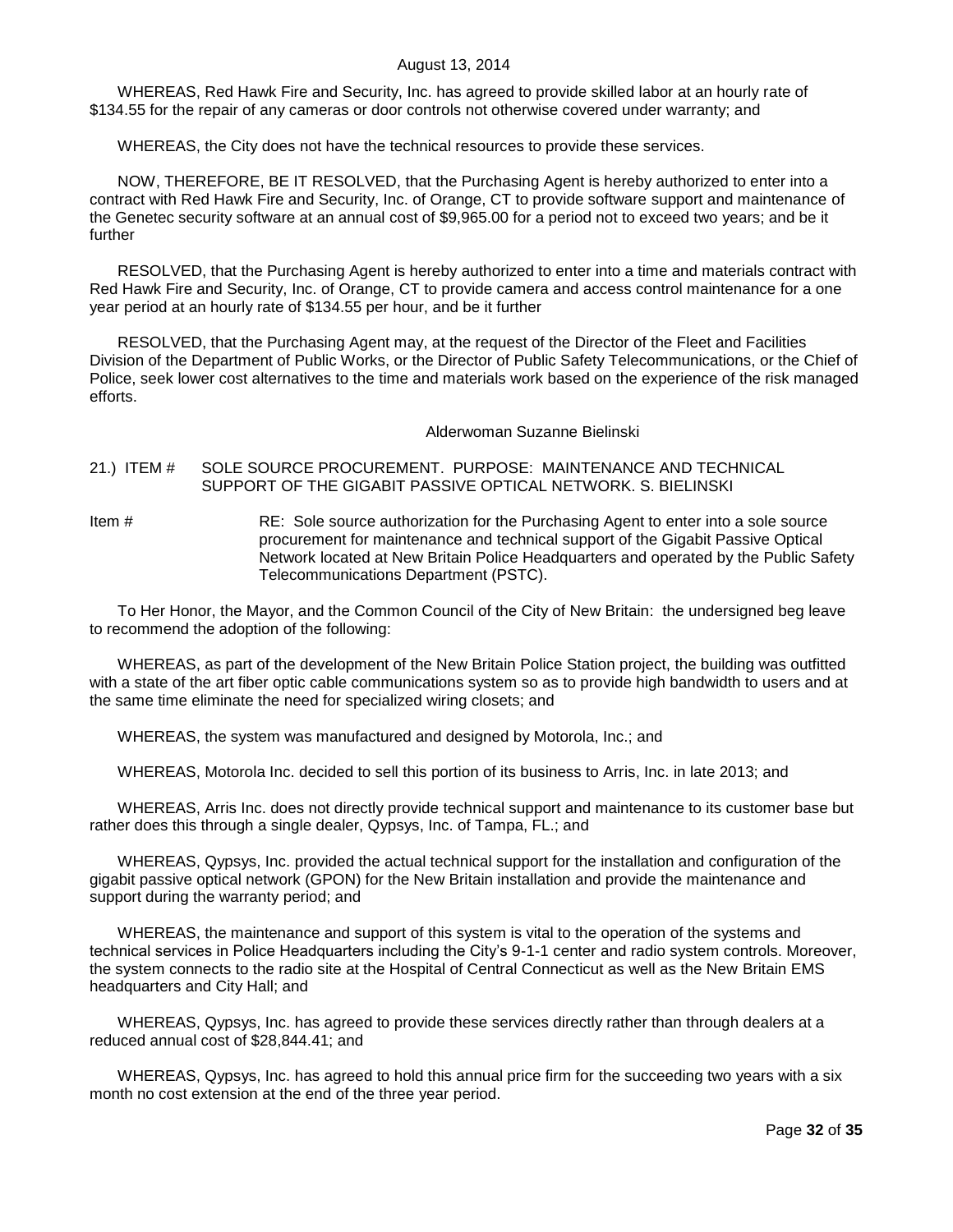WHEREAS, the City does not have the technical resources to provide these services.

NOW, THEREFORE, BE IT RESOLVED, that the Purchasing Agent is hereby authorized to enter into a contract with Qypsys, Inc. of Tampa, FL to provide maintenance and technical support for the GPON and its components at an annual cost of \$28,844.41 for a period not to exceed three years with a final no cost extension for an additional six month period.

### Alderwoman Suzanne Bielinski

### <span id="page-32-0"></span>22.) ITEM # SOLE SOURCE PROCUREMENT. PURPOSE: MAINTENANCE AND TECHNICAL SUPPORT OF SELECTED AUDIO VISUAL EQUIPMENT AND SYSTEMS OPERATED BY THE CITY"S POLICE AND PUBLIC SAFETY TELECOMMUNICATIONS DEPARTMENTS. S. BIELINSKI

Item # RE: Authorization for the Purchasing Agent to enter into a sole source procurement for maintenance and technical support of selected audio visual equipment and systems operated by the City"s Police and Public Safety Telecommunications Departments

To Her Honor, the Mayor, and the Common Council of the City of New Britain: the undersigned beg leave to recommend the adoption of the following:

WHEREAS, as part of the development of the New Britain Police Station project, the building was outfitted with extensive audio visual equipment and systems including facilities for the Community Room, all conference rooms, training centers, the Emergency Operations Center, the Public Safety 9-1-1 Center and electronic signage and messaging systems at strategic points in the building; and

WHEREAS, these systems have performed reasonably well and the maintenance of most of these areas can be risk managed on a 9/5 hourly time and materials basis; and

WHEREAS, the systems necessary for recurring services and emergency operations provided the low bidder, Vision Point, LLC of Newington, CT are limited to the dispatch center, the EOC and conference room, as well as the Police Department's Main Desk which serves as a hub of police activity;

WHEREAS, Vision Point, LLC has provided informal quotes for rendering full maintenance and technical support on a 24/7 basis for these limited operations at an annual cost of \$18,735; and

WHEREAS, the recurring maintenance costs for these critical components are included in the budget for the Public Safety Telecommunications Center; and

WHEREAS, the City does not have the technical resources to provide these services.

NOW, THEREFORE, BE IT RESOLVED, that the Purchasing Agent is hereby authorized to enter into a contract with Vision Point, LLC for a period not to exceed two years; and be it further

RESOLVED, that the Purchasing Agent is hereby authorized to enter into a time and materials contract with Vision Point, LLC for any unanticipated specialized changes to the system for a one year period at a standard hourly rate of \$95 per hour and a premium rate of \$125 per hour for night and weekend work, and be it further

RESOLVED, that the Purchasing Agent may, at the request of the Chief of Police or the Director of Public Safety Telecommunications seek lower cost alternatives to any time and materials work based on the experience of the risk managed efforts.

Alderwoman Suzanne Bielinski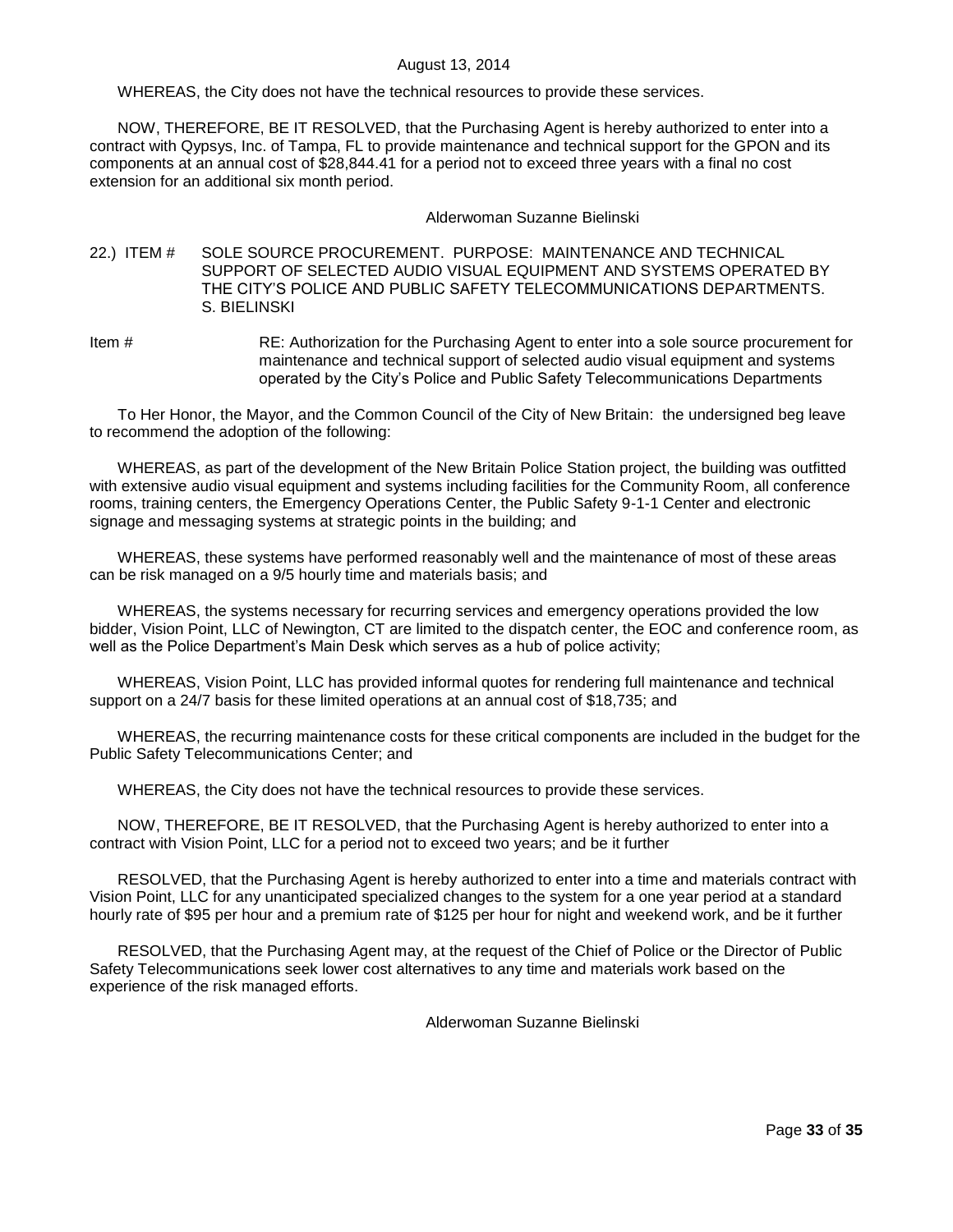## <span id="page-33-0"></span>23.) ITEM # SOLE SOURCE PROCUREMENT. PURPOSE: MAINTENANCE OF FIRE DEPARTMENT RECORDS MANAGEMENT SYSTEM SOFTWARE PROVIDED BY XEROX GOVERNMENT SYSTEMS AND HOSTED BY THE PUBLIC SAFETY TELECOMMUNICATIONS DEPARTMENT. S. BIELINSKI

Item # RE: Authorization for the Purchasing Agent to enter into a sole source procurement for maintenance of the Fire Department"s records management system software provided by Xerox Government Systems of Urbandale, IA and hosted by the Public Safety Telecommunications Department.

To Her Honor, the Mayor, and the Common Council of the City of New Britain: the undersigned beg leave to recommend the adoption of the following:

WHEREAS, the New Britain Fire Department has successfully used the FIREHOUSE software product as its principal records management system for more than a decade; and

WHEREAS, this software product was acquired by Xerox Government Systems during 2013 and continues to offer and enhance the product; and

WHEREAS, the maintenance and support price of this product has been very stable; and

WHEREAS, the annual cost of this service is \$3,615; and

WHEREAS, the recurring maintenance cost for this software has been included in the budget for the Public Safety Telecommunications Center; and

WHEREAS, the City does not have the technical resources to provide these services.

NOW, THEREFORE, BE IT RESOLVED, that the Purchasing Agent is hereby authorized to enter into a contract with Xerox Government Systems, LLC of Urbandale, Iowa for a period not to exceed two years.

#### Alderwoman Suzanne Bielinski

- <span id="page-33-1"></span>24.) ITEM # SOLE SOURCE PROCUREMENT. PURPOSE: MAINTENANCE OF THE PUBLIC SAFETY TELECOMMUNICATIONS CENTER HIGH AVAILABILITY SERVER SYSTEM PROVIDED BY STRATUS TECHNOLOGIES, INC. S. BIELINSKI
- Item # RE: Authorization for the Purchasing Agent to enter into a sole source procurement for maintenance of the Public Safety Telecommunications Center high availability server system provided by Stratus Technologies, Inc. of Maynard, MA.

To Her Honor, the Mayor, and the Common Council of the City of New Britain: the undersigned beg leave to recommend the adoption of the following:

WHEREAS, the Public Safety Telecommunications Center uses a high availability server system provided by Stratus Technologies of Maynard, MA for its computer assisted dispatch system; and

WHEREAS, this product is ultra-reliable and is remotely monitored on a 24/7 basis for errors and faults; and

WHEREAS, the annual maintenance and support cost for this service is \$9,792; and

WHEREAS, the recurring maintenance cost for this software has been included in the budget for the Public Safety Telecommunications Center; and

WHEREAS, the City does not have the technical resources to provide these services.

NOW, THEREFORE, BE IT RESOLVED, that the Purchasing Agent is hereby authorized to enter into a contract with Stratus Technologies of Maynard, MA for a period not to exceed two years.

Alderwoman Suzanne Bielinski